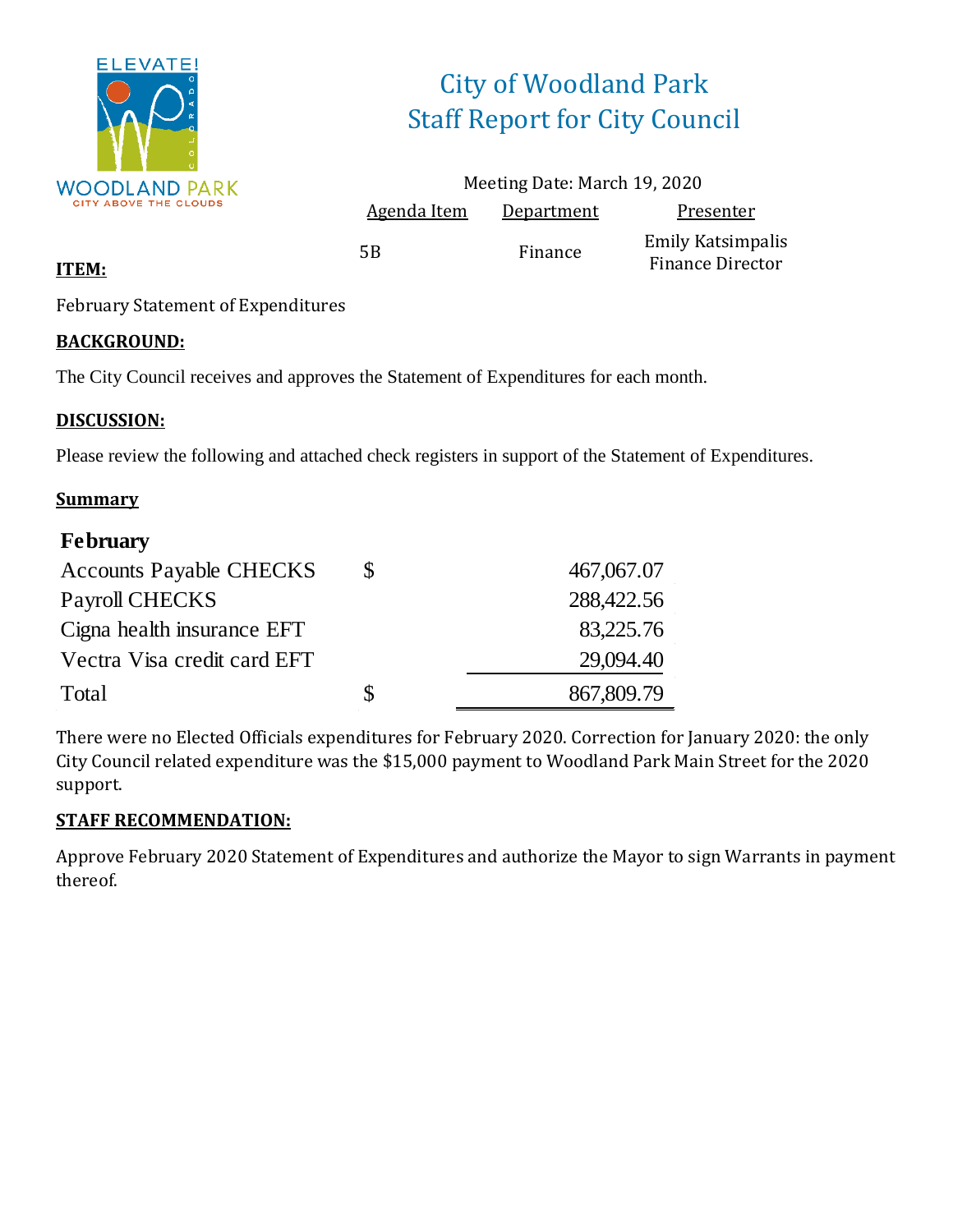**Page 1 of 22 USER: EKAT**

| Payment                   |                |                                                           |           | Num             | Gross            |                                |                | Net Payment         | HP |                 |
|---------------------------|----------------|-----------------------------------------------------------|-----------|-----------------|------------------|--------------------------------|----------------|---------------------|----|-----------------|
| Number   Type   ID   Name |                |                                                           | SRC       | <b>INV</b>      | Amount           | Discounts                      |                | Pay Date            |    | Void Batch      |
|                           |                | VECTRA BANK COLORADO<br>For Bank Account:<br>$\mathbf{1}$ |           |                 |                  | ACCOUNTS PAYABLE (719)687-9246 |                |                     |    |                 |
|                           |                |                                                           |           |                 |                  |                                |                |                     |    |                 |
| 109159 CHK A              |                | DARRIN TANGEMAN                                           |           | $1 \quad 1$     | 359.30           | 0.00                           |                | 359.30 2020-02-04   |    | 39496           |
|                           |                | CCCMA CONFERENCE                                          | 02032020  |                 | 359.30           | 0.00                           | 359.30         |                     |    |                 |
|                           | DIST:          | 100-110-5800                                              |           | 359.30          |                  |                                |                |                     |    |                 |
|                           |                |                                                           |           |                 |                  |                                |                |                     |    |                 |
| 109173 CHK A              |                | AIS SPECIALTY PRODUCTS, INC                               |           | 3074 1          | 277.47           | 0.00                           |                | 277.47 2020-02-07   |    | 39527           |
|                           |                | MATERIALS                                                 | PSI323896 |                 | 277.47           | 0.00                           | 277.47         |                     |    |                 |
|                           | DIST:          | 520-347-6110                                              |           | 277.47          |                  |                                |                |                     |    |                 |
|                           |                |                                                           |           |                 |                  |                                |                |                     |    |                 |
| 109174 CHK A              |                | AJIMURA-KESSLER, JODY                                     | 3032 1    |                 | 142.75           | 0.00                           |                | 142.75 2020-02-07   |    | 39527           |
|                           |                | INSTRUCTOR - P&R                                          |           | 01312020        | 142.75           | 0.00                           | 142.75         |                     |    |                 |
|                           | DIST:          | 220-451-3400-1000<br>---------------------                |           | 142.75          |                  |                                |                |                     |    |                 |
| 109175 CHK A              |                | AMERICAN DATA GROUP, INC.                                 |           | 716 1           | 2,883.50         | 0.00                           |                | 2,883.50 2020-02-07 |    | 39527           |
|                           |                | 2020 SOFTWARE CONTRACT-BALANCE 11523A                     |           |                 | 2,883.50         | 0.00                           | 2,883.50       |                     |    |                 |
|                           | DIST:          | 100-120-4340                                              |           | 2,883.50        |                  |                                |                |                     |    |                 |
|                           |                |                                                           |           |                 |                  |                                |                |                     |    |                 |
| 109176 CHK A              |                | ANDERSEN ENTERPRISES, INC.                                |           | 4193 1          | 4,751.95         | 0.00                           |                | 4,751.95 2020-02-07 |    | 39527           |
|                           |                | UPCC Entry Way Restoration 01242020                       |           |                 | 4,751.95         | 0.00                           | 4,751.95       |                     |    |                 |
|                           | DIST:          | 100-118-7300                                              | 4,751.95  |                 |                  |                                |                |                     |    |                 |
|                           |                |                                                           |           |                 |                  |                                |                |                     |    |                 |
| 109177 CHK A              |                | AV-TECH ELECTRONICS INC                                   | 2319      | $\mathbf{1}$    | 20.00            | 0.00                           |                | 20.00 2020-02-07    |    | 39527           |
|                           |                | PART FOR #11 - WPPD                                       |           | 0079927-IN      | 20.00            | 0.00                           | 20.00          |                     |    |                 |
|                           | DIST:          | 100-332-4420                                              |           | 20.00           |                  |                                |                |                     |    |                 |
|                           |                |                                                           |           |                 |                  |                                |                |                     |    |                 |
| 109178 CHK A              |                | BURLAP BAG CLOTHING/BOOTS                                 |           | 1356 3          | 421.80           | 0.00                           |                | 421.80 2020-02-07   |    | 39527           |
|                           |                | UNIFORM-F/S-OFFUT                                         | 20-7124   |                 | 164.35           | 0.00                           | 106.82         |                     |    |                 |
|                           | DIST:<br>DIST: | 510-345-6210<br>520-349-6210                              |           | 106.82<br>57.53 |                  |                                |                |                     |    |                 |
|                           |                | UNIFORM-F/S-OFFUT                                         | 20-7124   |                 | 164.35           | 0.00                           | 57.53          |                     |    |                 |
|                           | DIST:          | 510-345-6210                                              |           | 106.82          |                  |                                |                |                     |    |                 |
|                           | DIST:          | 520-349-6210                                              |           | 57.53           |                  |                                |                |                     |    |                 |
|                           |                | UNIFORM - ST-DERINGTON                                    | 20-7156   |                 | 257.45           | 0.00                           | 257.45         |                     |    |                 |
|                           | DIST:          | 100-334-6210                                              |           | 257.45          |                  |                                |                |                     |    |                 |
|                           |                |                                                           |           |                 |                  |                                |                |                     |    |                 |
| 109179 CHK A              |                | CINTAS CORPORATION NO 2                                   | 4977      | 2               | 123.60           | 0.00                           |                | 123.60 2020-02-07   |    | 39527           |
|                           |                | UNIFORMS - FLEET                                          |           | 4040304977      | 61.80            | 0.00                           | 61.80          |                     |    |                 |
|                           | DIST:          | 100-332-6210                                              |           | 61.80           |                  |                                |                |                     |    |                 |
|                           |                | UNIFORMS - FLEET                                          |           | 4040908601      | 61.80            | 0.00                           | 61.80          |                     |    |                 |
|                           | DIST:          | 100-332-6210                                              |           | 61.80           |                  |                                |                |                     |    |                 |
|                           |                |                                                           |           |                 |                  |                                |                |                     |    |                 |
|                           |                | 109180 CHK A CIVICPLUS, LLC                               |           | 5189 1          | 1,825.00         | 0.00                           |                | 1,825.00 2020-02-07 |    | 39527           |
|                           |                | 50% DEPOSIT-ANNUAL FEE<br>DIST: 220-451-4340              | 195098    | 912.50          | 1,825.00         | 0.00                           | 1,825.00       |                     |    |                 |
|                           | DIST:          | 220-452-4340                                              |           | 912.50          |                  |                                |                |                     |    |                 |
|                           |                |                                                           |           |                 |                  |                                |                |                     |    |                 |
|                           |                | 109181 CHK A COLORADO ANALYTICAL LAB                      |           |                 | 4028 1<br>122.00 | 0.00                           |                | 122.00 2020-02-07   |    | 39527           |
|                           |                | LAB SERVICES- WWTP                                        |           |                 | 200107023 122.00 |                                | 0.00<br>122.00 |                     |    |                 |
|                           | DIST:          | 520-347-3350                                              |           | 122.00          |                  |                                |                |                     |    |                 |
|                           |                |                                                           |           |                 |                  |                                |                |                     |    | --------------- |
|                           |                | 109182 CHK A COLORADO RURAL WATER ASSOC 963 2             |           |                 | 400.00           | 0.00                           |                | 400.00 2020-02-07   |    | 39527           |
|                           |                | 2020 MEMBERSHIP                                           | 17170     |                 | 400.00           | 0.00                           | 260.00         |                     |    |                 |
|                           | DIST:          | 510-342-5850                                              |           | 260.00          |                  |                                |                |                     |    |                 |
|                           | DIST:          | 520-347-5850                                              |           | 140.00          |                  |                                |                |                     |    |                 |
|                           |                | 2020 MEMBERSHIP                                           | 17170     |                 | 400.00           | 0.00                           | 140.00         |                     |    |                 |
|                           | DIST:          | 510-342-5850                                              |           | 260.00          |                  |                                |                |                     |    |                 |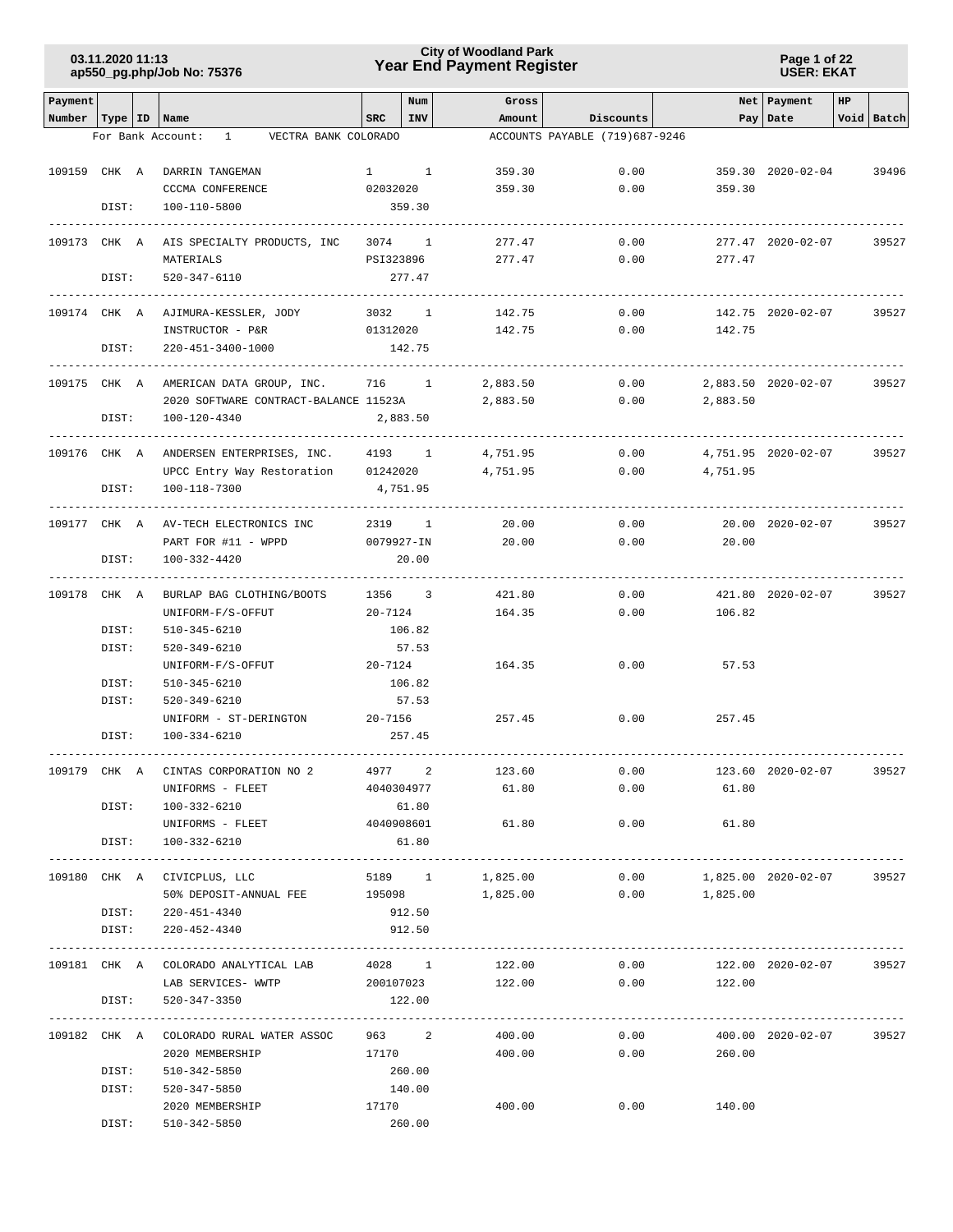**Page 2 of 22 USER: EKAT**

| Payment                   |                |                                                                                    |            | Num                    | Gross            |              |                | Net   Payment       | HP |            |
|---------------------------|----------------|------------------------------------------------------------------------------------|------------|------------------------|------------------|--------------|----------------|---------------------|----|------------|
| Number   Type   ID   Name |                |                                                                                    |            | SRC   INV              | Amount           | Discounts    |                | Pay Date            |    | Void Batch |
|                           | DIST:          | 520-347-5850                                                                       |            | 140.00                 |                  |              |                |                     |    |            |
|                           |                |                                                                                    |            |                        |                  |              |                |                     |    |            |
| 109183 CHK A              |                | CPRA COLO. PARKS & RECREATION 109 1                                                |            |                        | 496.00           | 0.00         |                | 496.00 2020-02-07   |    | 39527      |
|                           |                | 2020 MEMBERSHIP                                                                    |            | 02032020               | 496.00           | 0.00         | 496.00         |                     |    |            |
|                           | DIST:          | 220-452-5850                                                                       |            | 199.67                 |                  |              |                |                     |    |            |
|                           | DIST:          | 220-451-5850                                                                       |            | 296.33                 |                  |              |                |                     |    |            |
|                           |                |                                                                                    |            |                        |                  |              |                |                     |    |            |
| 109184 CHK A              |                | ENGER, JANE                                                                        |            | 3876 1                 | 200.50           | 0.00         |                | 200.50 2020-02-07   |    | 39527      |
|                           |                | INSTRUCTOR - P&R                                                                   |            | 01312020               | 200.50           | 0.00         | 200.50         |                     |    |            |
|                           | DIST:          | 220-451-3400-1000                                                                  |            | 200.50                 |                  |              |                |                     |    |            |
| 109185 CHK A              |                | ENVIROTECH SERVICES INC                                                            |            | 5170 1                 | 3,446.98         | 0.00         |                | 3,446.98 2020-02-07 |    | 39527      |
|                           |                | ICE SLICER - STREETS                                                               |            | CD202008599            | 3,446.98         | 0.00         | 3,446.98       |                     |    |            |
|                           | DIST:          | 100-334-6180                                                                       |            | 3,446.98               |                  |              |                |                     |    |            |
|                           |                |                                                                                    |            |                        |                  |              |                |                     |    |            |
| 109186 CHK A              |                | EVERHART, SHANNON                                                                  | 4800       | $\overline{1}$         | 264.00           | 0.00         |                | 264.00 2020-02-07   |    | 39527      |
|                           |                | TRAINING-EVERHART                                                                  | 01302020   |                        | 264.00           | 0.00         | 264.00         |                     |    |            |
|                           | DIST:          | 100-221-5800                                                                       |            | 264.00                 |                  |              |                |                     |    |            |
|                           |                |                                                                                    |            |                        |                  |              |                |                     |    |            |
| 109187 CHK A              |                | GLASER GAS, INC.                                                                   | 3244       | 2                      | 87.00            | 0.00         |                | 87.00 2020-02-07    |    | 39527      |
|                           |                | ZAMBONI REFILL                                                                     | 87381      |                        | 29.00            | 0.00         | 29.00          |                     |    |            |
|                           | DIST:          | 100-118-4240                                                                       |            | 29.00                  |                  |              |                |                     |    |            |
|                           |                | PROPANE - B&G                                                                      | 87435      |                        | 58.00            | 0.00         | 58.00          |                     |    |            |
|                           | DIST:          | 100-118-4240                                                                       |            | 58.00                  |                  |              |                |                     |    |            |
| 109188 CHK A              |                | GRAINGER INC.                                                                      |            | 282 3                  | 445.90           | 0.00         |                | 445.90 2020-02-07   |    | 39527      |
|                           |                | SUPPLIES - WWTP                                                                    |            | 9410059928             | 401.68           | 0.00         | 401.68         |                     |    |            |
|                           | DIST:          | 520-347-6110                                                                       |            | 401.68                 |                  |              |                |                     |    |            |
|                           |                | SUPPLIES - WWTP                                                                    |            | 9412746886             | 24.80            | 0.00         | 24.80          |                     |    |            |
|                           | DIST:          | 520-347-6110                                                                       |            | 24.80                  |                  |              |                |                     |    |            |
|                           |                | SUPPLIES - WPPD                                                                    |            | 9418148129             | 19.42            | 0.00         | 19.42          |                     |    |            |
|                           | DIST:          | 100-221-6160                                                                       |            | 19.42                  |                  |              |                |                     |    |            |
|                           |                |                                                                                    |            |                        |                  |              |                |                     |    |            |
| 109189 CHK A              |                | IDEXX DISTRIBUTION, INC.                                                           |            | 3659 1                 | 1,101.02         | 0.00         | 1,101.02       | 1,101.02 2020-02-07 |    | 39527      |
|                           | DIST:          | LAB SUPPLIES - WWTP<br>520-347-6111                                                |            | 3058993712<br>1,101.02 | 1,101.02         | 0.00         |                |                     |    |            |
|                           |                |                                                                                    |            |                        |                  |              |                |                     |    |            |
|                           |                | 109190 CHK A L.N. CURTIS & SONS                                                    |            |                        | 5123 1<br>374.85 |              | 0.00           | 374.85 2020-02-07   |    | 39527      |
|                           |                | UNIFORMS - WPPD                                                                    |            |                        | INV353728 374.85 |              | 0.00<br>374.85 |                     |    |            |
|                           |                | DIST: 100-221-6210                                                                 |            | 374.85                 |                  |              |                |                     |    |            |
|                           |                |                                                                                    |            |                        |                  |              |                |                     |    |            |
|                           |                | 109191 CHK A LAWSON PRODUCTS, INC.                                                 |            | 2935 3                 | 118.39           | 0.00         |                | 118.39 2020-02-07   |    | 39527      |
|                           |                | SUPPLIES - B&G & $F/S$                                                             | 9307309855 |                        | 46.63            | 0.00         | 8.37           |                     |    |            |
|                           | DIST:          | 100-118-6140                                                                       |            | 38.26                  |                  |              |                |                     |    |            |
|                           | DIST:          | 510-345-6110                                                                       |            | 8.37                   |                  |              |                |                     |    |            |
|                           |                | SUPPLIES - B&G & F/S 9307309855                                                    |            |                        | 46.63            | 0.00         | 38.26          |                     |    |            |
|                           | DIST:<br>DIST: | 100-118-6140                                                                       |            | 38.26                  |                  |              |                |                     |    |            |
|                           |                | 510-345-6110                                                                       |            | 8.37                   |                  | 0.00         |                |                     |    |            |
|                           | DIST:          | SUPPLIES - WWTP<br>520-347-6110                                                    | 9307313532 | 71.76                  | 71.76            |              | 71.76          |                     |    |            |
|                           |                |                                                                                    |            |                        |                  |              |                |                     |    |            |
|                           |                | 109192 CHK A LEIBBRAND, ANDREWARTHUR 4899 1 264.00                                 |            |                        |                  |              | 0.00           | 264.00 2020-02-07   |    | 39527      |
|                           |                | EXPENSE REQUEST - LEIBBRAND 01302020 264.00                                        |            |                        |                  |              | 0.00<br>264.00 |                     |    |            |
|                           | DIST:          | 100-221-5800                                                                       |            | 264.00                 |                  |              |                |                     |    |            |
|                           |                |                                                                                    |            |                        |                  |              |                |                     |    |            |
|                           |                | 109193 CHK A MCDANIEL, MICHAEL 4866 1 264.00<br>TRAVEL EXPENSE - MCDANIEL 01302020 |            |                        | 264.00           | 0.00<br>0.00 | 264.00         | 264.00 2020-02-07   |    | 39527      |
|                           |                |                                                                                    |            |                        |                  |              |                |                     |    |            |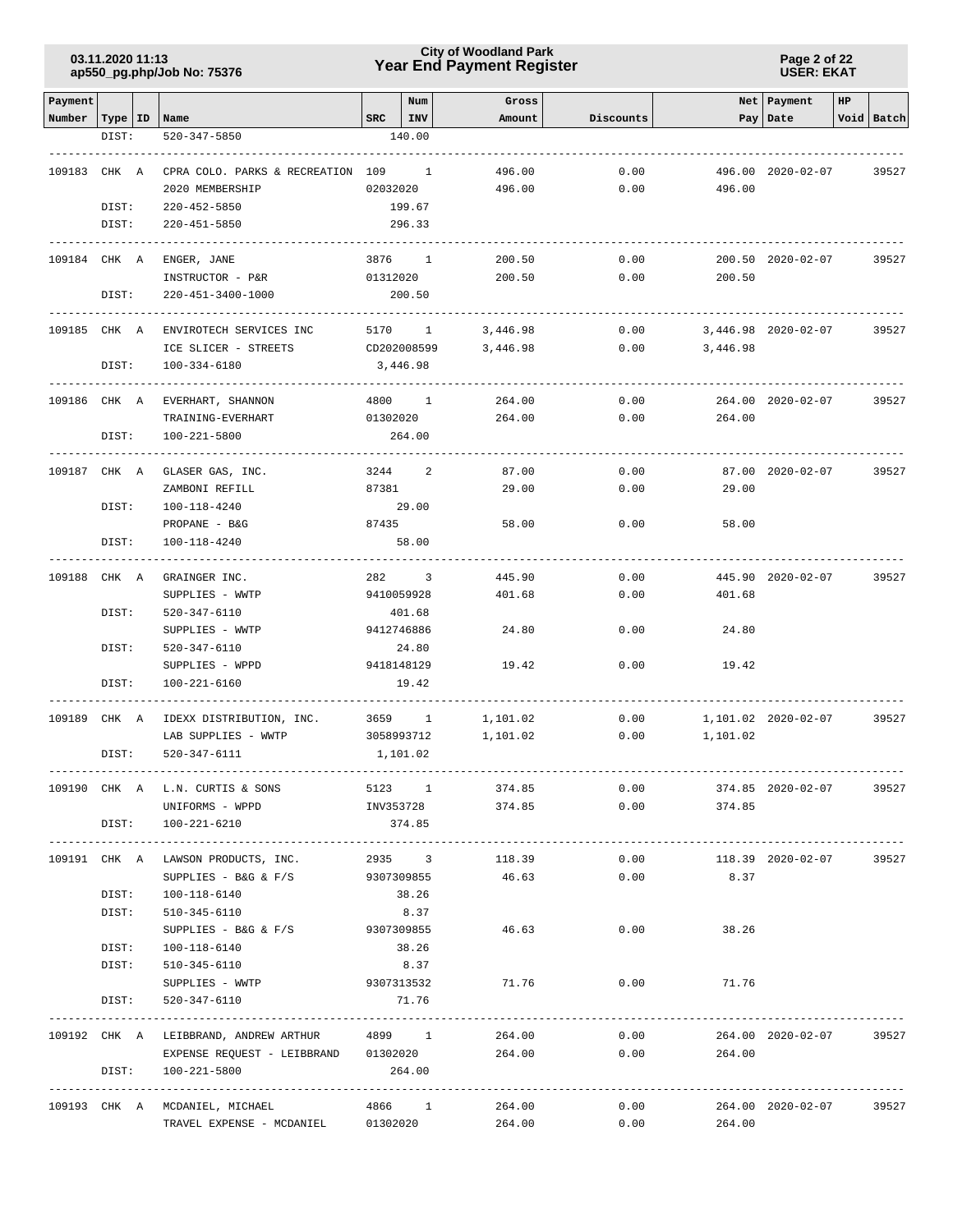**Page 3 of 22 USER: EKAT**

| Payment           |       |                                           |                   | Num              | Gross                                |           |                             | Net   Payment        | HP |            |
|-------------------|-------|-------------------------------------------|-------------------|------------------|--------------------------------------|-----------|-----------------------------|----------------------|----|------------|
| Number            |       | Type   ID   Name                          | $_{\rm SRC}$      | INV              | Amount                               | Discounts |                             | Pay   Date           |    | Void Batch |
|                   | DIST: | 100-221-5800                              |                   | 264.00           |                                      |           |                             |                      |    |            |
| 109194 CHK A      |       | MEBULBS                                   | 3794              | $\overline{1}$   | 326.64                               | 0.00      |                             | 326.64 2020-02-07    |    | 39527      |
|                   |       | LED PANEL - B&G                           |                   | 30164338-01      | 326.64                               | 0.00      | 326.64                      |                      |    |            |
|                   | DIST: | 100-118-4310                              |                   | 326.64           |                                      |           |                             |                      |    |            |
|                   |       |                                           |                   |                  |                                      |           |                             |                      |    |            |
| 109195 CHK A      |       | S.S.MCCORMACK, PH.D.                      | 01302020          | $1 \quad 1$      | 425.00                               | 0.00      |                             | 425.00 2020-02-07    |    | 39527      |
|                   | DIST: | CEMETERY PLOT REFUND<br>100-000-3451      |                   | 425.00           | 425.00                               | 0.00      | 425.00                      |                      |    |            |
|                   |       |                                           |                   |                  |                                      |           |                             |                      |    |            |
| 109196 CHK A      |       | ALPINE LANDSCAPES                         | $1 \quad \cdots$  | <sup>1</sup>     | 425.00                               | 0.00      |                             | 425.00 2020-02-07    |    | 39527      |
|                   |       | REFUND FOR CEMETERY PLOT                  | 01302020A         |                  | 425.00                               | 0.00      | 425.00                      |                      |    |            |
|                   | DIST: | 100-000-3451                              |                   | 425.00           |                                      |           |                             |                      |    |            |
| 109197 CHK A      |       | BARNEY & JAN MCKAMY                       | $1 \qquad \qquad$ | <sup>1</sup>     | 21.98                                | 0.00      |                             | 21.98 2020-02-07     |    | 39527      |
|                   |       | UTILITY REFUND                            | 224.01            |                  | 21.98                                | 0.00      | 21.98                       |                      |    |            |
|                   | DIST: | 510-342-3461                              |                   | 21.98            |                                      |           |                             |                      |    |            |
|                   |       |                                           |                   |                  |                                      |           |                             |                      |    |            |
| 109198 CHK A      |       | SARAH VASEK                               | $\mathbf{1}$      | 1                | 30.00                                | 0.00      |                             | 30.00 2020-02-07     |    | 39527      |
|                   |       | REFUND - WAC                              | 461               |                  | 30.00                                | 0.00      | 30.00                       |                      |    |            |
|                   | DIST: | 220-000-3470-1000                         |                   | 30.00            |                                      |           |                             |                      |    |            |
| 109199 CHK A      |       | SARAH VASEK                               | $1 \quad \cdots$  | $\overline{1}$   | 30.00                                | 0.00      |                             | 30.00 2020-02-07     |    | 39527      |
|                   |       | REFUND - WAC                              | 462A              |                  | 30.00                                | 0.00      | 30.00                       |                      |    |            |
|                   | DIST: | 220-000-3470-1000                         |                   | 30.00            |                                      |           |                             |                      |    |            |
| 109200 CHK A      |       | MOTOROLA SOLUTIONS, INC                   |                   | 5091 1           | 16,550.00                            | 0.00      |                             | 16,550.00 2020-02-07 |    | 39527      |
|                   |       | MOTOROLA SERVICE AGREEMENT                |                   | 8230260208       | 16,550.00                            | 0.00      | 16,550.00                   |                      |    |            |
|                   | DIST: | 100-221-4320                              |                   | 16,550.00        |                                      |           |                             |                      |    |            |
|                   |       |                                           |                   |                  |                                      |           |                             |                      |    |            |
| 109201 CHK A      |       | N.E.S., INC. (NES)                        | 1921              | 1                | 300.00                               | 0.00      |                             | 300.00 2020-02-07    |    | 39527      |
|                   | DIST: | PLANNING-WOODLAND STATION<br>215-710-7400 | 10343             | 300.00           | 300.00                               | 0.00      | 300.00                      |                      |    |            |
|                   |       |                                           |                   |                  |                                      |           |                             |                      |    |            |
| 109202 CHK A      |       | NEW BENEFITS LTD                          | 5018              | $\mathbf{1}$     | 136.80                               | 0.00      |                             | 136.80 2020-02-07    |    | 39527      |
|                   |       | 01/2020 MEMBERS                           |                   | HUB1002DJ-775830 | 136.80                               | 0.00      | 136.80                      |                      |    |            |
|                   | DIST: | $100 - 000 - 2166$                        |                   | 136.80           |                                      |           |                             |                      |    |            |
| 109203 CHK A NRPA |       |                                           |                   |                  | 1832 1 175.00                        |           | 0.00                        | 175.00 2020-02-07    |    | 39527      |
|                   |       | 2020 MEMBERSHIP                           |                   |                  |                                      |           | 01312020 175.00 0.00 175.00 |                      |    |            |
|                   |       | DIST: 220-451-5850                        |                   | 175.00           |                                      |           |                             |                      |    |            |
|                   |       |                                           |                   |                  |                                      |           |                             |                      |    |            |
|                   |       | 109204 CHK A PEAK INTERNET                |                   |                  | 3141 6 19,291.79<br>132665 15,806.36 |           | $0.00$ 19,291.79 2020-02-07 |                      |    | 39527      |
|                   | DIST: | 02/2020 CHARGES<br>100-199-5300           | 2,225.94          |                  |                                      | 0.00      | 800.00                      |                      |    |            |
|                   | DIST: | 100-120-3700                              | 10,788.94         |                  |                                      |           |                             |                      |    |            |
|                   | DIST: | 100-115-4340                              |                   | 35.00            |                                      |           |                             |                      |    |            |
|                   | DIST: | $220 - 455 - 3700$                        |                   | 320.00           |                                      |           |                             |                      |    |            |
|                   | DIST: | 220-452-5300                              |                   | 256.48           |                                      |           |                             |                      |    |            |
|                   | DIST: | 220-452-3700                              |                   | 580.00           |                                      |           |                             |                      |    |            |
|                   | DIST: | 510-342-3700                              |                   | 800.00           |                                      |           |                             |                      |    |            |
|                   | DIST: | 520-347-3700                              |                   | 800.00           |                                      |           |                             |                      |    |            |
|                   |       | 02/2020 CHARGES                           | 132665            |                  | 15,806.36                            |           | $0.00$ 13,049.88            |                      |    |            |
|                   | DIST: | 100-199-5300                              | 2,225.94          |                  |                                      |           |                             |                      |    |            |
|                   | DIST: | 100-120-3700                              | 10,788.94         |                  |                                      |           |                             |                      |    |            |
|                   | DIST: | 100-115-4340                              |                   | 35.00            |                                      |           |                             |                      |    |            |
|                   | DIST: | 220-455-3700                              |                   | 320.00           |                                      |           |                             |                      |    |            |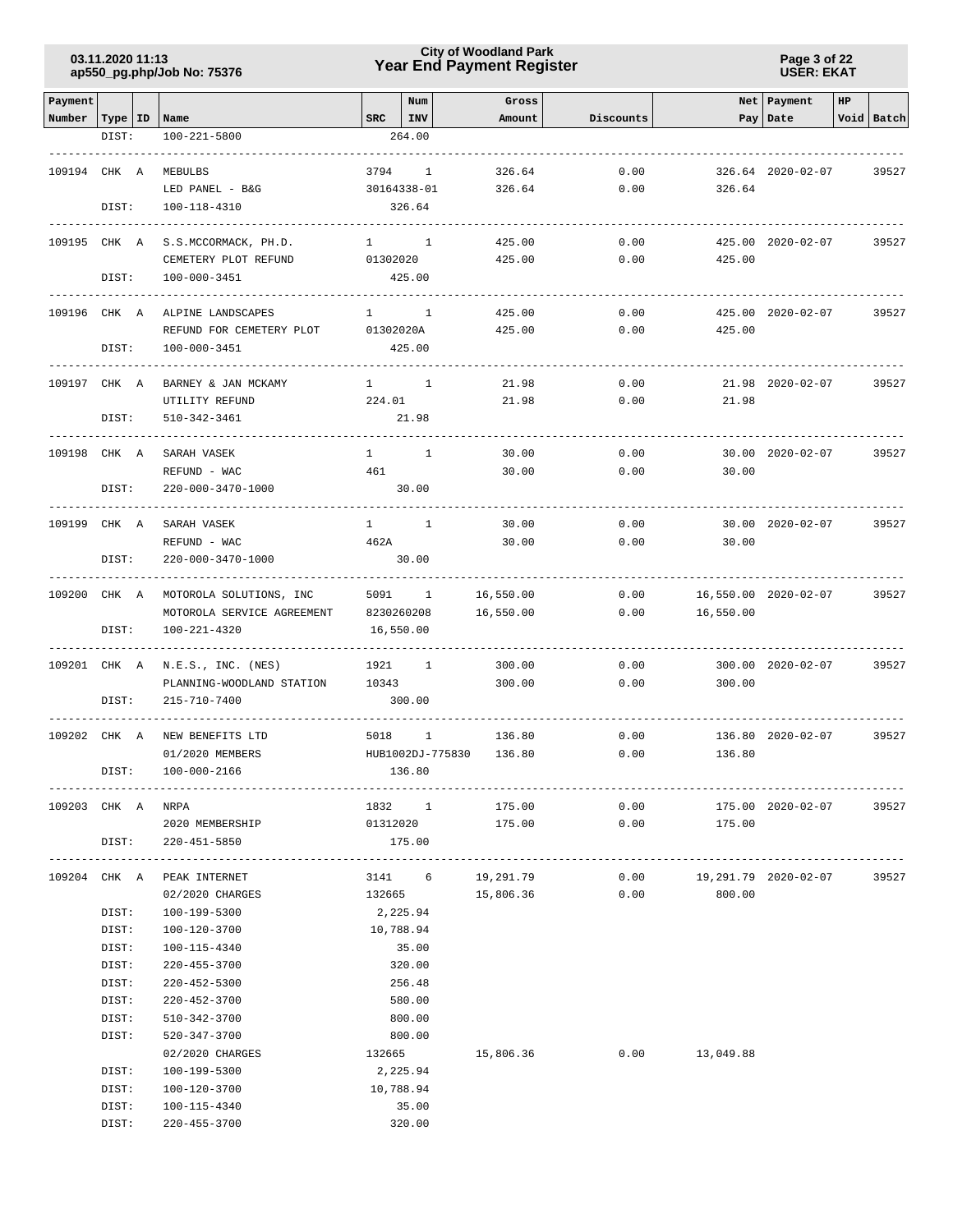| Payment<br>Net   Payment<br>Num<br>Gross<br>HP<br><b>SRC</b><br>Void Batch<br>Number<br>Type   ID<br>INV<br>Discounts<br>Date<br>Name<br>Amount<br>Pay<br>DIST:<br>256.48<br>$220 - 452 - 5300$<br>580.00<br>DIST:<br>220-452-3700<br>DIST:<br>510-342-3700<br>800.00<br>DIST:<br>520-347-3700<br>800.00<br>02/2020 CHARGES<br>0.00<br>132665<br>15,806.36<br>1,156.48<br>DIST:<br>100-199-5300<br>2,225.94<br>10,788.94<br>DIST:<br>100-120-3700<br>$100 - 115 - 4340$<br>35.00<br>DIST:<br>DIST:<br>$220 - 455 - 3700$<br>320.00<br>256.48<br>DIST:<br>220-452-5300<br>DIST:<br>220-452-3700<br>580.00<br>800.00<br>DIST:<br>510-342-3700<br>DIST:<br>520-347-3700<br>800.00<br>132665<br>0.00<br>800.00<br>02/2020 CHARGES<br>15,806.36<br>2,225.94<br>DIST:<br>100-199-5300<br>100-120-3700<br>10,788.94<br>DIST:<br>100-115-4340<br>35.00<br>DIST:<br>320.00<br>DIST:<br>$220 - 455 - 3700$<br>256.48<br>DIST:<br>220-452-5300<br>580.00<br>DIST:<br>220-452-3700<br>$510 - 342 - 3700$<br>800.00<br>DIST:<br>DIST:<br>520-347-3700<br>800.00<br>02/2020 CHARGES<br>0.00<br>132666<br>3,425.48<br>3,425.48<br>DIST:<br>100-221-5300<br>590.14<br>100-221-3700<br>2,835.34<br>DIST:<br>02/2020 CHARGES<br>301763<br>59.95<br>0.00<br>59.95<br>100-115-4340<br>DIST:<br>59.95<br>109205 CHK A<br>PETTY CASH - WPPD<br>2067<br>359.72<br>0.00<br>359.72 2020-02-07<br>$\sim$ 1<br>359.72<br>0.00<br>359.72<br>PETTY CASH RECONCILIATION-2020 01312020<br>DIST:<br>100-221-6210<br>15.00<br>$100 - 221 - 6160$<br>34.72<br>DIST:<br>200.00<br>DIST:<br>100-221-6160<br>DIST:<br>100-221-5800<br>110.00<br>109206 CHK A POTESTIO BROTHERS EQUIP INC 2312 1 1,013.54<br>$0.00$ 1,013.54 2020-02-07<br>REPAIR - B&G<br>59950C<br>1,013.54<br>$0.00$ 1,013.54<br>DIST:<br>100-332-4430<br>1,013.54<br>109207 CHK A PRIORITY RESEARCH<br>4392 1<br>35.60<br>0.00<br>35.60 2020-02-07<br>35.60<br>0.00<br>BACKROUND CHECKS<br>779820<br>35.60<br>35.60<br>DIST:<br>220-451-3335<br>5194 2<br>$0.00$ 309.50 2020-02-07<br>109208 CHK A ROBERT COLE<br>309.50<br>02032020<br>0.00<br>INSTRUCTOR - P&R<br>20.00<br>20.00<br>20.00<br>DIST:<br>220-451-3400-1000<br>INSTRUCTOR - P&R<br>02032020A 289.50<br>0.00<br>289.50<br>289.50<br>DIST:<br>220-451-3400-1000<br>109209 CHK A SCHONSTEDT INSTRUMENT CO<br>5193 2<br>622.54<br>0.00<br>622.54 2020-02-07<br>0.00<br>$REPAIR - F/S$<br>00168689<br>622.54<br>217.89<br>510-345-6110<br>404.65<br>DIST:<br>DIST:<br>520-349-6110<br>217.89<br>$0.00$ 404.65<br>00168689<br>622.54<br>$REPAIR - F/S$<br>510-345-6110<br>DIST:<br>404.65<br>DIST:<br>520-349-6110<br>217.89 | 03.11.2020 11:13 |  | ap550_pg.php/Job No: 75376 |  |  | <b>City of Woodland Park</b><br><b>Year End Payment Register</b> | Page 4 of 22<br><b>USER: EKAT</b> |  |  |       |  |  |
|--------------------------------------------------------------------------------------------------------------------------------------------------------------------------------------------------------------------------------------------------------------------------------------------------------------------------------------------------------------------------------------------------------------------------------------------------------------------------------------------------------------------------------------------------------------------------------------------------------------------------------------------------------------------------------------------------------------------------------------------------------------------------------------------------------------------------------------------------------------------------------------------------------------------------------------------------------------------------------------------------------------------------------------------------------------------------------------------------------------------------------------------------------------------------------------------------------------------------------------------------------------------------------------------------------------------------------------------------------------------------------------------------------------------------------------------------------------------------------------------------------------------------------------------------------------------------------------------------------------------------------------------------------------------------------------------------------------------------------------------------------------------------------------------------------------------------------------------------------------------------------------------------------------------------------------------------------------------------------------------------------------------------------------------------------------------------------------------------------------------------------------------------------------------------------------------------------------------------------------------------------------------------------------------------------------------------------------------------------------------------------------------------------------------------------------------------------------------------------------------------------------------------------------------------------------------------------------------------------------------|------------------|--|----------------------------|--|--|------------------------------------------------------------------|-----------------------------------|--|--|-------|--|--|
|                                                                                                                                                                                                                                                                                                                                                                                                                                                                                                                                                                                                                                                                                                                                                                                                                                                                                                                                                                                                                                                                                                                                                                                                                                                                                                                                                                                                                                                                                                                                                                                                                                                                                                                                                                                                                                                                                                                                                                                                                                                                                                                                                                                                                                                                                                                                                                                                                                                                                                                                                                                                                    |                  |  |                            |  |  |                                                                  |                                   |  |  |       |  |  |
|                                                                                                                                                                                                                                                                                                                                                                                                                                                                                                                                                                                                                                                                                                                                                                                                                                                                                                                                                                                                                                                                                                                                                                                                                                                                                                                                                                                                                                                                                                                                                                                                                                                                                                                                                                                                                                                                                                                                                                                                                                                                                                                                                                                                                                                                                                                                                                                                                                                                                                                                                                                                                    |                  |  |                            |  |  |                                                                  |                                   |  |  |       |  |  |
|                                                                                                                                                                                                                                                                                                                                                                                                                                                                                                                                                                                                                                                                                                                                                                                                                                                                                                                                                                                                                                                                                                                                                                                                                                                                                                                                                                                                                                                                                                                                                                                                                                                                                                                                                                                                                                                                                                                                                                                                                                                                                                                                                                                                                                                                                                                                                                                                                                                                                                                                                                                                                    |                  |  |                            |  |  |                                                                  |                                   |  |  |       |  |  |
|                                                                                                                                                                                                                                                                                                                                                                                                                                                                                                                                                                                                                                                                                                                                                                                                                                                                                                                                                                                                                                                                                                                                                                                                                                                                                                                                                                                                                                                                                                                                                                                                                                                                                                                                                                                                                                                                                                                                                                                                                                                                                                                                                                                                                                                                                                                                                                                                                                                                                                                                                                                                                    |                  |  |                            |  |  |                                                                  |                                   |  |  |       |  |  |
|                                                                                                                                                                                                                                                                                                                                                                                                                                                                                                                                                                                                                                                                                                                                                                                                                                                                                                                                                                                                                                                                                                                                                                                                                                                                                                                                                                                                                                                                                                                                                                                                                                                                                                                                                                                                                                                                                                                                                                                                                                                                                                                                                                                                                                                                                                                                                                                                                                                                                                                                                                                                                    |                  |  |                            |  |  |                                                                  |                                   |  |  |       |  |  |
|                                                                                                                                                                                                                                                                                                                                                                                                                                                                                                                                                                                                                                                                                                                                                                                                                                                                                                                                                                                                                                                                                                                                                                                                                                                                                                                                                                                                                                                                                                                                                                                                                                                                                                                                                                                                                                                                                                                                                                                                                                                                                                                                                                                                                                                                                                                                                                                                                                                                                                                                                                                                                    |                  |  |                            |  |  |                                                                  |                                   |  |  |       |  |  |
|                                                                                                                                                                                                                                                                                                                                                                                                                                                                                                                                                                                                                                                                                                                                                                                                                                                                                                                                                                                                                                                                                                                                                                                                                                                                                                                                                                                                                                                                                                                                                                                                                                                                                                                                                                                                                                                                                                                                                                                                                                                                                                                                                                                                                                                                                                                                                                                                                                                                                                                                                                                                                    |                  |  |                            |  |  |                                                                  |                                   |  |  |       |  |  |
|                                                                                                                                                                                                                                                                                                                                                                                                                                                                                                                                                                                                                                                                                                                                                                                                                                                                                                                                                                                                                                                                                                                                                                                                                                                                                                                                                                                                                                                                                                                                                                                                                                                                                                                                                                                                                                                                                                                                                                                                                                                                                                                                                                                                                                                                                                                                                                                                                                                                                                                                                                                                                    |                  |  |                            |  |  |                                                                  |                                   |  |  |       |  |  |
|                                                                                                                                                                                                                                                                                                                                                                                                                                                                                                                                                                                                                                                                                                                                                                                                                                                                                                                                                                                                                                                                                                                                                                                                                                                                                                                                                                                                                                                                                                                                                                                                                                                                                                                                                                                                                                                                                                                                                                                                                                                                                                                                                                                                                                                                                                                                                                                                                                                                                                                                                                                                                    |                  |  |                            |  |  |                                                                  |                                   |  |  |       |  |  |
|                                                                                                                                                                                                                                                                                                                                                                                                                                                                                                                                                                                                                                                                                                                                                                                                                                                                                                                                                                                                                                                                                                                                                                                                                                                                                                                                                                                                                                                                                                                                                                                                                                                                                                                                                                                                                                                                                                                                                                                                                                                                                                                                                                                                                                                                                                                                                                                                                                                                                                                                                                                                                    |                  |  |                            |  |  |                                                                  |                                   |  |  |       |  |  |
|                                                                                                                                                                                                                                                                                                                                                                                                                                                                                                                                                                                                                                                                                                                                                                                                                                                                                                                                                                                                                                                                                                                                                                                                                                                                                                                                                                                                                                                                                                                                                                                                                                                                                                                                                                                                                                                                                                                                                                                                                                                                                                                                                                                                                                                                                                                                                                                                                                                                                                                                                                                                                    |                  |  |                            |  |  |                                                                  |                                   |  |  |       |  |  |
|                                                                                                                                                                                                                                                                                                                                                                                                                                                                                                                                                                                                                                                                                                                                                                                                                                                                                                                                                                                                                                                                                                                                                                                                                                                                                                                                                                                                                                                                                                                                                                                                                                                                                                                                                                                                                                                                                                                                                                                                                                                                                                                                                                                                                                                                                                                                                                                                                                                                                                                                                                                                                    |                  |  |                            |  |  |                                                                  |                                   |  |  |       |  |  |
|                                                                                                                                                                                                                                                                                                                                                                                                                                                                                                                                                                                                                                                                                                                                                                                                                                                                                                                                                                                                                                                                                                                                                                                                                                                                                                                                                                                                                                                                                                                                                                                                                                                                                                                                                                                                                                                                                                                                                                                                                                                                                                                                                                                                                                                                                                                                                                                                                                                                                                                                                                                                                    |                  |  |                            |  |  |                                                                  |                                   |  |  |       |  |  |
|                                                                                                                                                                                                                                                                                                                                                                                                                                                                                                                                                                                                                                                                                                                                                                                                                                                                                                                                                                                                                                                                                                                                                                                                                                                                                                                                                                                                                                                                                                                                                                                                                                                                                                                                                                                                                                                                                                                                                                                                                                                                                                                                                                                                                                                                                                                                                                                                                                                                                                                                                                                                                    |                  |  |                            |  |  |                                                                  |                                   |  |  |       |  |  |
|                                                                                                                                                                                                                                                                                                                                                                                                                                                                                                                                                                                                                                                                                                                                                                                                                                                                                                                                                                                                                                                                                                                                                                                                                                                                                                                                                                                                                                                                                                                                                                                                                                                                                                                                                                                                                                                                                                                                                                                                                                                                                                                                                                                                                                                                                                                                                                                                                                                                                                                                                                                                                    |                  |  |                            |  |  |                                                                  |                                   |  |  |       |  |  |
|                                                                                                                                                                                                                                                                                                                                                                                                                                                                                                                                                                                                                                                                                                                                                                                                                                                                                                                                                                                                                                                                                                                                                                                                                                                                                                                                                                                                                                                                                                                                                                                                                                                                                                                                                                                                                                                                                                                                                                                                                                                                                                                                                                                                                                                                                                                                                                                                                                                                                                                                                                                                                    |                  |  |                            |  |  |                                                                  |                                   |  |  |       |  |  |
|                                                                                                                                                                                                                                                                                                                                                                                                                                                                                                                                                                                                                                                                                                                                                                                                                                                                                                                                                                                                                                                                                                                                                                                                                                                                                                                                                                                                                                                                                                                                                                                                                                                                                                                                                                                                                                                                                                                                                                                                                                                                                                                                                                                                                                                                                                                                                                                                                                                                                                                                                                                                                    |                  |  |                            |  |  |                                                                  |                                   |  |  |       |  |  |
|                                                                                                                                                                                                                                                                                                                                                                                                                                                                                                                                                                                                                                                                                                                                                                                                                                                                                                                                                                                                                                                                                                                                                                                                                                                                                                                                                                                                                                                                                                                                                                                                                                                                                                                                                                                                                                                                                                                                                                                                                                                                                                                                                                                                                                                                                                                                                                                                                                                                                                                                                                                                                    |                  |  |                            |  |  |                                                                  |                                   |  |  |       |  |  |
|                                                                                                                                                                                                                                                                                                                                                                                                                                                                                                                                                                                                                                                                                                                                                                                                                                                                                                                                                                                                                                                                                                                                                                                                                                                                                                                                                                                                                                                                                                                                                                                                                                                                                                                                                                                                                                                                                                                                                                                                                                                                                                                                                                                                                                                                                                                                                                                                                                                                                                                                                                                                                    |                  |  |                            |  |  |                                                                  |                                   |  |  |       |  |  |
|                                                                                                                                                                                                                                                                                                                                                                                                                                                                                                                                                                                                                                                                                                                                                                                                                                                                                                                                                                                                                                                                                                                                                                                                                                                                                                                                                                                                                                                                                                                                                                                                                                                                                                                                                                                                                                                                                                                                                                                                                                                                                                                                                                                                                                                                                                                                                                                                                                                                                                                                                                                                                    |                  |  |                            |  |  |                                                                  |                                   |  |  |       |  |  |
|                                                                                                                                                                                                                                                                                                                                                                                                                                                                                                                                                                                                                                                                                                                                                                                                                                                                                                                                                                                                                                                                                                                                                                                                                                                                                                                                                                                                                                                                                                                                                                                                                                                                                                                                                                                                                                                                                                                                                                                                                                                                                                                                                                                                                                                                                                                                                                                                                                                                                                                                                                                                                    |                  |  |                            |  |  |                                                                  |                                   |  |  |       |  |  |
|                                                                                                                                                                                                                                                                                                                                                                                                                                                                                                                                                                                                                                                                                                                                                                                                                                                                                                                                                                                                                                                                                                                                                                                                                                                                                                                                                                                                                                                                                                                                                                                                                                                                                                                                                                                                                                                                                                                                                                                                                                                                                                                                                                                                                                                                                                                                                                                                                                                                                                                                                                                                                    |                  |  |                            |  |  |                                                                  |                                   |  |  |       |  |  |
|                                                                                                                                                                                                                                                                                                                                                                                                                                                                                                                                                                                                                                                                                                                                                                                                                                                                                                                                                                                                                                                                                                                                                                                                                                                                                                                                                                                                                                                                                                                                                                                                                                                                                                                                                                                                                                                                                                                                                                                                                                                                                                                                                                                                                                                                                                                                                                                                                                                                                                                                                                                                                    |                  |  |                            |  |  |                                                                  |                                   |  |  |       |  |  |
|                                                                                                                                                                                                                                                                                                                                                                                                                                                                                                                                                                                                                                                                                                                                                                                                                                                                                                                                                                                                                                                                                                                                                                                                                                                                                                                                                                                                                                                                                                                                                                                                                                                                                                                                                                                                                                                                                                                                                                                                                                                                                                                                                                                                                                                                                                                                                                                                                                                                                                                                                                                                                    |                  |  |                            |  |  |                                                                  |                                   |  |  |       |  |  |
|                                                                                                                                                                                                                                                                                                                                                                                                                                                                                                                                                                                                                                                                                                                                                                                                                                                                                                                                                                                                                                                                                                                                                                                                                                                                                                                                                                                                                                                                                                                                                                                                                                                                                                                                                                                                                                                                                                                                                                                                                                                                                                                                                                                                                                                                                                                                                                                                                                                                                                                                                                                                                    |                  |  |                            |  |  |                                                                  |                                   |  |  |       |  |  |
|                                                                                                                                                                                                                                                                                                                                                                                                                                                                                                                                                                                                                                                                                                                                                                                                                                                                                                                                                                                                                                                                                                                                                                                                                                                                                                                                                                                                                                                                                                                                                                                                                                                                                                                                                                                                                                                                                                                                                                                                                                                                                                                                                                                                                                                                                                                                                                                                                                                                                                                                                                                                                    |                  |  |                            |  |  |                                                                  |                                   |  |  |       |  |  |
|                                                                                                                                                                                                                                                                                                                                                                                                                                                                                                                                                                                                                                                                                                                                                                                                                                                                                                                                                                                                                                                                                                                                                                                                                                                                                                                                                                                                                                                                                                                                                                                                                                                                                                                                                                                                                                                                                                                                                                                                                                                                                                                                                                                                                                                                                                                                                                                                                                                                                                                                                                                                                    |                  |  |                            |  |  |                                                                  |                                   |  |  |       |  |  |
|                                                                                                                                                                                                                                                                                                                                                                                                                                                                                                                                                                                                                                                                                                                                                                                                                                                                                                                                                                                                                                                                                                                                                                                                                                                                                                                                                                                                                                                                                                                                                                                                                                                                                                                                                                                                                                                                                                                                                                                                                                                                                                                                                                                                                                                                                                                                                                                                                                                                                                                                                                                                                    |                  |  |                            |  |  |                                                                  |                                   |  |  |       |  |  |
|                                                                                                                                                                                                                                                                                                                                                                                                                                                                                                                                                                                                                                                                                                                                                                                                                                                                                                                                                                                                                                                                                                                                                                                                                                                                                                                                                                                                                                                                                                                                                                                                                                                                                                                                                                                                                                                                                                                                                                                                                                                                                                                                                                                                                                                                                                                                                                                                                                                                                                                                                                                                                    |                  |  |                            |  |  |                                                                  |                                   |  |  | 39527 |  |  |
|                                                                                                                                                                                                                                                                                                                                                                                                                                                                                                                                                                                                                                                                                                                                                                                                                                                                                                                                                                                                                                                                                                                                                                                                                                                                                                                                                                                                                                                                                                                                                                                                                                                                                                                                                                                                                                                                                                                                                                                                                                                                                                                                                                                                                                                                                                                                                                                                                                                                                                                                                                                                                    |                  |  |                            |  |  |                                                                  |                                   |  |  |       |  |  |
|                                                                                                                                                                                                                                                                                                                                                                                                                                                                                                                                                                                                                                                                                                                                                                                                                                                                                                                                                                                                                                                                                                                                                                                                                                                                                                                                                                                                                                                                                                                                                                                                                                                                                                                                                                                                                                                                                                                                                                                                                                                                                                                                                                                                                                                                                                                                                                                                                                                                                                                                                                                                                    |                  |  |                            |  |  |                                                                  |                                   |  |  |       |  |  |
|                                                                                                                                                                                                                                                                                                                                                                                                                                                                                                                                                                                                                                                                                                                                                                                                                                                                                                                                                                                                                                                                                                                                                                                                                                                                                                                                                                                                                                                                                                                                                                                                                                                                                                                                                                                                                                                                                                                                                                                                                                                                                                                                                                                                                                                                                                                                                                                                                                                                                                                                                                                                                    |                  |  |                            |  |  |                                                                  |                                   |  |  |       |  |  |
|                                                                                                                                                                                                                                                                                                                                                                                                                                                                                                                                                                                                                                                                                                                                                                                                                                                                                                                                                                                                                                                                                                                                                                                                                                                                                                                                                                                                                                                                                                                                                                                                                                                                                                                                                                                                                                                                                                                                                                                                                                                                                                                                                                                                                                                                                                                                                                                                                                                                                                                                                                                                                    |                  |  |                            |  |  |                                                                  |                                   |  |  |       |  |  |
|                                                                                                                                                                                                                                                                                                                                                                                                                                                                                                                                                                                                                                                                                                                                                                                                                                                                                                                                                                                                                                                                                                                                                                                                                                                                                                                                                                                                                                                                                                                                                                                                                                                                                                                                                                                                                                                                                                                                                                                                                                                                                                                                                                                                                                                                                                                                                                                                                                                                                                                                                                                                                    |                  |  |                            |  |  |                                                                  |                                   |  |  |       |  |  |
|                                                                                                                                                                                                                                                                                                                                                                                                                                                                                                                                                                                                                                                                                                                                                                                                                                                                                                                                                                                                                                                                                                                                                                                                                                                                                                                                                                                                                                                                                                                                                                                                                                                                                                                                                                                                                                                                                                                                                                                                                                                                                                                                                                                                                                                                                                                                                                                                                                                                                                                                                                                                                    |                  |  |                            |  |  |                                                                  |                                   |  |  | 39527 |  |  |
|                                                                                                                                                                                                                                                                                                                                                                                                                                                                                                                                                                                                                                                                                                                                                                                                                                                                                                                                                                                                                                                                                                                                                                                                                                                                                                                                                                                                                                                                                                                                                                                                                                                                                                                                                                                                                                                                                                                                                                                                                                                                                                                                                                                                                                                                                                                                                                                                                                                                                                                                                                                                                    |                  |  |                            |  |  |                                                                  |                                   |  |  |       |  |  |
|                                                                                                                                                                                                                                                                                                                                                                                                                                                                                                                                                                                                                                                                                                                                                                                                                                                                                                                                                                                                                                                                                                                                                                                                                                                                                                                                                                                                                                                                                                                                                                                                                                                                                                                                                                                                                                                                                                                                                                                                                                                                                                                                                                                                                                                                                                                                                                                                                                                                                                                                                                                                                    |                  |  |                            |  |  |                                                                  |                                   |  |  |       |  |  |
|                                                                                                                                                                                                                                                                                                                                                                                                                                                                                                                                                                                                                                                                                                                                                                                                                                                                                                                                                                                                                                                                                                                                                                                                                                                                                                                                                                                                                                                                                                                                                                                                                                                                                                                                                                                                                                                                                                                                                                                                                                                                                                                                                                                                                                                                                                                                                                                                                                                                                                                                                                                                                    |                  |  |                            |  |  |                                                                  |                                   |  |  | 39527 |  |  |
|                                                                                                                                                                                                                                                                                                                                                                                                                                                                                                                                                                                                                                                                                                                                                                                                                                                                                                                                                                                                                                                                                                                                                                                                                                                                                                                                                                                                                                                                                                                                                                                                                                                                                                                                                                                                                                                                                                                                                                                                                                                                                                                                                                                                                                                                                                                                                                                                                                                                                                                                                                                                                    |                  |  |                            |  |  |                                                                  |                                   |  |  |       |  |  |
|                                                                                                                                                                                                                                                                                                                                                                                                                                                                                                                                                                                                                                                                                                                                                                                                                                                                                                                                                                                                                                                                                                                                                                                                                                                                                                                                                                                                                                                                                                                                                                                                                                                                                                                                                                                                                                                                                                                                                                                                                                                                                                                                                                                                                                                                                                                                                                                                                                                                                                                                                                                                                    |                  |  |                            |  |  |                                                                  |                                   |  |  |       |  |  |
|                                                                                                                                                                                                                                                                                                                                                                                                                                                                                                                                                                                                                                                                                                                                                                                                                                                                                                                                                                                                                                                                                                                                                                                                                                                                                                                                                                                                                                                                                                                                                                                                                                                                                                                                                                                                                                                                                                                                                                                                                                                                                                                                                                                                                                                                                                                                                                                                                                                                                                                                                                                                                    |                  |  |                            |  |  |                                                                  |                                   |  |  | 39527 |  |  |
|                                                                                                                                                                                                                                                                                                                                                                                                                                                                                                                                                                                                                                                                                                                                                                                                                                                                                                                                                                                                                                                                                                                                                                                                                                                                                                                                                                                                                                                                                                                                                                                                                                                                                                                                                                                                                                                                                                                                                                                                                                                                                                                                                                                                                                                                                                                                                                                                                                                                                                                                                                                                                    |                  |  |                            |  |  |                                                                  |                                   |  |  |       |  |  |
|                                                                                                                                                                                                                                                                                                                                                                                                                                                                                                                                                                                                                                                                                                                                                                                                                                                                                                                                                                                                                                                                                                                                                                                                                                                                                                                                                                                                                                                                                                                                                                                                                                                                                                                                                                                                                                                                                                                                                                                                                                                                                                                                                                                                                                                                                                                                                                                                                                                                                                                                                                                                                    |                  |  |                            |  |  |                                                                  |                                   |  |  |       |  |  |
|                                                                                                                                                                                                                                                                                                                                                                                                                                                                                                                                                                                                                                                                                                                                                                                                                                                                                                                                                                                                                                                                                                                                                                                                                                                                                                                                                                                                                                                                                                                                                                                                                                                                                                                                                                                                                                                                                                                                                                                                                                                                                                                                                                                                                                                                                                                                                                                                                                                                                                                                                                                                                    |                  |  |                            |  |  |                                                                  |                                   |  |  |       |  |  |
|                                                                                                                                                                                                                                                                                                                                                                                                                                                                                                                                                                                                                                                                                                                                                                                                                                                                                                                                                                                                                                                                                                                                                                                                                                                                                                                                                                                                                                                                                                                                                                                                                                                                                                                                                                                                                                                                                                                                                                                                                                                                                                                                                                                                                                                                                                                                                                                                                                                                                                                                                                                                                    |                  |  |                            |  |  |                                                                  |                                   |  |  |       |  |  |
|                                                                                                                                                                                                                                                                                                                                                                                                                                                                                                                                                                                                                                                                                                                                                                                                                                                                                                                                                                                                                                                                                                                                                                                                                                                                                                                                                                                                                                                                                                                                                                                                                                                                                                                                                                                                                                                                                                                                                                                                                                                                                                                                                                                                                                                                                                                                                                                                                                                                                                                                                                                                                    |                  |  |                            |  |  |                                                                  |                                   |  |  | 39527 |  |  |
|                                                                                                                                                                                                                                                                                                                                                                                                                                                                                                                                                                                                                                                                                                                                                                                                                                                                                                                                                                                                                                                                                                                                                                                                                                                                                                                                                                                                                                                                                                                                                                                                                                                                                                                                                                                                                                                                                                                                                                                                                                                                                                                                                                                                                                                                                                                                                                                                                                                                                                                                                                                                                    |                  |  |                            |  |  |                                                                  |                                   |  |  |       |  |  |
|                                                                                                                                                                                                                                                                                                                                                                                                                                                                                                                                                                                                                                                                                                                                                                                                                                                                                                                                                                                                                                                                                                                                                                                                                                                                                                                                                                                                                                                                                                                                                                                                                                                                                                                                                                                                                                                                                                                                                                                                                                                                                                                                                                                                                                                                                                                                                                                                                                                                                                                                                                                                                    |                  |  |                            |  |  |                                                                  |                                   |  |  |       |  |  |
|                                                                                                                                                                                                                                                                                                                                                                                                                                                                                                                                                                                                                                                                                                                                                                                                                                                                                                                                                                                                                                                                                                                                                                                                                                                                                                                                                                                                                                                                                                                                                                                                                                                                                                                                                                                                                                                                                                                                                                                                                                                                                                                                                                                                                                                                                                                                                                                                                                                                                                                                                                                                                    |                  |  |                            |  |  |                                                                  |                                   |  |  |       |  |  |
|                                                                                                                                                                                                                                                                                                                                                                                                                                                                                                                                                                                                                                                                                                                                                                                                                                                                                                                                                                                                                                                                                                                                                                                                                                                                                                                                                                                                                                                                                                                                                                                                                                                                                                                                                                                                                                                                                                                                                                                                                                                                                                                                                                                                                                                                                                                                                                                                                                                                                                                                                                                                                    |                  |  |                            |  |  |                                                                  |                                   |  |  |       |  |  |
|                                                                                                                                                                                                                                                                                                                                                                                                                                                                                                                                                                                                                                                                                                                                                                                                                                                                                                                                                                                                                                                                                                                                                                                                                                                                                                                                                                                                                                                                                                                                                                                                                                                                                                                                                                                                                                                                                                                                                                                                                                                                                                                                                                                                                                                                                                                                                                                                                                                                                                                                                                                                                    |                  |  |                            |  |  |                                                                  |                                   |  |  |       |  |  |
|                                                                                                                                                                                                                                                                                                                                                                                                                                                                                                                                                                                                                                                                                                                                                                                                                                                                                                                                                                                                                                                                                                                                                                                                                                                                                                                                                                                                                                                                                                                                                                                                                                                                                                                                                                                                                                                                                                                                                                                                                                                                                                                                                                                                                                                                                                                                                                                                                                                                                                                                                                                                                    |                  |  |                            |  |  |                                                                  |                                   |  |  |       |  |  |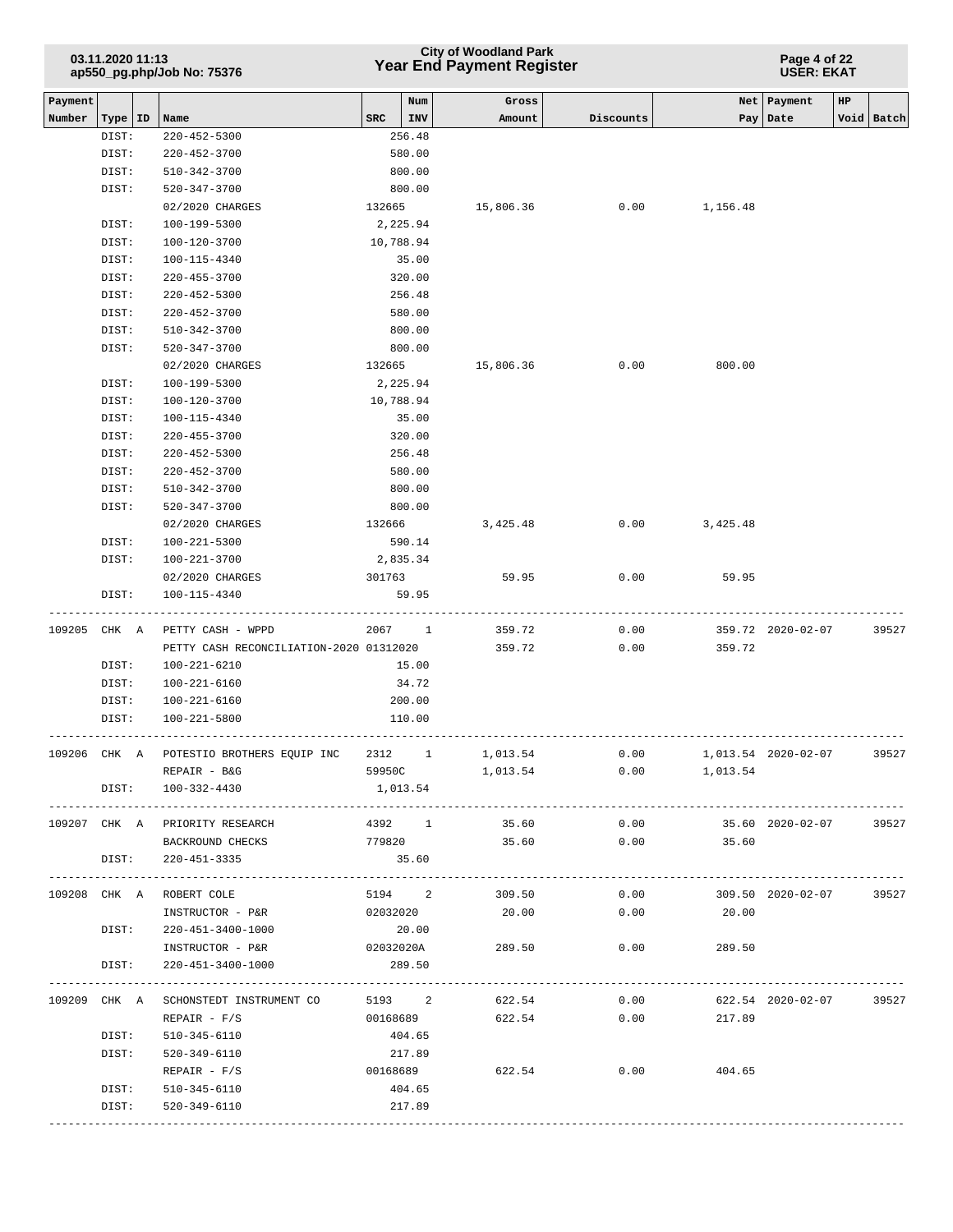# **Year End Payment Register City of Woodland Park 03.11.2020 11:13**

**Page 5 of 22 USER: EKAT**

| Payment                   |       |                                                                         |                    | Num           | Gross                          |              |                                            | Net   Payment       | HP |            |
|---------------------------|-------|-------------------------------------------------------------------------|--------------------|---------------|--------------------------------|--------------|--------------------------------------------|---------------------|----|------------|
| Number   Type   ID   Name |       |                                                                         | $_{\rm SRC}$       | INV           | Amount                         | Discounts    |                                            | Pay   Date          |    | Void Batch |
| 109210                    | CHK A | SHERWIN-WILLIAMS                                                        | 1890               | $\frac{1}{2}$ | 8.84                           | 0.00         |                                            | 8.84 2020-02-07     |    | 39527      |
|                           |       | PAINT - LIONS PARK - B&G                                                | $5745 - 4$         |               | 8.84                           | 0.00         | 8.84                                       |                     |    |            |
|                           | DIST: | 100-118-4240                                                            |                    | 8.84          |                                |              |                                            |                     |    |            |
| 109211 CHK A              |       | SOUTHWEST CONTRACTOR SUPPLIES 5115 1                                    |                    |               | 519.80                         | 0.00         |                                            | 519.80 2020-02-07   |    | 39527      |
|                           |       | METAL CUTTING - WWTP                                                    | 1284               |               | 519.80                         | 0.00         | 519.80                                     |                     |    |            |
|                           | DIST: | 520-347-6110                                                            | 519.80             |               |                                |              |                                            |                     |    |            |
| 109212 CHK A              |       | TELLER COUNTY WASTE                                                     | 4158 1             |               | 200.00                         | 0.00         |                                            | 200.00 2020-02-07   |    | 39527      |
|                           |       | 02/2020 PORTALET SERVICE                                                | 5676 7             |               | 200.00                         | 0.00         | 200.00                                     |                     |    |            |
|                           | DIST: | 100-118-4210                                                            | 200.00             |               |                                |              |                                            |                     |    |            |
| 109213 CHK A              |       | THOMAS HOFF & ASSOCIATES                                                | 4010 1             |               | 350.00                         | 0.00         |                                            | 350.00 2020-02-07   |    | 39527      |
|                           |       | POLYGRAPH REYNOLDS & LUCE                                               | 06TH329AA          |               | 350.00                         | 0.00         | 350.00                                     |                     |    |            |
|                           | DIST: | 100-221-6160                                                            | 350.00             |               |                                |              |                                            |                     |    |            |
| 109214 CHK A              |       | UNITED REPROGRAPHIC SUPPLY                                              | 4285 1             |               | 98.00                          | 0.00         |                                            | 98.00 2020-02-07    |    | 39527      |
|                           |       | 01/2020-02/2020 CONTRACT                                                | IN221764           |               | 98.00                          | 0.00         | 98.00                                      |                     |    |            |
|                           | DIST: | 100-120-4350                                                            | 98.00              |               |                                |              |                                            |                     |    |            |
| 109215 CHK A              |       | USA BLUEBOOK                                                            | 1779 3             |               | 577.22                         | 0.00         |                                            | 577.22 2020-02-07   |    | 39527      |
|                           |       | REPAIR KIT                                                              | 114632             |               | 132.63                         | 0.00         | 132.63                                     |                     |    |            |
|                           | DIST: | 520-347-6110                                                            | 132.63             |               |                                |              |                                            |                     |    |            |
|                           |       | LAB SUPPLIES - WWTP                                                     | 114735             |               | 408.10                         | 0.00         | 408.10                                     |                     |    |            |
|                           | DIST: | 520-347-6111                                                            | 408.10             |               |                                |              |                                            |                     |    |            |
|                           |       | CLEANING SOLUTION                                                       | 115958             |               | 36.49                          | 0.00         | 36.49                                      |                     |    |            |
|                           | DIST: | 520-347-5006                                                            | 36.49              |               |                                |              |                                            |                     |    |            |
| 109216 CHK A              |       | VSP-VISION SERVICE PLAN                                                 | 664 2              |               | 1,877.54                       | 0.00         |                                            | 1,877.54 2020-02-07 |    | 39527      |
|                           |       | 02/2020 VISION PLAN                                                     | 01182020           |               | 917.53                         | 0.00         | 917.53                                     |                     |    |            |
|                           | DIST: | 100-199-3335                                                            | 917.53             |               |                                |              |                                            |                     |    |            |
|                           | DIST: | 01/2020 VISION PLAN<br>100-199-3335                                     | 12182019<br>960.01 |               | 960.01                         | 0.00         | 960.01                                     |                     |    |            |
|                           |       |                                                                         |                    |               |                                |              |                                            |                     |    |            |
| 109217 CHK A              |       | WATTERS, LAWRENCE E.<br>CDL PHYSICAL                                    | 671 1<br>01222020  |               | 90.00<br>90.00                 | 0.00<br>0.00 | 90.00                                      | 90.00 2020-02-07    |    | 39527      |
|                           | DIST: | 100-199-3335                                                            | 90.00              |               |                                |              |                                            |                     |    |            |
|                           |       |                                                                         |                    |               |                                |              |                                            |                     |    |            |
|                           |       | 109218 CHK A WAXIE SANITARY SUPPLY<br>CUSTODIAL SUPPLIES - WAC 78802882 |                    |               | 4189 4 1,243.92<br>81.60       |              | $0.00$ 1,243.92 2020-02-07<br>$0.00$ 81.60 |                     |    | 39527      |
|                           |       | DIST: 220-452-6140                                                      | 81.60              |               |                                |              |                                            |                     |    |            |
|                           |       | CUSTODIAL SUPPLIES - B&G 78830849                                       |                    |               | 676.34                         | 0.00         | 676.34                                     |                     |    |            |
|                           | DIST: | 100-118-6140                                                            | 676.34             |               |                                |              |                                            |                     |    |            |
|                           |       | CUSTODIAL SUPPLIES - B&G                                                | 78830965           |               | 131.83                         | 0.00         | 131.83                                     |                     |    |            |
|                           | DIST: | 100-118-6140                                                            | 131.83             |               |                                |              |                                            |                     |    |            |
|                           |       | CUSTODIAL SUPPLIES - WAC 78846684                                       |                    |               | 354.15                         | 0.00         | 354.15                                     |                     |    |            |
|                           | DIST: | 220-452-6140                                                            | 354.15             |               |                                |              |                                            |                     |    |            |
|                           |       | 109220 CHK A ASSOCIATED SUPPLY CO INC 5066 1 148.86 0.00                |                    |               |                                |              |                                            | 148.86 2020-02-13   |    | 39547      |
|                           |       | PART - WAC                                                              |                    |               | $92503$ $148.86$ 0.00 $148.86$ |              |                                            |                     |    |            |
|                           |       | DIST: 220-452-4320                                                      | 148.86             |               |                                |              |                                            |                     |    |            |
|                           |       | 109221 CHK A AV-TECH ELECTRONICS INC                                    | 2319 1             |               | 69.90                          | 0.00         |                                            | 69.90 2020-02-13    |    | 39547      |
|                           |       | REPAIR                                                                  | 0079988-IN         |               | 69.90                          | 0.00         | 69.90                                      |                     |    |            |
|                           |       | DIST: 100-332-4420                                                      | 69.90              |               |                                |              |                                            |                     |    |            |
|                           |       | 109222 CHK A BIRCHAM'S                                                  |                    |               | 75 1 603.90                    |              | $0.00$ 603.90 2020-02-13                   |                     |    | 39547      |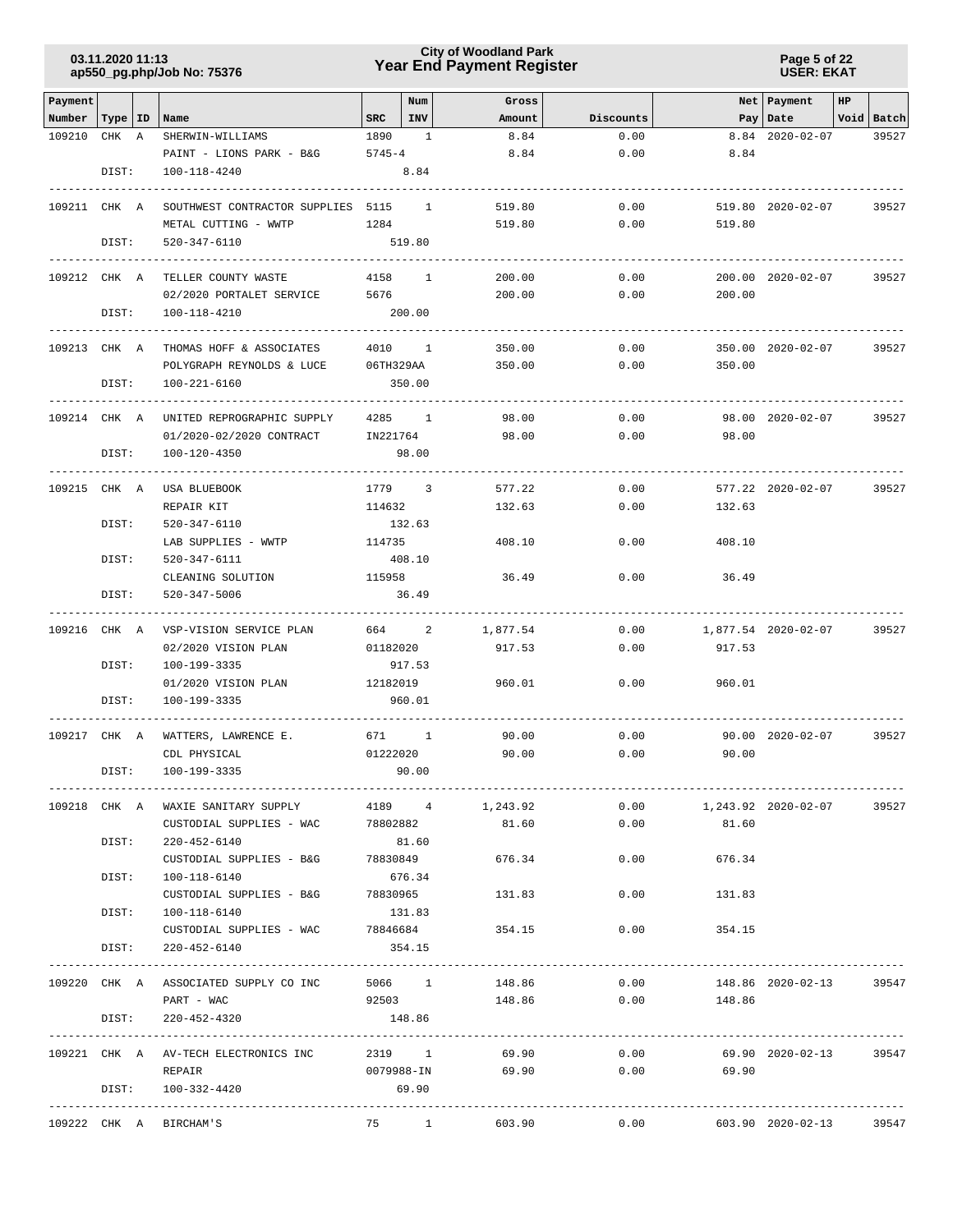# **Year End Payment Register City of Woodland Park 03.11.2020 11:13**

#### **Page 6 of 22 USER: EKAT**

| Payment      |           |                                                    |          | Num                     | Gross           |                        |                            | Net   Payment       | HP |            |
|--------------|-----------|----------------------------------------------------|----------|-------------------------|-----------------|------------------------|----------------------------|---------------------|----|------------|
| Number       | Type   ID | Name                                               | SRC      | INV                     | Amount          | Discounts              |                            | Pay   Date          |    | Void Batch |
|              |           | 12/2019-01/2020 USAGE                              | 311096   |                         | 603.90          | 0.00                   | 603.90                     |                     |    |            |
|              | DIST:     | 100-120-4350                                       |          | 603.90                  |                 |                        |                            |                     |    |            |
|              |           |                                                    |          |                         |                 |                        |                            |                     |    |            |
| 109223 CHK A |           | CARQUEST AUTO PARTS                                | 582 7    | 2                       | 12.85           | 0.00                   |                            | 12.85 2020-02-13    |    | 39547      |
|              |           | VEHICLE MAINTENANCE                                | 13120    |                         | 12.85           | 0.00                   | 8.35                       |                     |    |            |
|              | DIST:     | 510-345-4320                                       |          | 8.35                    |                 |                        |                            |                     |    |            |
|              | DIST:     | 520-349-4320                                       |          | 4.50                    |                 |                        |                            |                     |    |            |
|              |           | VEHICLE MAINTENANCE                                | 13120    |                         | 12.85           | 0.00                   | 4.50                       |                     |    |            |
|              | DIST:     | 510-345-4320                                       |          | 8.35                    |                 |                        |                            |                     |    |            |
|              | DIST:     | 520-349-4320                                       |          | 4.50                    |                 |                        |                            |                     |    |            |
|              |           |                                                    |          |                         |                 |                        |                            |                     |    |            |
| 109224 CHK A |           | CENTURYLINK                                        |          | 4342 4                  | 526.70          | 0.00                   |                            | 526.70 2020-02-13   |    | 39547      |
|              |           | 01/2020 CHARGES                                    | 12520    |                         | 526.70          | 0.00                   | 127.00                     |                     |    |            |
|              | DIST:     | 100-199-5300                                       |          | 49.48                   |                 |                        |                            |                     |    |            |
|              | DIST:     | $220 - 455 - 5300$                                 |          | 106.48                  |                 |                        |                            |                     |    |            |
|              | DIST:     | 510-342-5300                                       |          | 127.00                  |                 |                        |                            |                     |    |            |
|              | DIST:     | 520-347-5300                                       |          | 243.74                  |                 |                        |                            |                     |    |            |
|              |           | 01/2020 CHARGES                                    | 12520    |                         | 526.70          | 0.00                   | 243.74                     |                     |    |            |
|              | DIST:     | 100-199-5300                                       |          | 49.48                   |                 |                        |                            |                     |    |            |
|              | DIST:     | $220 - 455 - 5300$                                 |          | 106.48                  |                 |                        |                            |                     |    |            |
|              | DIST:     | 510-342-5300                                       |          | 127.00                  |                 |                        |                            |                     |    |            |
|              | DIST:     | 520-347-5300                                       |          | 243.74                  |                 |                        |                            |                     |    |            |
|              |           | 01/2020 CHARGES                                    | 12520    |                         | 526.70          | 0.00                   | 49.48                      |                     |    |            |
|              | DIST:     | 100-199-5300                                       |          | 49.48                   |                 |                        |                            |                     |    |            |
|              | DIST:     | $220 - 455 - 5300$                                 |          | 106.48                  |                 |                        |                            |                     |    |            |
|              | DIST:     | 510-342-5300                                       |          | 127.00                  |                 |                        |                            |                     |    |            |
|              | DIST:     | 520-347-5300                                       |          | 243.74                  |                 |                        |                            |                     |    |            |
|              |           | 01/2020 CHARGES                                    | 12520    |                         | 526.70          | 0.00                   | 106.48                     |                     |    |            |
|              | DIST:     | 100-199-5300                                       |          | 49.48                   |                 |                        |                            |                     |    |            |
|              | DIST:     | 220-455-5300                                       |          | 106.48                  |                 |                        |                            |                     |    |            |
|              | DIST:     | 510-342-5300                                       |          | 127.00                  |                 |                        |                            |                     |    |            |
|              | DIST:     | 520-347-5300                                       |          | 243.74                  |                 |                        |                            |                     |    |            |
|              |           |                                                    |          |                         |                 |                        |                            |                     |    |            |
|              |           | 109225 CHK A CLEAR GOV INC                         |          | 5084 1                  | 2,187.50        | 0.00                   |                            | 2,187.50 2020-02-13 |    | 39547      |
|              |           | 2020 RENEWAL                                       |          | INV-0782                | 2,187.50        | 0.00                   | 2,187.50                   |                     |    |            |
|              | DIST:     | 100-117-5850                                       |          | 2,187.50                |                 |                        |                            |                     |    |            |
|              |           | 109226 CHK A CRS ARCHITECTS, LLC                   |          |                         | 4071 1 330.00   |                        | 0.00                       | 330.00 2020-02-13   |    | 39547      |
|              |           | SITE VISIT - B&G                                   |          | 1226 and $\overline{a}$ | 330.00          |                        | 0.00<br>330.00             |                     |    |            |
|              |           | DIST: 100-118-4310                                 |          | 330.00                  |                 |                        |                            |                     |    |            |
|              |           |                                                    |          |                         |                 |                        |                            |                     |    |            |
|              |           | 109227 CHK A DISCOVERY BENEFITS                    |          | 3877 1                  | 168.00          | 0.00                   |                            | 168.00 2020-02-13   |    | 39547      |
|              |           | 01/2020 COBRA/FSA                                  |          | 0001111932-IN           | 168.00          | 0.00                   | 168.00                     |                     |    |            |
|              |           | DIST: 100-199-3335                                 |          | 168.00                  |                 |                        |                            |                     |    |            |
|              |           |                                                    |          |                         |                 |                        |                            |                     |    |            |
|              |           | 109228 CHK A DOCUMART COPIES & PRINTING            |          | 3252 1                  | 317.70          | 0.00                   |                            | 317.70 2020-02-13   |    | 39547      |
|              |           | BUSINESS LICENSE FORMS 361912 317.70               |          |                         |                 |                        | 0.00<br>317.70             |                     |    |            |
|              | DIST:     | 100-117-6100                                       |          | 317.70                  |                 |                        |                            |                     |    |            |
|              |           |                                                    |          |                         |                 |                        |                            |                     |    |            |
|              |           | 109229 CHK A EMPLOYERS COUNCIL SERVICES, IN 5099 1 |          |                         | 361.18          | 0.00                   |                            | 361.18 2020-02-13   |    | 39547      |
|              |           | 2020 UPDATE                                        |          |                         |                 | 0000325911 361.18 0.00 | 361.18                     |                     |    |            |
|              | DIST:     | 100-199-3335                                       |          | 361.18                  |                 |                        |                            |                     |    |            |
|              |           |                                                    |          |                         |                 |                        |                            |                     |    |            |
|              |           | 109230 CHK A ENVIROTECH SERVICES INC               |          |                         | 5170 1 3,460.72 |                        | $0.00$ 3,460.72 2020-02-13 |                     |    | 39547      |
|              |           | ICE SLICER - STREETS                               |          | CD202008598             | 3,460.72        | 0.00                   | 3,460.72                   |                     |    |            |
|              |           | DIST: 100-334-6180                                 | 3,460.72 |                         |                 |                        |                            |                     |    |            |
|              |           |                                                    |          |                         |                 |                        |                            |                     |    |            |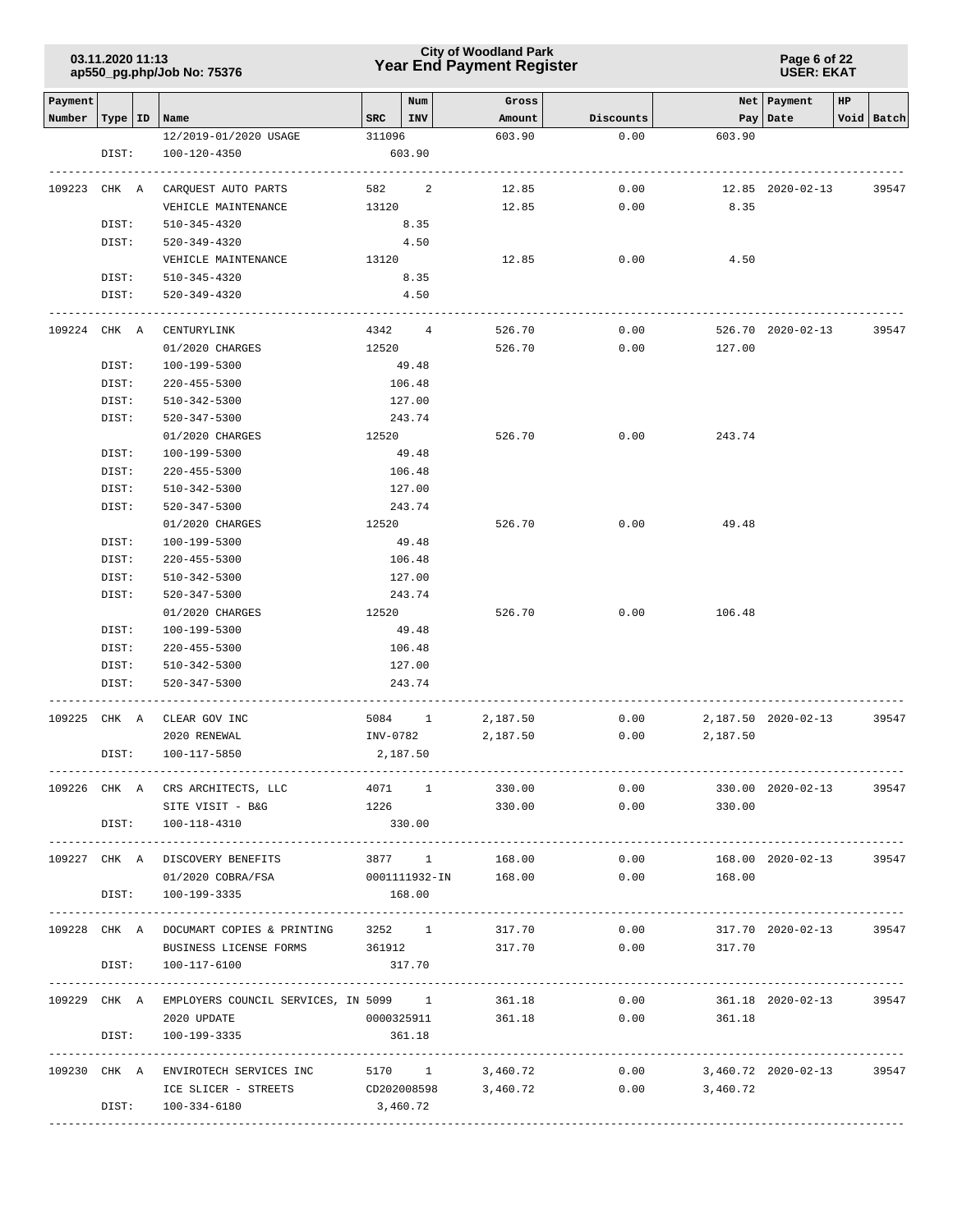# **Year End Payment Register City of Woodland Park 03.11.2020 11:13**

| Payment                   |       |                                                                                |             | Num                 | Gross                                           |                 |                            | Net   Payment         | HP |            |
|---------------------------|-------|--------------------------------------------------------------------------------|-------------|---------------------|-------------------------------------------------|-----------------|----------------------------|-----------------------|----|------------|
| Number   Type   ID   Name |       |                                                                                | $SRC$   INV |                     | Amount                                          | Discounts       |                            | Pay Date              |    | Void Batch |
| 109231 CHK A              |       | IRON MOUNTAIN                                                                  | 1376 1      |                     | 1,459.77                                        | 0.00            |                            | 1,459.77 2020-02-13   |    | 39547      |
|                           |       | ON SITE SHREDDING - C.HALL CJGW295                                             |             |                     | 1,459.77                                        | 0.00            | 1,459.77                   |                       |    |            |
|                           | DIST: | 100-112-5100                                                                   | 1,459.77    |                     |                                                 |                 |                            |                       |    |            |
|                           |       |                                                                                |             |                     |                                                 |                 |                            |                       |    |            |
| 109232 CHK A              |       | L.N. CURTIS & SONS                                                             |             | 5123 7              | 981.45                                          | 0.00            |                            | 981.45 2020-02-13     |    | 39547      |
|                           |       | UNIFORM - WPPD                                                                 | INV355273   |                     | 5.80                                            | 0.00            | 5.80                       |                       |    |            |
|                           | DIST: | 100-221-6210                                                                   |             | 5.80                |                                                 |                 |                            |                       |    |            |
|                           |       | UNIFORM - WPPD                                                                 | INV355440   |                     | 24.00                                           | 0.00            | 24.00                      |                       |    |            |
|                           | DIST: | 100-221-6210                                                                   |             | 24.00               |                                                 |                 |                            |                       |    |            |
|                           |       | UNIFORM - WPPD                                                                 | INV355588   |                     | 108.00                                          | 0.00            | 108.00                     |                       |    |            |
|                           | DIST: | 100-221-6210                                                                   |             | 108.00              |                                                 |                 |                            |                       |    |            |
|                           |       | UNIFORM - WPPD                                                                 | INV356161   |                     | 39.00                                           | 0.00            | 39.00                      |                       |    |            |
|                           | DIST: | 100-221-6210                                                                   |             | 39.00               |                                                 |                 |                            |                       |    |            |
|                           |       | UNIFORM - WPPD                                                                 | INV356790   |                     | 47.80                                           | 0.00            | 47.80                      |                       |    |            |
|                           | DIST: | 100-221-6210                                                                   |             | 47.80               |                                                 |                 |                            |                       |    |            |
|                           |       | UNIFORM - WPPD                                                                 |             | INV356957           | 611.85                                          | 0.00            | 611.85                     |                       |    |            |
|                           | DIST: | 100-221-6210                                                                   |             | 611.85              |                                                 |                 |                            |                       |    |            |
|                           |       | UNIFORM - WPPD                                                                 | INV359448   |                     | 145.00                                          | 0.00            | 145.00                     |                       |    |            |
|                           | DIST: | 100-221-6210                                                                   |             | 145.00              |                                                 |                 |                            |                       |    |            |
|                           |       |                                                                                |             |                     |                                                 |                 |                            |                       |    |            |
|                           |       | 109233 CHK A LAW FIRM OF SUZANNE M. ROGERS, 5054 1 4,621.20                    |             |                     |                                                 | 0.00            | 4,621.20 2020-02-13        |                       |    | 39547      |
|                           |       | 01/2020 LEGAL SERVICES 02102020                                                |             |                     | 4,621.20                                        |                 | $0.00$ $4,621.20$          |                       |    |            |
|                           | DIST: | 100-113-3210                                                                   | 4,621.20    |                     |                                                 |                 |                            |                       |    |            |
|                           |       |                                                                                |             |                     |                                                 |                 |                            |                       |    |            |
|                           |       | 109234 CHK A LEWAN & ASSOCIATES, INC. 398 1 1,226.78                           |             |                     |                                                 |                 | $0.00$ 1,226.78 2020-02-13 |                       |    | 39547      |
|                           |       | $01/2020 - 02/2020$ BILLING 1N992823 1,226.78 0.00 1,226.78                    |             |                     |                                                 |                 |                            |                       |    |            |
|                           | DIST: | 100-120-4350                                                                   | 1,226.78    |                     |                                                 |                 |                            |                       |    |            |
|                           |       | 109235 CHK A LEXIS NEXIS ACCURINT                                              |             | 3379 1              | 30.00                                           | 0.00            |                            | 30.00 2020-02-13      |    | 39547      |
|                           |       | 01/2020 CONTRACT FEE                                                           |             |                     | 1209360-20200131 30.00                          | 0.00            | 30.00                      |                       |    |            |
|                           | DIST: | 100-221-5850                                                                   |             | 30.00               |                                                 |                 |                            |                       |    |            |
|                           |       |                                                                                |             |                     |                                                 |                 |                            |                       |    |            |
|                           |       | 109236 CHK A MADE FOR MORE PROJECT 5195 1 270.00                               |             |                     |                                                 |                 | 0.00                       | 270.00 2020-02-13     |    | 39547      |
|                           |       | INSTRUCTOR - P&R                                                               |             |                     |                                                 | 02052020 270.00 | 0.00<br>270.00             |                       |    |            |
|                           | DIST: | 220-451-3400-1000                                                              |             | 270.00              |                                                 |                 |                            |                       |    |            |
|                           |       |                                                                                |             |                     |                                                 |                 |                            |                       |    |            |
| 109237 CHK A              |       | COLO DEPT OF REVENUE                                                           | 1 1         |                     | 60.00                                           | 0.00            |                            | 60.00 2020-02-13      |    | 39547      |
|                           |       | OJW CLEARS                                                                     | 02062020    |                     | 60.00                                           | 0.00            | 60.00                      |                       |    |            |
|                           |       | DIST: 100-000-3411                                                             |             | 60.00               |                                                 |                 |                            |                       |    |            |
|                           |       |                                                                                |             |                     |                                                 |                 |                            |                       |    |            |
|                           |       | 109238 CHK A LOR PELLIGRINO                                                    |             |                     | 1 1 1 1 1 1 1 1 1 1 1 1 1 1 1 1 1 $\frac{1}{2}$ |                 | 0.00                       | 132.75 2020-02-13     |    | 39547      |
|                           |       | MILEAGE REIMBURSEMENT 02122020 132.75                                          |             |                     |                                                 |                 | $0.00$ 132.75              |                       |    |            |
|                           | DIST: | 100-114-5800                                                                   | 132.75      |                     |                                                 |                 |                            |                       |    |            |
|                           |       |                                                                                |             |                     |                                                 |                 |                            |                       |    |            |
|                           |       | 109239 CHK A CYNTHIA ANN CONNORS                                               |             | $1 \quad 1$         | 11.98                                           | 0.00            |                            | 11.98 2020-02-13      |    | 39547      |
|                           |       | UTILITY REFUND                                                                 | 3814.11     |                     | 11.98                                           | 0.00            | 11.98                      |                       |    |            |
|                           | DIST: | 510-342-3461                                                                   |             | 11.98               |                                                 |                 |                            |                       |    |            |
|                           |       |                                                                                |             |                     |                                                 |                 |                            |                       |    |            |
| 109240 CHK A              |       | DANI BLACK                                                                     |             | $1 \quad 1$         | 56.00                                           | 0.00            |                            | 56.00 2020-02-13      |    | 39547      |
|                           |       | REFUND - P&R                                                                   | 463         |                     |                                                 | 56.00 0.00      | 56.00                      |                       |    |            |
|                           | DIST: | 100-000-3473<br>-----------------------------<br>----------------------------- | 56.00       |                     |                                                 |                 | ----------------------     |                       |    |            |
|                           |       | 109241 CHK A JENNIFER RAYMOND                                                  | $1 \quad 1$ |                     | 30.00                                           | 0.00            |                            | 30.00 2020-02-13      |    | 39547      |
|                           |       | REFUND - P&R                                                                   | 464         |                     | 30.00                                           | 0.00            | 30.00                      |                       |    |            |
|                           | DIST: | 220-000-3470-1000                                                              | 30.00       |                     |                                                 |                 |                            |                       |    |            |
|                           |       | -----------------------                                                        |             |                     |                                                 |                 |                            | --------------------- |    |            |
|                           |       | 109242 CHK A SUZANNE WIPPRECHT                                                 |             | $1 \quad 1 \quad 1$ | 57.00                                           | 0.00            | 57.00 2020-02-13 39547     |                       |    |            |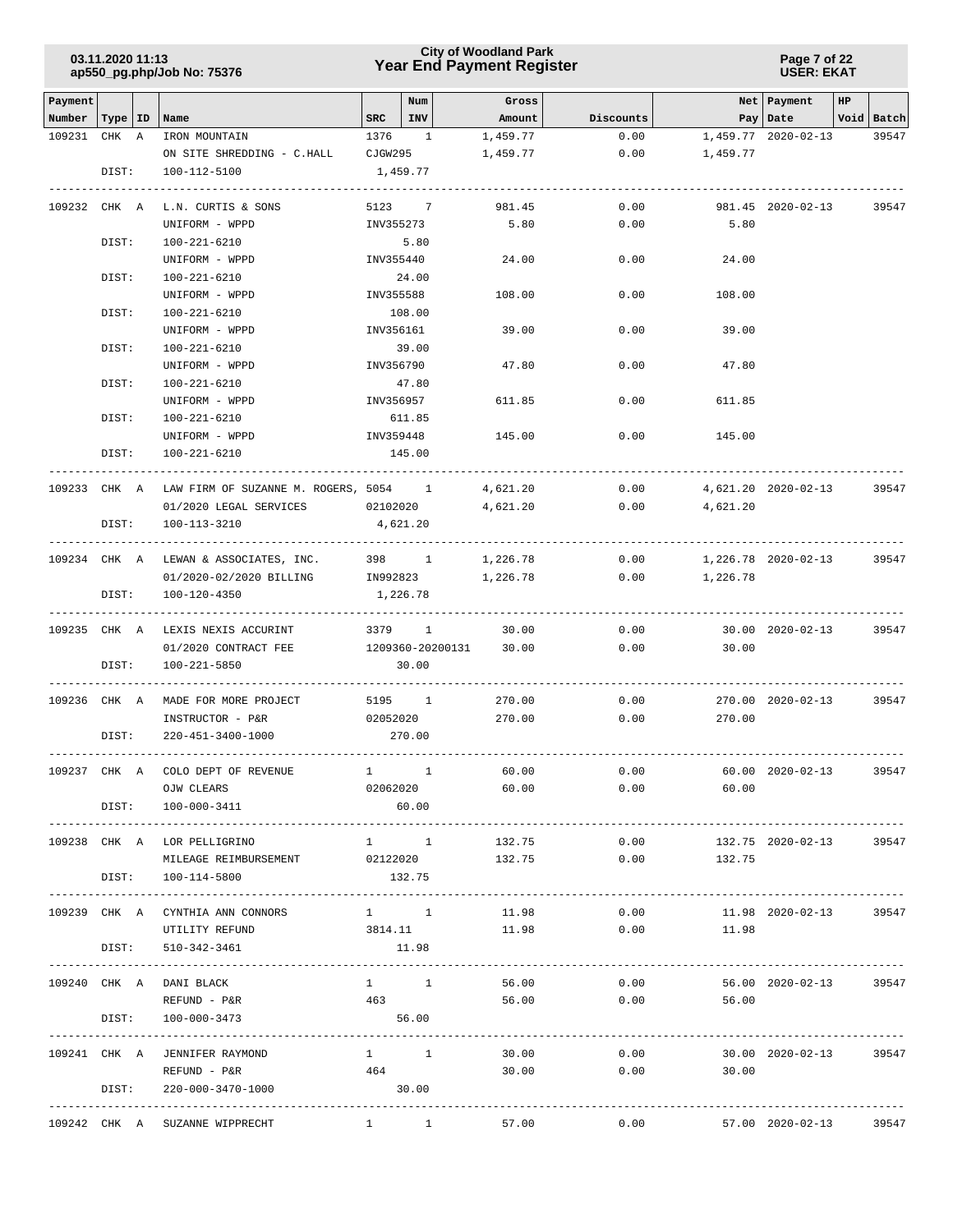# **Year End Payment Register City of Woodland Park 03.11.2020 11:13**

**Page 8 of 22 USER: EKAT**

| Payment            |       |                                        |              | Num                     | Gross             |           |                     | Net   Payment       | HP |            |
|--------------------|-------|----------------------------------------|--------------|-------------------------|-------------------|-----------|---------------------|---------------------|----|------------|
| Number   Type   ID |       | Name                                   | $_{\tt SRC}$ | INV                     | Amount            | Discounts |                     | Pay   Date          |    | Void Batch |
|                    |       | REFUND -                               | 465          |                         | 57.00             | 0.00      | 57.00               |                     |    |            |
|                    | DIST: | 220-000-3471-1002                      |              | 57.00                   |                   |           |                     |                     |    |            |
| 109243 CHK A       |       | MUNIREVS INC                           | 5196         | $\overline{\mathbf{3}}$ | 3,070.00          | 0.00      |                     | 3,070.00 2020-02-13 |    | 39547      |
|                    |       |                                        |              |                         |                   |           |                     |                     |    |            |
|                    |       | CENSUS - LODGING                       | 2409         |                         | 1,900.00          | 0.00      | 1,900.00            |                     |    |            |
|                    | DIST: | 100-120-4340                           |              | 1,900.00                |                   |           |                     |                     |    |            |
|                    |       | LODGING REVS MONITORING - JAN 2410     |              |                         | 585.00            | 0.00      | 585.00              |                     |    |            |
|                    | DIST: | 100-120-4340                           |              | 585.00                  |                   |           |                     |                     |    |            |
|                    |       | LODGING REVS MONITORING                | 2632         |                         | 585.00            | 0.00      | 585.00              |                     |    |            |
|                    | DIST: | 100-120-4340                           |              | 585.00                  |                   |           |                     |                     |    |            |
| 109244 CHK A       |       | MUTUAL OF OMAHA INSURANCE COMP 5128 1  |              |                         | 3,558.43          | 0.00      |                     | 3,558.43 2020-02-13 |    | 39547      |
|                    |       |                                        |              |                         |                   |           |                     |                     |    |            |
|                    |       | STD, LTD, LIFE - 02/2020 1050359234    |              |                         | 3,558.43          |           | 0.00<br>3,558.43    |                     |    |            |
|                    | DIST: | 100-000-2175                           |              | 1,071.48                |                   |           |                     |                     |    |            |
|                    | DIST: | 100-000-2175                           |              | 766.68                  |                   |           |                     |                     |    |            |
|                    | DIST: | 100-000-2170                           |              | 1,720.27                |                   |           |                     |                     |    |            |
| 109245 CHK A       |       | NEOFUNDS                               |              | 5020 1                  | 500.00            | 0.00      |                     | 500.00 2020-02-13   |    | 39547      |
|                    |       | POSTAGE METER REFILL                   | 01282020     |                         | 500.00            | 0.00      | 500.00              |                     |    |            |
|                    | DIST: | 100-199-5350                           |              | 500.00                  |                   |           |                     |                     |    |            |
|                    |       |                                        |              |                         |                   |           |                     |                     |    |            |
| 109246 CHK A       |       | NEW PIG CORP.                          |              | 1429 1                  | 109.12            | 0.00      |                     | 109.12 2020-02-13   |    | 39547      |
|                    |       | OIL MAT - FLEET                        |              | 22964211-00             |                   |           | 109.12              |                     |    |            |
|                    |       |                                        |              |                         | 109.12            | 0.00      |                     |                     |    |            |
|                    | DIST: | 100-332-6400                           |              | 109.12                  |                   |           |                     |                     |    |            |
| 109247 CHK A       |       | PIKES PEAK REGIONAL BUILDING D 4647 1  |              |                         | 1,005.06          | 0.00      |                     | 1,005.06 2020-02-13 |    | 39547      |
|                    |       | 01/2020 PLAN FEES                      |              | 02042020                | 1,005.06          | 0.00      | 1,005.06            |                     |    |            |
|                    | DIST: | $100 - 000 - 3433$                     |              | 2,710.00                |                   |           |                     |                     |    |            |
|                    | DIST: | 100-000-3433                           |              | 1,579.90-               |                   |           |                     |                     |    |            |
|                    | DIST: | $100 - 000 - 3433$                     |              | 125.04-                 |                   |           |                     |                     |    |            |
|                    |       |                                        |              |                         |                   |           |                     |                     |    |            |
| 109248 CHK A       |       | PITNEY BOWES GLOBAL FINANCIAL 2479 1   |              |                         | 90.00             | 0.00      |                     | 90.00 2020-02-13    |    | 39547      |
|                    |       | 02/2020 POSTAGE - WPPD                 |              | 3310569190              | 90.00             | 0.00      | 90.00               |                     |    |            |
|                    | DIST: | 100-199-5350                           |              | 90.00                   |                   |           |                     |                     |    |            |
|                    |       |                                        |              |                         |                   |           |                     |                     |    |            |
| 109249 CHK A       |       | SGS ACCUTEST INC.                      |              | 4859 1                  | 747.42            | 0.00      |                     | 747.42 2020-02-13   |    | 39547      |
|                    |       | 01/2020 WATER QUALITY TEST 52160116590 |              |                         | 747.42            | 0.00      | 747.42              |                     |    |            |
|                    | DIST: | 510-342-3350                           |              | 747.42                  |                   |           |                     |                     |    |            |
|                    |       |                                        |              |                         |                   |           |                     |                     |    |            |
|                    |       | 109250 CHK A SIMPLIFILE LC             |              | 4767 1                  | 65.00             | 0.00      |                     | 65.00 2020-02-13    |    | 39547      |
|                    |       | RECORDING FEES                         |              |                         | 15001430226 65.00 |           | $0.00$ 65.00        |                     |    |            |
|                    |       | DIST: 100-114-5400                     |              | 65.00                   |                   |           |                     |                     |    |            |
|                    |       | 109251 CHK A VERIZON                   |              | 3856 5                  | 3,069.74          | 0.00      | 3,069.74 2020-02-13 |                     |    | 39547      |
|                    |       | 12/27- 01/26 2020                      |              | 9847156719              | 3,069.74          | 0.00      | 231.29              |                     |    |            |
|                    | DIST: | 100-199-5300                           |              |                         |                   |           |                     |                     |    |            |
|                    |       |                                        |              | 36.22                   |                   |           |                     |                     |    |            |
|                    | DIST: | 100-112-5300                           |              | 175.90                  |                   |           |                     |                     |    |            |
|                    | DIST: | 100-114-5300                           |              | 142.12                  |                   |           |                     |                     |    |            |
|                    | DIST: | 100-199-5300                           |              | 675.89                  |                   |           |                     |                     |    |            |
|                    | DIST: | 100-118-5300                           |              | 288.21                  |                   |           |                     |                     |    |            |
|                    | DIST: | 100-221-5300                           |              | 739.04                  |                   |           |                     |                     |    |            |
|                    | DIST: | 100-331-5300                           |              | 46.24                   |                   |           |                     |                     |    |            |
|                    | DIST: | 100-332-5300                           |              | 53.73                   |                   |           |                     |                     |    |            |
|                    | DIST: | $100 - 334 - 5300$                     |              | 214.49                  |                   |           |                     |                     |    |            |
|                    | DIST: | $210 - 221 - 5300$                     |              | 36.22                   |                   |           |                     |                     |    |            |
|                    | DIST: | $210 - 223 - 5300$                     |              | 52.95                   |                   |           |                     |                     |    |            |
|                    | DIST: | $220 - 451 - 5300$                     |              | 52.95                   |                   |           |                     |                     |    |            |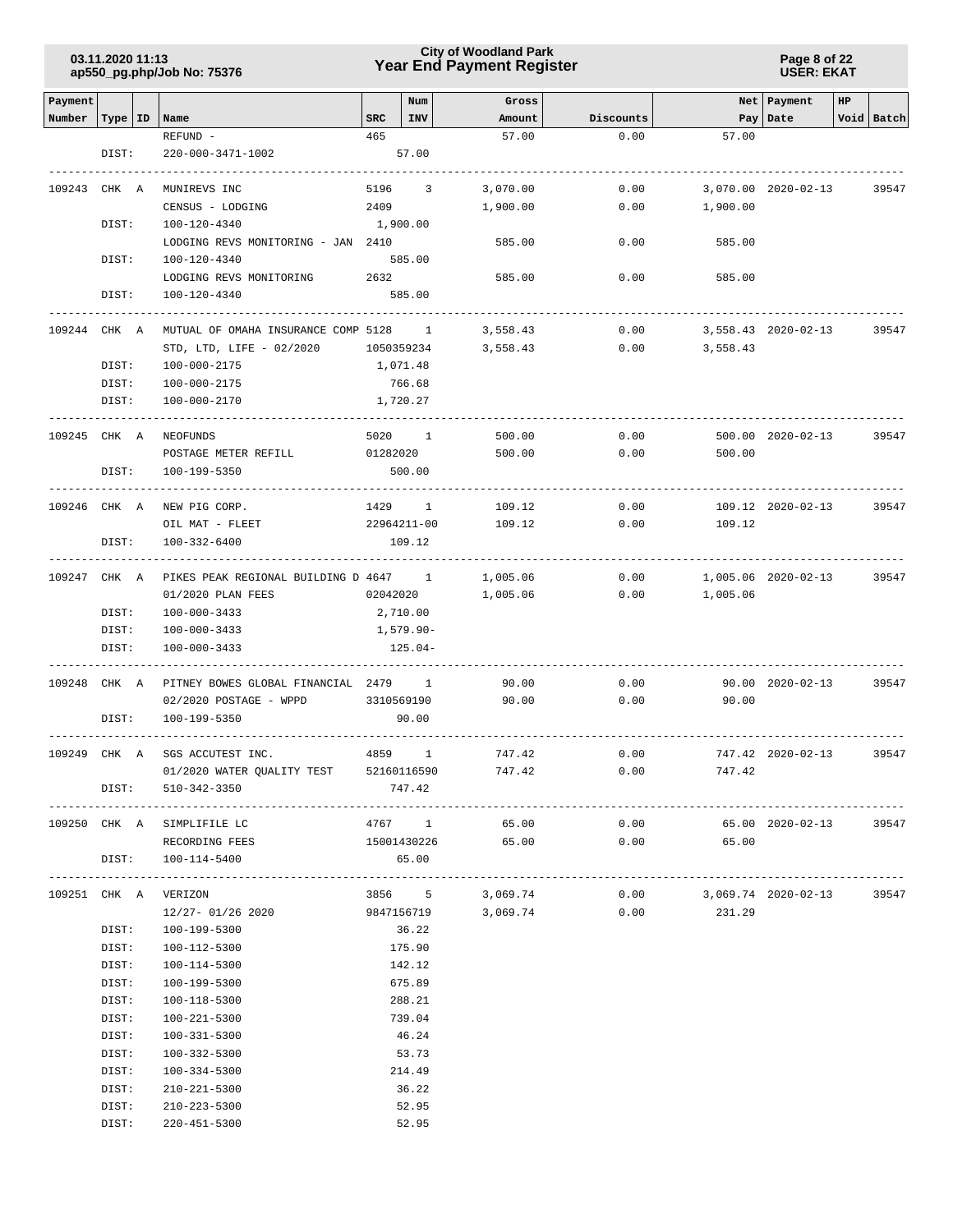# **Year End Payment Register City of Woodland Park 03.11.2020 11:13**

#### **Page 9 of 22 USER: EKAT**

| INV<br>Void Batch<br>Number<br>Type   ID<br>Name<br>SRC<br>Amount<br>Discounts<br>Pay   Date<br>142.12<br>DIST:<br>$220 - 452 - 5300$<br>36.22<br>DIST:<br>220-455-5300<br>$510 - 341 - 5300$<br>34.44<br>DIST:<br>DIST:<br>$520 - 346 - 5300$<br>18.55<br>DIST:<br>510-342-5300<br>108.66<br>DIST:<br>510-345-5300<br>135.17<br>72.79<br>DIST:<br>520-349-5300<br>$520 - 347 - 5300$<br>207.83<br>DIST:<br>DIST:<br>$100 - 334 - 5300$<br>$200.00 -$<br>12/27-01/26 2020<br>9847156719<br>0.00<br>278.27<br>3,069.74<br>DIST:<br>100-199-5300<br>36.22<br>100-112-5300<br>175.90<br>DIST:<br>DIST:<br>100-114-5300<br>142.12<br>DIST:<br>100-199-5300<br>675.89<br>DIST:<br>100-118-5300<br>288.21<br>100-221-5300<br>739.04<br>DIST:<br>$100 - 331 - 5300$<br>46.24<br>DIST:<br>DIST:<br>$100 - 332 - 5300$<br>53.73<br>214.49<br>DIST:<br>100-334-5300<br>210-221-5300<br>36.22<br>DIST:<br>$210 - 223 - 5300$<br>52.95<br>DIST:<br>52.95<br>DIST:<br>$220 - 451 - 5300$<br>DIST:<br>$220 - 452 - 5300$<br>142.12<br>36.22<br>DIST:<br>$220 - 455 - 5300$<br>DIST:<br>$510 - 341 - 5300$<br>34.44<br>DIST:<br>$520 - 346 - 5300$<br>18.55<br>DIST:<br>$510 - 342 - 5300$<br>108.66<br>DIST:<br>135.17<br>510-345-5300<br>72.79<br>DIST:<br>520-349-5300<br>$520 - 347 - 5300$<br>207.83<br>DIST:<br>DIST:<br>$100 - 334 - 5300$<br>$200.00 -$<br>12/27- 01/26 2020<br>9847156719<br>3,069.74<br>2,171.84<br>0.00<br>DIST:<br>100-199-5300<br>36.22<br>DIST:<br>100-112-5300<br>175.90<br>142.12<br>DIST:<br>100-114-5300<br>100-199-5300<br>675.89<br>DIST:<br>288.21<br>DIST:<br>100-118-5300<br>100-221-5300<br>739.04<br>DIST:<br>46.24<br>DIST:<br>100-331-5300<br>DIST:<br>$100 - 332 - 5300$<br>53.73<br>DIST:<br>214.49<br>100-334-5300<br>36.22<br>DIST:<br>$210 - 221 - 5300$<br>DIST:<br>210-223-5300<br>52.95<br>DIST:<br>52.95<br>220-451-5300<br>DIST:<br>$220 - 452 - 5300$<br>142.12<br>36.22<br>DIST:<br>$220 - 455 - 5300$<br>34.44<br>DIST:<br>$510 - 341 - 5300$<br>18.55<br>DIST:<br>520-346-5300<br>DIST:<br>$510 - 342 - 5300$<br>108.66<br>DIST:<br>135.17<br>510-345-5300<br>72.79<br>DIST:<br>520-349-5300<br>DIST:<br>520-347-5300<br>207.83<br>$200.00 -$<br>DIST:<br>100-334-5300<br>12/27- 01/26 2020<br>9847156719<br>3,069.74<br>0.00<br>299.17<br>36.22<br>DIST:<br>100-199-5300<br>DIST:<br>100-112-5300<br>175.90<br>142.12<br>DIST:<br>100-114-5300 | Payment |  | Num | Gross |  | Net   Payment | HP |  |
|-------------------------------------------------------------------------------------------------------------------------------------------------------------------------------------------------------------------------------------------------------------------------------------------------------------------------------------------------------------------------------------------------------------------------------------------------------------------------------------------------------------------------------------------------------------------------------------------------------------------------------------------------------------------------------------------------------------------------------------------------------------------------------------------------------------------------------------------------------------------------------------------------------------------------------------------------------------------------------------------------------------------------------------------------------------------------------------------------------------------------------------------------------------------------------------------------------------------------------------------------------------------------------------------------------------------------------------------------------------------------------------------------------------------------------------------------------------------------------------------------------------------------------------------------------------------------------------------------------------------------------------------------------------------------------------------------------------------------------------------------------------------------------------------------------------------------------------------------------------------------------------------------------------------------------------------------------------------------------------------------------------------------------------------------------------------------------------------------------------------------------------------------------------------------------------------------------------------------------------------------------------------------------------------------------------------------------------------------------------------------------------------|---------|--|-----|-------|--|---------------|----|--|
|                                                                                                                                                                                                                                                                                                                                                                                                                                                                                                                                                                                                                                                                                                                                                                                                                                                                                                                                                                                                                                                                                                                                                                                                                                                                                                                                                                                                                                                                                                                                                                                                                                                                                                                                                                                                                                                                                                                                                                                                                                                                                                                                                                                                                                                                                                                                                                                           |         |  |     |       |  |               |    |  |
|                                                                                                                                                                                                                                                                                                                                                                                                                                                                                                                                                                                                                                                                                                                                                                                                                                                                                                                                                                                                                                                                                                                                                                                                                                                                                                                                                                                                                                                                                                                                                                                                                                                                                                                                                                                                                                                                                                                                                                                                                                                                                                                                                                                                                                                                                                                                                                                           |         |  |     |       |  |               |    |  |
|                                                                                                                                                                                                                                                                                                                                                                                                                                                                                                                                                                                                                                                                                                                                                                                                                                                                                                                                                                                                                                                                                                                                                                                                                                                                                                                                                                                                                                                                                                                                                                                                                                                                                                                                                                                                                                                                                                                                                                                                                                                                                                                                                                                                                                                                                                                                                                                           |         |  |     |       |  |               |    |  |
|                                                                                                                                                                                                                                                                                                                                                                                                                                                                                                                                                                                                                                                                                                                                                                                                                                                                                                                                                                                                                                                                                                                                                                                                                                                                                                                                                                                                                                                                                                                                                                                                                                                                                                                                                                                                                                                                                                                                                                                                                                                                                                                                                                                                                                                                                                                                                                                           |         |  |     |       |  |               |    |  |
|                                                                                                                                                                                                                                                                                                                                                                                                                                                                                                                                                                                                                                                                                                                                                                                                                                                                                                                                                                                                                                                                                                                                                                                                                                                                                                                                                                                                                                                                                                                                                                                                                                                                                                                                                                                                                                                                                                                                                                                                                                                                                                                                                                                                                                                                                                                                                                                           |         |  |     |       |  |               |    |  |
|                                                                                                                                                                                                                                                                                                                                                                                                                                                                                                                                                                                                                                                                                                                                                                                                                                                                                                                                                                                                                                                                                                                                                                                                                                                                                                                                                                                                                                                                                                                                                                                                                                                                                                                                                                                                                                                                                                                                                                                                                                                                                                                                                                                                                                                                                                                                                                                           |         |  |     |       |  |               |    |  |
|                                                                                                                                                                                                                                                                                                                                                                                                                                                                                                                                                                                                                                                                                                                                                                                                                                                                                                                                                                                                                                                                                                                                                                                                                                                                                                                                                                                                                                                                                                                                                                                                                                                                                                                                                                                                                                                                                                                                                                                                                                                                                                                                                                                                                                                                                                                                                                                           |         |  |     |       |  |               |    |  |
|                                                                                                                                                                                                                                                                                                                                                                                                                                                                                                                                                                                                                                                                                                                                                                                                                                                                                                                                                                                                                                                                                                                                                                                                                                                                                                                                                                                                                                                                                                                                                                                                                                                                                                                                                                                                                                                                                                                                                                                                                                                                                                                                                                                                                                                                                                                                                                                           |         |  |     |       |  |               |    |  |
|                                                                                                                                                                                                                                                                                                                                                                                                                                                                                                                                                                                                                                                                                                                                                                                                                                                                                                                                                                                                                                                                                                                                                                                                                                                                                                                                                                                                                                                                                                                                                                                                                                                                                                                                                                                                                                                                                                                                                                                                                                                                                                                                                                                                                                                                                                                                                                                           |         |  |     |       |  |               |    |  |
|                                                                                                                                                                                                                                                                                                                                                                                                                                                                                                                                                                                                                                                                                                                                                                                                                                                                                                                                                                                                                                                                                                                                                                                                                                                                                                                                                                                                                                                                                                                                                                                                                                                                                                                                                                                                                                                                                                                                                                                                                                                                                                                                                                                                                                                                                                                                                                                           |         |  |     |       |  |               |    |  |
|                                                                                                                                                                                                                                                                                                                                                                                                                                                                                                                                                                                                                                                                                                                                                                                                                                                                                                                                                                                                                                                                                                                                                                                                                                                                                                                                                                                                                                                                                                                                                                                                                                                                                                                                                                                                                                                                                                                                                                                                                                                                                                                                                                                                                                                                                                                                                                                           |         |  |     |       |  |               |    |  |
|                                                                                                                                                                                                                                                                                                                                                                                                                                                                                                                                                                                                                                                                                                                                                                                                                                                                                                                                                                                                                                                                                                                                                                                                                                                                                                                                                                                                                                                                                                                                                                                                                                                                                                                                                                                                                                                                                                                                                                                                                                                                                                                                                                                                                                                                                                                                                                                           |         |  |     |       |  |               |    |  |
|                                                                                                                                                                                                                                                                                                                                                                                                                                                                                                                                                                                                                                                                                                                                                                                                                                                                                                                                                                                                                                                                                                                                                                                                                                                                                                                                                                                                                                                                                                                                                                                                                                                                                                                                                                                                                                                                                                                                                                                                                                                                                                                                                                                                                                                                                                                                                                                           |         |  |     |       |  |               |    |  |
|                                                                                                                                                                                                                                                                                                                                                                                                                                                                                                                                                                                                                                                                                                                                                                                                                                                                                                                                                                                                                                                                                                                                                                                                                                                                                                                                                                                                                                                                                                                                                                                                                                                                                                                                                                                                                                                                                                                                                                                                                                                                                                                                                                                                                                                                                                                                                                                           |         |  |     |       |  |               |    |  |
|                                                                                                                                                                                                                                                                                                                                                                                                                                                                                                                                                                                                                                                                                                                                                                                                                                                                                                                                                                                                                                                                                                                                                                                                                                                                                                                                                                                                                                                                                                                                                                                                                                                                                                                                                                                                                                                                                                                                                                                                                                                                                                                                                                                                                                                                                                                                                                                           |         |  |     |       |  |               |    |  |
|                                                                                                                                                                                                                                                                                                                                                                                                                                                                                                                                                                                                                                                                                                                                                                                                                                                                                                                                                                                                                                                                                                                                                                                                                                                                                                                                                                                                                                                                                                                                                                                                                                                                                                                                                                                                                                                                                                                                                                                                                                                                                                                                                                                                                                                                                                                                                                                           |         |  |     |       |  |               |    |  |
|                                                                                                                                                                                                                                                                                                                                                                                                                                                                                                                                                                                                                                                                                                                                                                                                                                                                                                                                                                                                                                                                                                                                                                                                                                                                                                                                                                                                                                                                                                                                                                                                                                                                                                                                                                                                                                                                                                                                                                                                                                                                                                                                                                                                                                                                                                                                                                                           |         |  |     |       |  |               |    |  |
|                                                                                                                                                                                                                                                                                                                                                                                                                                                                                                                                                                                                                                                                                                                                                                                                                                                                                                                                                                                                                                                                                                                                                                                                                                                                                                                                                                                                                                                                                                                                                                                                                                                                                                                                                                                                                                                                                                                                                                                                                                                                                                                                                                                                                                                                                                                                                                                           |         |  |     |       |  |               |    |  |
|                                                                                                                                                                                                                                                                                                                                                                                                                                                                                                                                                                                                                                                                                                                                                                                                                                                                                                                                                                                                                                                                                                                                                                                                                                                                                                                                                                                                                                                                                                                                                                                                                                                                                                                                                                                                                                                                                                                                                                                                                                                                                                                                                                                                                                                                                                                                                                                           |         |  |     |       |  |               |    |  |
|                                                                                                                                                                                                                                                                                                                                                                                                                                                                                                                                                                                                                                                                                                                                                                                                                                                                                                                                                                                                                                                                                                                                                                                                                                                                                                                                                                                                                                                                                                                                                                                                                                                                                                                                                                                                                                                                                                                                                                                                                                                                                                                                                                                                                                                                                                                                                                                           |         |  |     |       |  |               |    |  |
|                                                                                                                                                                                                                                                                                                                                                                                                                                                                                                                                                                                                                                                                                                                                                                                                                                                                                                                                                                                                                                                                                                                                                                                                                                                                                                                                                                                                                                                                                                                                                                                                                                                                                                                                                                                                                                                                                                                                                                                                                                                                                                                                                                                                                                                                                                                                                                                           |         |  |     |       |  |               |    |  |
|                                                                                                                                                                                                                                                                                                                                                                                                                                                                                                                                                                                                                                                                                                                                                                                                                                                                                                                                                                                                                                                                                                                                                                                                                                                                                                                                                                                                                                                                                                                                                                                                                                                                                                                                                                                                                                                                                                                                                                                                                                                                                                                                                                                                                                                                                                                                                                                           |         |  |     |       |  |               |    |  |
|                                                                                                                                                                                                                                                                                                                                                                                                                                                                                                                                                                                                                                                                                                                                                                                                                                                                                                                                                                                                                                                                                                                                                                                                                                                                                                                                                                                                                                                                                                                                                                                                                                                                                                                                                                                                                                                                                                                                                                                                                                                                                                                                                                                                                                                                                                                                                                                           |         |  |     |       |  |               |    |  |
|                                                                                                                                                                                                                                                                                                                                                                                                                                                                                                                                                                                                                                                                                                                                                                                                                                                                                                                                                                                                                                                                                                                                                                                                                                                                                                                                                                                                                                                                                                                                                                                                                                                                                                                                                                                                                                                                                                                                                                                                                                                                                                                                                                                                                                                                                                                                                                                           |         |  |     |       |  |               |    |  |
|                                                                                                                                                                                                                                                                                                                                                                                                                                                                                                                                                                                                                                                                                                                                                                                                                                                                                                                                                                                                                                                                                                                                                                                                                                                                                                                                                                                                                                                                                                                                                                                                                                                                                                                                                                                                                                                                                                                                                                                                                                                                                                                                                                                                                                                                                                                                                                                           |         |  |     |       |  |               |    |  |
|                                                                                                                                                                                                                                                                                                                                                                                                                                                                                                                                                                                                                                                                                                                                                                                                                                                                                                                                                                                                                                                                                                                                                                                                                                                                                                                                                                                                                                                                                                                                                                                                                                                                                                                                                                                                                                                                                                                                                                                                                                                                                                                                                                                                                                                                                                                                                                                           |         |  |     |       |  |               |    |  |
|                                                                                                                                                                                                                                                                                                                                                                                                                                                                                                                                                                                                                                                                                                                                                                                                                                                                                                                                                                                                                                                                                                                                                                                                                                                                                                                                                                                                                                                                                                                                                                                                                                                                                                                                                                                                                                                                                                                                                                                                                                                                                                                                                                                                                                                                                                                                                                                           |         |  |     |       |  |               |    |  |
|                                                                                                                                                                                                                                                                                                                                                                                                                                                                                                                                                                                                                                                                                                                                                                                                                                                                                                                                                                                                                                                                                                                                                                                                                                                                                                                                                                                                                                                                                                                                                                                                                                                                                                                                                                                                                                                                                                                                                                                                                                                                                                                                                                                                                                                                                                                                                                                           |         |  |     |       |  |               |    |  |
|                                                                                                                                                                                                                                                                                                                                                                                                                                                                                                                                                                                                                                                                                                                                                                                                                                                                                                                                                                                                                                                                                                                                                                                                                                                                                                                                                                                                                                                                                                                                                                                                                                                                                                                                                                                                                                                                                                                                                                                                                                                                                                                                                                                                                                                                                                                                                                                           |         |  |     |       |  |               |    |  |
|                                                                                                                                                                                                                                                                                                                                                                                                                                                                                                                                                                                                                                                                                                                                                                                                                                                                                                                                                                                                                                                                                                                                                                                                                                                                                                                                                                                                                                                                                                                                                                                                                                                                                                                                                                                                                                                                                                                                                                                                                                                                                                                                                                                                                                                                                                                                                                                           |         |  |     |       |  |               |    |  |
|                                                                                                                                                                                                                                                                                                                                                                                                                                                                                                                                                                                                                                                                                                                                                                                                                                                                                                                                                                                                                                                                                                                                                                                                                                                                                                                                                                                                                                                                                                                                                                                                                                                                                                                                                                                                                                                                                                                                                                                                                                                                                                                                                                                                                                                                                                                                                                                           |         |  |     |       |  |               |    |  |
|                                                                                                                                                                                                                                                                                                                                                                                                                                                                                                                                                                                                                                                                                                                                                                                                                                                                                                                                                                                                                                                                                                                                                                                                                                                                                                                                                                                                                                                                                                                                                                                                                                                                                                                                                                                                                                                                                                                                                                                                                                                                                                                                                                                                                                                                                                                                                                                           |         |  |     |       |  |               |    |  |
|                                                                                                                                                                                                                                                                                                                                                                                                                                                                                                                                                                                                                                                                                                                                                                                                                                                                                                                                                                                                                                                                                                                                                                                                                                                                                                                                                                                                                                                                                                                                                                                                                                                                                                                                                                                                                                                                                                                                                                                                                                                                                                                                                                                                                                                                                                                                                                                           |         |  |     |       |  |               |    |  |
|                                                                                                                                                                                                                                                                                                                                                                                                                                                                                                                                                                                                                                                                                                                                                                                                                                                                                                                                                                                                                                                                                                                                                                                                                                                                                                                                                                                                                                                                                                                                                                                                                                                                                                                                                                                                                                                                                                                                                                                                                                                                                                                                                                                                                                                                                                                                                                                           |         |  |     |       |  |               |    |  |
|                                                                                                                                                                                                                                                                                                                                                                                                                                                                                                                                                                                                                                                                                                                                                                                                                                                                                                                                                                                                                                                                                                                                                                                                                                                                                                                                                                                                                                                                                                                                                                                                                                                                                                                                                                                                                                                                                                                                                                                                                                                                                                                                                                                                                                                                                                                                                                                           |         |  |     |       |  |               |    |  |
|                                                                                                                                                                                                                                                                                                                                                                                                                                                                                                                                                                                                                                                                                                                                                                                                                                                                                                                                                                                                                                                                                                                                                                                                                                                                                                                                                                                                                                                                                                                                                                                                                                                                                                                                                                                                                                                                                                                                                                                                                                                                                                                                                                                                                                                                                                                                                                                           |         |  |     |       |  |               |    |  |
|                                                                                                                                                                                                                                                                                                                                                                                                                                                                                                                                                                                                                                                                                                                                                                                                                                                                                                                                                                                                                                                                                                                                                                                                                                                                                                                                                                                                                                                                                                                                                                                                                                                                                                                                                                                                                                                                                                                                                                                                                                                                                                                                                                                                                                                                                                                                                                                           |         |  |     |       |  |               |    |  |
|                                                                                                                                                                                                                                                                                                                                                                                                                                                                                                                                                                                                                                                                                                                                                                                                                                                                                                                                                                                                                                                                                                                                                                                                                                                                                                                                                                                                                                                                                                                                                                                                                                                                                                                                                                                                                                                                                                                                                                                                                                                                                                                                                                                                                                                                                                                                                                                           |         |  |     |       |  |               |    |  |
|                                                                                                                                                                                                                                                                                                                                                                                                                                                                                                                                                                                                                                                                                                                                                                                                                                                                                                                                                                                                                                                                                                                                                                                                                                                                                                                                                                                                                                                                                                                                                                                                                                                                                                                                                                                                                                                                                                                                                                                                                                                                                                                                                                                                                                                                                                                                                                                           |         |  |     |       |  |               |    |  |
|                                                                                                                                                                                                                                                                                                                                                                                                                                                                                                                                                                                                                                                                                                                                                                                                                                                                                                                                                                                                                                                                                                                                                                                                                                                                                                                                                                                                                                                                                                                                                                                                                                                                                                                                                                                                                                                                                                                                                                                                                                                                                                                                                                                                                                                                                                                                                                                           |         |  |     |       |  |               |    |  |
|                                                                                                                                                                                                                                                                                                                                                                                                                                                                                                                                                                                                                                                                                                                                                                                                                                                                                                                                                                                                                                                                                                                                                                                                                                                                                                                                                                                                                                                                                                                                                                                                                                                                                                                                                                                                                                                                                                                                                                                                                                                                                                                                                                                                                                                                                                                                                                                           |         |  |     |       |  |               |    |  |
|                                                                                                                                                                                                                                                                                                                                                                                                                                                                                                                                                                                                                                                                                                                                                                                                                                                                                                                                                                                                                                                                                                                                                                                                                                                                                                                                                                                                                                                                                                                                                                                                                                                                                                                                                                                                                                                                                                                                                                                                                                                                                                                                                                                                                                                                                                                                                                                           |         |  |     |       |  |               |    |  |
|                                                                                                                                                                                                                                                                                                                                                                                                                                                                                                                                                                                                                                                                                                                                                                                                                                                                                                                                                                                                                                                                                                                                                                                                                                                                                                                                                                                                                                                                                                                                                                                                                                                                                                                                                                                                                                                                                                                                                                                                                                                                                                                                                                                                                                                                                                                                                                                           |         |  |     |       |  |               |    |  |
|                                                                                                                                                                                                                                                                                                                                                                                                                                                                                                                                                                                                                                                                                                                                                                                                                                                                                                                                                                                                                                                                                                                                                                                                                                                                                                                                                                                                                                                                                                                                                                                                                                                                                                                                                                                                                                                                                                                                                                                                                                                                                                                                                                                                                                                                                                                                                                                           |         |  |     |       |  |               |    |  |
|                                                                                                                                                                                                                                                                                                                                                                                                                                                                                                                                                                                                                                                                                                                                                                                                                                                                                                                                                                                                                                                                                                                                                                                                                                                                                                                                                                                                                                                                                                                                                                                                                                                                                                                                                                                                                                                                                                                                                                                                                                                                                                                                                                                                                                                                                                                                                                                           |         |  |     |       |  |               |    |  |
|                                                                                                                                                                                                                                                                                                                                                                                                                                                                                                                                                                                                                                                                                                                                                                                                                                                                                                                                                                                                                                                                                                                                                                                                                                                                                                                                                                                                                                                                                                                                                                                                                                                                                                                                                                                                                                                                                                                                                                                                                                                                                                                                                                                                                                                                                                                                                                                           |         |  |     |       |  |               |    |  |
|                                                                                                                                                                                                                                                                                                                                                                                                                                                                                                                                                                                                                                                                                                                                                                                                                                                                                                                                                                                                                                                                                                                                                                                                                                                                                                                                                                                                                                                                                                                                                                                                                                                                                                                                                                                                                                                                                                                                                                                                                                                                                                                                                                                                                                                                                                                                                                                           |         |  |     |       |  |               |    |  |
|                                                                                                                                                                                                                                                                                                                                                                                                                                                                                                                                                                                                                                                                                                                                                                                                                                                                                                                                                                                                                                                                                                                                                                                                                                                                                                                                                                                                                                                                                                                                                                                                                                                                                                                                                                                                                                                                                                                                                                                                                                                                                                                                                                                                                                                                                                                                                                                           |         |  |     |       |  |               |    |  |
|                                                                                                                                                                                                                                                                                                                                                                                                                                                                                                                                                                                                                                                                                                                                                                                                                                                                                                                                                                                                                                                                                                                                                                                                                                                                                                                                                                                                                                                                                                                                                                                                                                                                                                                                                                                                                                                                                                                                                                                                                                                                                                                                                                                                                                                                                                                                                                                           |         |  |     |       |  |               |    |  |
|                                                                                                                                                                                                                                                                                                                                                                                                                                                                                                                                                                                                                                                                                                                                                                                                                                                                                                                                                                                                                                                                                                                                                                                                                                                                                                                                                                                                                                                                                                                                                                                                                                                                                                                                                                                                                                                                                                                                                                                                                                                                                                                                                                                                                                                                                                                                                                                           |         |  |     |       |  |               |    |  |
|                                                                                                                                                                                                                                                                                                                                                                                                                                                                                                                                                                                                                                                                                                                                                                                                                                                                                                                                                                                                                                                                                                                                                                                                                                                                                                                                                                                                                                                                                                                                                                                                                                                                                                                                                                                                                                                                                                                                                                                                                                                                                                                                                                                                                                                                                                                                                                                           |         |  |     |       |  |               |    |  |
|                                                                                                                                                                                                                                                                                                                                                                                                                                                                                                                                                                                                                                                                                                                                                                                                                                                                                                                                                                                                                                                                                                                                                                                                                                                                                                                                                                                                                                                                                                                                                                                                                                                                                                                                                                                                                                                                                                                                                                                                                                                                                                                                                                                                                                                                                                                                                                                           |         |  |     |       |  |               |    |  |
|                                                                                                                                                                                                                                                                                                                                                                                                                                                                                                                                                                                                                                                                                                                                                                                                                                                                                                                                                                                                                                                                                                                                                                                                                                                                                                                                                                                                                                                                                                                                                                                                                                                                                                                                                                                                                                                                                                                                                                                                                                                                                                                                                                                                                                                                                                                                                                                           |         |  |     |       |  |               |    |  |
|                                                                                                                                                                                                                                                                                                                                                                                                                                                                                                                                                                                                                                                                                                                                                                                                                                                                                                                                                                                                                                                                                                                                                                                                                                                                                                                                                                                                                                                                                                                                                                                                                                                                                                                                                                                                                                                                                                                                                                                                                                                                                                                                                                                                                                                                                                                                                                                           |         |  |     |       |  |               |    |  |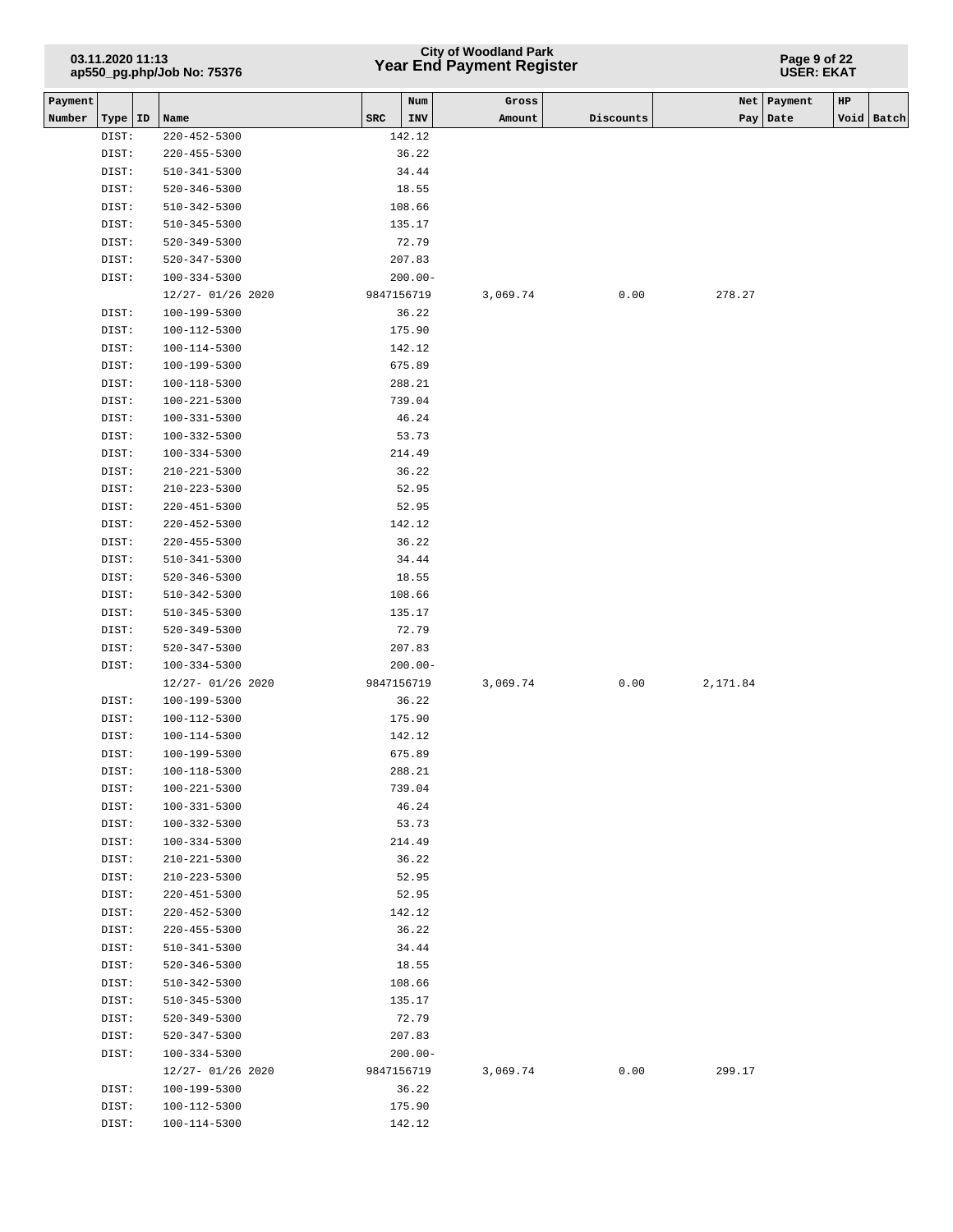# **Year End Payment Register City of Woodland Park 03.11.2020 11:13**

#### **Page 10 of 22 USER: EKAT**

| Payment |              |                                        |     | Num          | Gross           |           |                     | Net   Payment     | HP |            |
|---------|--------------|----------------------------------------|-----|--------------|-----------------|-----------|---------------------|-------------------|----|------------|
| Number  | Type   ID    | Name                                   | SRC | INV          | Amount          | Discounts |                     | Pay Date          |    | Void Batch |
|         | DIST:        | 100-199-5300                           |     | 675.89       |                 |           |                     |                   |    |            |
|         | DIST:        | 100-118-5300                           |     | 288.21       |                 |           |                     |                   |    |            |
|         | DIST:        | 100-221-5300                           |     | 739.04       |                 |           |                     |                   |    |            |
|         | DIST:        | 100-331-5300                           |     | 46.24        |                 |           |                     |                   |    |            |
|         | DIST:        | 100-332-5300                           |     | 53.73        |                 |           |                     |                   |    |            |
|         | DIST:        | 100-334-5300                           |     | 214.49       |                 |           |                     |                   |    |            |
|         | DIST:        | 210-221-5300                           |     | 36.22        |                 |           |                     |                   |    |            |
|         | DIST:        | 210-223-5300                           |     | 52.95        |                 |           |                     |                   |    |            |
|         | DIST:        | 220-451-5300                           |     | 52.95        |                 |           |                     |                   |    |            |
|         | DIST:        | 220-452-5300                           |     | 142.12       |                 |           |                     |                   |    |            |
|         |              |                                        |     | 36.22        |                 |           |                     |                   |    |            |
|         | DIST:        | 220-455-5300                           |     |              |                 |           |                     |                   |    |            |
|         | DIST:        | 510-341-5300                           |     | 34.44        |                 |           |                     |                   |    |            |
|         | DIST:        | 520-346-5300                           |     | 18.55        |                 |           |                     |                   |    |            |
|         | DIST:        | 510-342-5300                           |     | 108.66       |                 |           |                     |                   |    |            |
|         | DIST:        | 510-345-5300                           |     | 135.17       |                 |           |                     |                   |    |            |
|         | DIST:        | 520-349-5300                           |     | 72.79        |                 |           |                     |                   |    |            |
|         | DIST:        | 520-347-5300                           |     | 207.83       |                 |           |                     |                   |    |            |
|         | DIST:        | 100-334-5300                           |     | $200.00 -$   |                 |           |                     |                   |    |            |
|         |              | 12/27- 01/26 2020                      |     | 9847156719   | 3,069.74        | 0.00      | 89.17               |                   |    |            |
|         | DIST:        | 100-199-5300                           |     | 36.22        |                 |           |                     |                   |    |            |
|         | DIST:        | 100-112-5300                           |     | 175.90       |                 |           |                     |                   |    |            |
|         | DIST:        | 100-114-5300                           |     | 142.12       |                 |           |                     |                   |    |            |
|         | DIST:        | 100-199-5300                           |     | 675.89       |                 |           |                     |                   |    |            |
|         | DIST:        | 100-118-5300                           |     | 288.21       |                 |           |                     |                   |    |            |
|         | DIST:        | 100-221-5300                           |     | 739.04       |                 |           |                     |                   |    |            |
|         | DIST:        | 100-331-5300                           |     | 46.24        |                 |           |                     |                   |    |            |
|         | DIST:        | 100-332-5300                           |     | 53.73        |                 |           |                     |                   |    |            |
|         | DIST:        | 100-334-5300                           |     | 214.49       |                 |           |                     |                   |    |            |
|         | DIST:        | 210-221-5300                           |     | 36.22        |                 |           |                     |                   |    |            |
|         | DIST:        | 210-223-5300                           |     | 52.95        |                 |           |                     |                   |    |            |
|         | DIST:        | 220-451-5300                           |     | 52.95        |                 |           |                     |                   |    |            |
|         | DIST:        | 220-452-5300                           |     | 142.12       |                 |           |                     |                   |    |            |
|         | DIST:        | 220-455-5300                           |     | 36.22        |                 |           |                     |                   |    |            |
|         | DIST:        | 510-341-5300                           |     | 34.44        |                 |           |                     |                   |    |            |
|         | DIST:        | 520-346-5300                           |     | 18.55        |                 |           |                     |                   |    |            |
|         | DIST:        | 510-342-5300                           |     | 108.66       |                 |           |                     |                   |    |            |
|         | DIST:        | 510-345-5300                           |     | 135.17       |                 |           |                     |                   |    |            |
|         | DIST:        | 520-349-5300                           |     | 72.79        |                 |           |                     |                   |    |            |
|         | DIST:        | 520-347-5300                           |     | 207.83       |                 |           |                     |                   |    |            |
|         | DIST:        | 100-334-5300                           |     | $200.00 -$   |                 |           |                     |                   |    |            |
|         | ---------    |                                        |     |              |                 |           |                     |                   |    |            |
|         |              | 109260 CHK A ATTP TRANSWEST TRUCKS INC |     | 631 1        | 39.43           | 0.00      |                     | 39.43 2020-02-20  |    | 39596      |
|         |              | REPAIR - VEH #13                       |     | 008P100991   | 39.43           | 0.00      | 39.43               |                   |    |            |
|         | DIST:        | 100-332-4410                           |     | 39.43        |                 |           |                     |                   |    |            |
|         |              | ---------------------------            |     |              |                 |           |                     |                   |    |            |
|         |              | 109261 CHK A AUTO TRUCK GROUP, LLC     |     | 4630 1       | 67.45           | 0.00      |                     | 67.45 2020-02-20  |    | 39596      |
|         |              | REPAIR - STREETS                       |     | 1707451      | 67.45           | 0.00      | 67.45               |                   |    |            |
|         | DIST:        | 100-332-4410                           |     | 67.45        |                 |           |                     |                   |    |            |
|         |              |                                        |     |              |                 |           |                     |                   |    |            |
|         | 109262 CHK A | BADGER METER INC                       |     |              | 4278 2 1,573.96 | 0.00      | 1,573.96 2020-02-20 |                   |    | 39596      |
|         |              | METER BODY - F/S                       |     | S1123905.001 | 625.67          | 0.00      | 625.67              |                   |    |            |
|         | DIST:        | 510-350-5300                           |     | 625.67       |                 |           |                     |                   |    |            |
|         |              | Badger Meter                           |     | S1123979.001 | 948.29          | 0.00      | 948.29              |                   |    |            |
|         | DIST:        | 510-343-7200                           |     | 948.29       |                 |           |                     |                   |    |            |
|         |              | ------------------------------         |     | .            |                 |           |                     |                   |    |            |
|         | 109263 CHK A | BLUETARP FINANCIAL                     |     |              | 4474 1 212.98   | 0.00      |                     | 212.98 2020-02-20 |    | 39596      |
|         |              | SUPPLIES - WWTP                        |     | 44222901     | 212.98          | 0.00      | 212.98              |                   |    |            |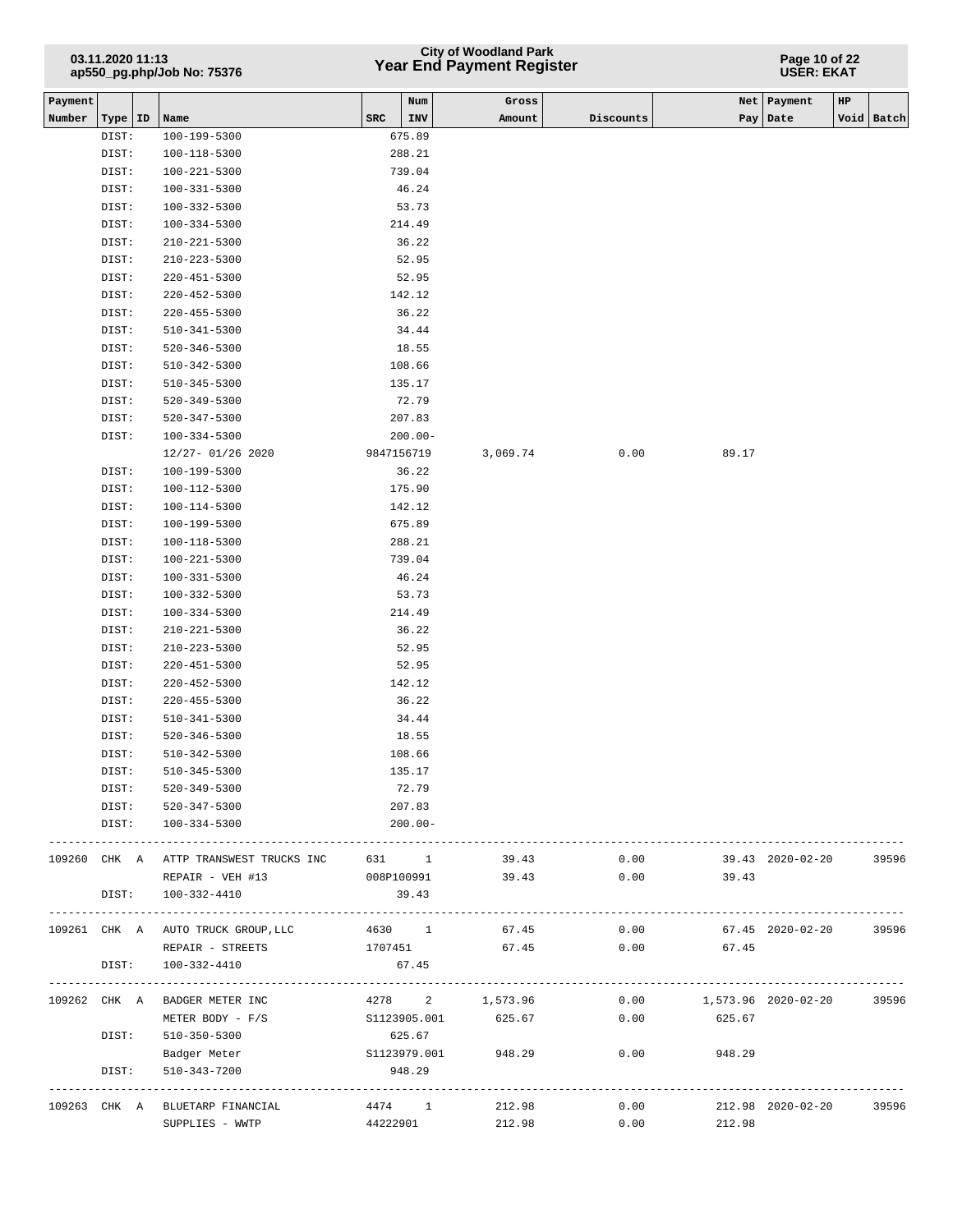**Page 11 of 22 USER: EKAT**

| Payment                   |                |                                                       |          | Num                    | Gross            |              |                      | Net   Payment     | HP |              |
|---------------------------|----------------|-------------------------------------------------------|----------|------------------------|------------------|--------------|----------------------|-------------------|----|--------------|
| Number   Type   ID   Name |                |                                                       |          | $SRC$ $ INV$           | Amount           | Discounts    |                      | Pay   Date        |    | Void   Batch |
|                           | DIST:          | 520-347-6110                                          |          | 212.98                 |                  |              |                      |                   |    |              |
|                           |                |                                                       |          |                        |                  |              |                      |                   |    |              |
| 109264 CHK A              |                | BOBCAT OF THE ROCKIES, LLC                            |          | 3724 1                 | 276.03           | 0.00         |                      | 276.03 2020-02-20 |    | 39596        |
|                           |                | #94-PARTS                                             | 66094578 |                        | 276.03           | 0.00         | 276.03               |                   |    |              |
|                           | DIST:          | 100-332-4410                                          |          | 276.03                 |                  |              |                      |                   |    |              |
|                           |                |                                                       |          |                        |                  |              |                      |                   |    |              |
|                           |                | 109265 CHK A COLORADO CANAL COMPANY                   |          | 1655 1                 | 12,040.25        | 0.00         | 12,040.25 2020-02-20 |                   |    | 39596        |
|                           |                | 2020 WATER ASSESSMENT                                 |          | 1660 166               | 12,040.25        | 0.00         | 12,040.25            |                   |    |              |
|                           | DIST:          | 510-342-5750                                          |          | 12,040.25              |                  |              |                      |                   |    |              |
| 109266 CHK A              |                | COMMUNICATION SOLUTIONS 4040 1 328.25                 |          |                        |                  | 0.00         |                      | 328.25 2020-02-20 |    | 39596        |
|                           |                | EQUIP. MAINT. 911 MONTHLY SERV COMSOIN30289 328.25    |          |                        |                  |              | 0.00<br>328.25       |                   |    |              |
|                           | DIST:          | 100-221-4320                                          |          | 328.25                 |                  |              |                      |                   |    |              |
|                           |                |                                                       |          |                        |                  |              |                      |                   |    |              |
|                           |                | 109267 CHK A CPS DISTRIBUTORS, INC                    |          | 194 1                  | 312.17           | 0.00         |                      | 312.17 2020-02-20 |    | 39596        |
|                           |                | STRAW BLANKET - STREETS                               |          | 03218958-001           | 312.17           | 0.00         | 312.17               |                   |    |              |
|                           | DIST:          | 100-334-4360                                          |          | 312.17<br>------------ |                  |              |                      |                   |    |              |
|                           |                | 109268 CHK A DOCUMART COPIES & PRINTING               |          | 3252 1                 | 20.00            | 0.00         |                      | 20.00 2020-02-20  |    | 39596        |
|                           |                | BUS. CARDS - MOORE - WPPD 361961                      |          |                        | 20.00            | 0.00         | 20.00                |                   |    |              |
|                           | DIST:          | 100-221-6210                                          |          | 20.00                  |                  |              |                      |                   |    |              |
|                           |                | -------------------                                   |          |                        |                  |              |                      |                   |    |              |
|                           |                | 109269 CHK A EMPLOYERS COUNCIL SERVICES, IN 5099 1    |          |                        | 85.00            | 0.00         |                      | 85.00 2020-02-20  |    | 39596        |
|                           |                | BACKROUND CHECKS                                      |          | 0000329369             | 85.00            | 0.00         | 85.00                |                   |    |              |
|                           | DIST:          | 100-199-3335                                          |          | 85.00                  |                  |              |                      |                   |    |              |
|                           |                |                                                       |          |                        |                  |              |                      |                   |    |              |
| 109270 CHK A              |                | FOXWORTH-GALBRAITH LUMBER CO 96 4<br>JANUARY INVOICES |          | 13120                  | 437.00<br>437.00 | 0.00<br>0.00 | 29.02                | 437.00 2020-02-20 |    | 39596        |
|                           | DIST:          | 100-118-4240                                          |          | 173.68                 |                  |              |                      |                   |    |              |
|                           | DIST:          | 100-118-4310                                          |          | 53.47                  |                  |              |                      |                   |    |              |
|                           | DIST:          | 100-118-6210                                          |          | 23.99                  |                  |              |                      |                   |    |              |
|                           | DIST:          | 100-120-6100                                          |          | 18.96                  |                  |              |                      |                   |    |              |
|                           | DIST:          | 100-334-4300                                          |          | 18.18                  |                  |              |                      |                   |    |              |
|                           | DIST:          | 220-452-6710                                          |          | 5.59                   |                  |              |                      |                   |    |              |
|                           | DIST:          | 220-455-4310                                          |          | 69.05                  |                  |              |                      |                   |    |              |
|                           | DIST:          | 510-345-6110                                          |          | 45.06                  |                  |              |                      |                   |    |              |
|                           | DIST:          | 520-349-6110                                          |          | 29.02                  |                  |              |                      |                   |    |              |
|                           |                | JANUARY INVOICES                                      | 13120    |                        | 437.00           | 0.00         | 288.28               |                   |    |              |
|                           | DIST:<br>DIST: | 100-118-4240<br>100-118-4310                          |          | 173.68<br>53.47        |                  |              |                      |                   |    |              |
|                           | DIST:          | 100-118-6210                                          |          | 23.99                  |                  |              |                      |                   |    |              |
|                           | DIST:          | 100-120-6100                                          |          | 18.96                  |                  |              |                      |                   |    |              |
|                           | DIST:          | 100-334-4300                                          |          | 18.18                  |                  |              |                      |                   |    |              |
|                           | DIST:          | 220-452-6710                                          |          | 5.59                   |                  |              |                      |                   |    |              |
|                           | DIST:          | 220-455-4310                                          |          | 69.05                  |                  |              |                      |                   |    |              |
|                           | DIST:          | 510-345-6110                                          |          | 45.06                  |                  |              |                      |                   |    |              |
|                           | DIST:          | 520-349-6110                                          |          | 29.02                  |                  |              |                      |                   |    |              |
|                           |                | JANUARY INVOICES                                      | 13120    |                        | 437.00           | 0.00         | 74.64                |                   |    |              |
|                           | DIST:          | 100-118-4240                                          |          | 173.68                 |                  |              |                      |                   |    |              |
|                           | DIST:          | 100-118-4310                                          |          | 53.47                  |                  |              |                      |                   |    |              |
|                           | DIST:          | 100-118-6210                                          |          | 23.99                  |                  |              |                      |                   |    |              |
|                           | DIST:          | 100-120-6100                                          |          | 18.96<br>18.18         |                  |              |                      |                   |    |              |
|                           | DIST:<br>DIST: | 100-334-4300<br>220-452-6710                          |          | 5.59                   |                  |              |                      |                   |    |              |
|                           | DIST:          | 220-455-4310                                          |          | 69.05                  |                  |              |                      |                   |    |              |
|                           | DIST:          | 510-345-6110                                          |          | 45.06                  |                  |              |                      |                   |    |              |
|                           | DIST:          | 520-349-6110                                          |          | 29.02                  |                  |              |                      |                   |    |              |
|                           |                |                                                       |          |                        |                  |              |                      |                   |    |              |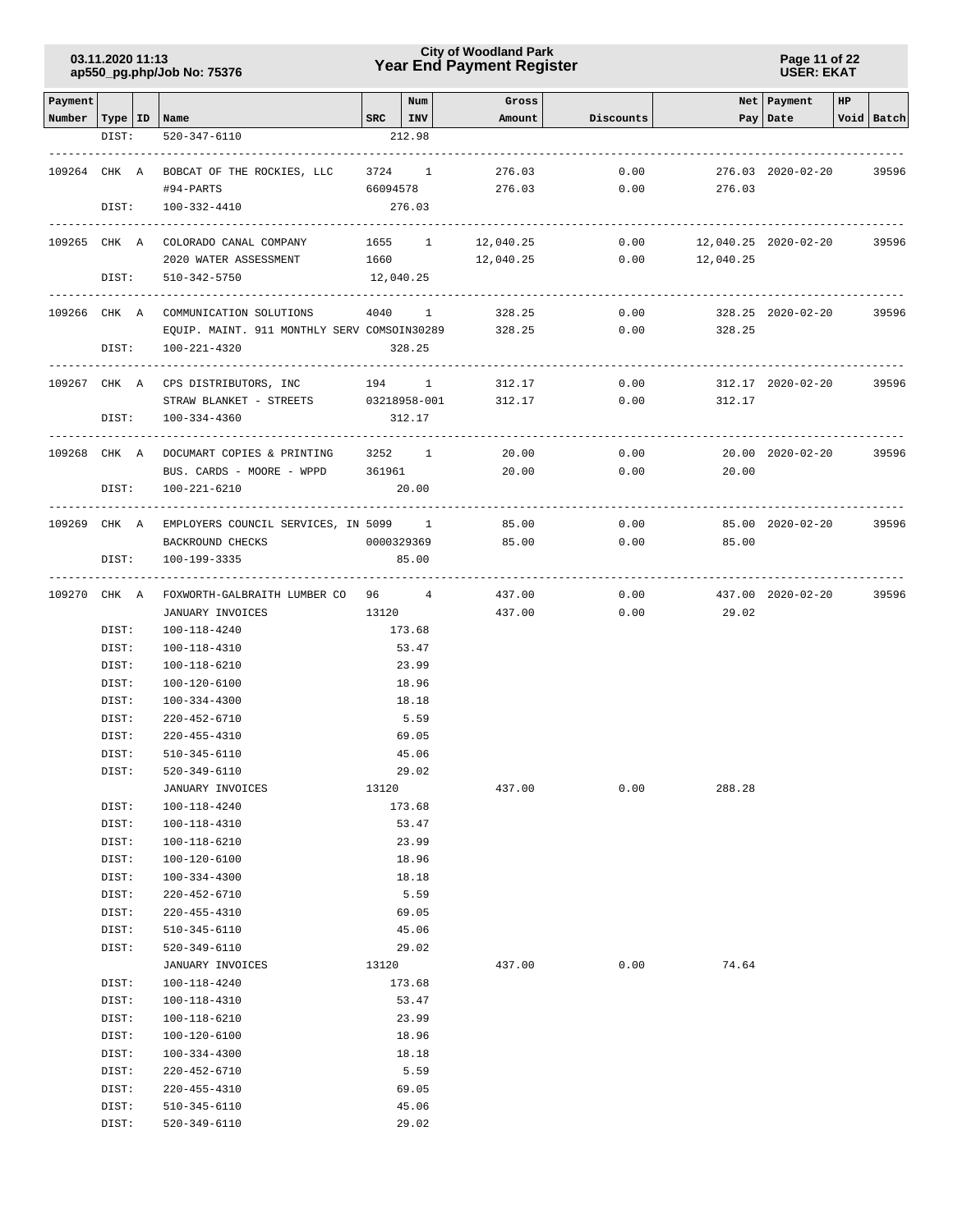# **Year End Payment Register City of Woodland Park 03.11.2020 11:13**

**Page 12 of 22 USER: EKAT**

| Payment      |                |                                      |           | Num                 | Gross            |           |                      | Net   Payment       | HP |            |
|--------------|----------------|--------------------------------------|-----------|---------------------|------------------|-----------|----------------------|---------------------|----|------------|
|              |                |                                      | SRC   INV |                     |                  | Discounts |                      |                     |    |            |
| Number       |                | Type   ID   Name<br>JANUARY INVOICES | 13120     |                     | Amount<br>437.00 | 0.00      | 45.06                | Pay   Date          |    | Void Batch |
|              |                |                                      |           |                     |                  |           |                      |                     |    |            |
|              | DIST:          | 100-118-4240                         |           | 173.68              |                  |           |                      |                     |    |            |
|              | DIST:          | 100-118-4310                         |           | 53.47               |                  |           |                      |                     |    |            |
|              | DIST:          | 100-118-6210                         |           | 23.99               |                  |           |                      |                     |    |            |
|              | DIST:          | 100-120-6100                         |           | 18.96               |                  |           |                      |                     |    |            |
|              | DIST:          | 100-334-4300                         |           | 18.18               |                  |           |                      |                     |    |            |
|              | DIST:          | 220-452-6710                         |           | 5.59                |                  |           |                      |                     |    |            |
|              | DIST:          | 220-455-4310                         |           | 69.05               |                  |           |                      |                     |    |            |
|              | DIST:          | 510-345-6110                         |           | 45.06               |                  |           |                      |                     |    |            |
|              | DIST:          | 520-349-6110                         |           | 29.02               |                  |           |                      |                     |    |            |
| 109271 CHK A |                | GRAINGER INC.                        |           | 282 4               | 807.89           | 0.00      |                      | 807.89 2020-02-20   |    | 39596      |
|              |                | SUPPLIES - WTP                       |           | 9418148111          | 583.18           | 0.00      | 583.18               |                     |    |            |
|              | DIST:          | 510-342-6110                         |           | 583.18              |                  |           |                      |                     |    |            |
|              |                | SUPPLIES - WWTP                      |           | 9425191435          | 96.42            | 0.00      | 96.42                |                     |    |            |
|              | DIST:          | 520-347-6110                         |           | 96.42               |                  |           |                      |                     |    |            |
|              |                |                                      |           | 9425965515          |                  |           |                      |                     |    |            |
|              |                | SUPPLIES - WWTP                      |           |                     | 43.45            | 0.00      | 43.45                |                     |    |            |
|              | DIST:          | 520-347-6110                         |           | 43.45<br>9429976633 |                  |           |                      |                     |    |            |
|              | DIST:          | SUPPLIES - WWTP                      |           |                     | 84.84            | 0.00      | 84.84                |                     |    |            |
|              |                | 520-347-6110                         |           | 84.84               |                  |           |                      |                     |    |            |
|              |                | 109272 CHK A HACH COMPANY            |           | 291 1               | 739.87           | 0.00      |                      | 739.87 2020-02-20   |    | 39596      |
|              |                | LAB SUPPLIES - WTP                   | 11823269  |                     | 739.87           | 0.00      | 739.87               |                     |    |            |
|              | DIST:          | 510-345-6110                         |           | 739.87              |                  |           |                      |                     |    |            |
|              |                |                                      |           |                     |                  |           |                      |                     |    |            |
|              |                | 109273 CHK A HELTON & WILLIAMSON PC  |           | 304 1               | 1,524.80         | 0.00      | 1,524.80 2020-02-20  |                     |    | 39596      |
|              |                | WELL METER                           |           | 1492                | 1,524.80         | 0.00      | 1,524.80             |                     |    |            |
|              | DIST:          | 510-342-4320                         | 1,524.80  |                     |                  |           |                      |                     |    |            |
|              |                |                                      |           |                     |                  |           |                      |                     |    |            |
| 109274 CHK A |                | IMAGE BEARERS CLEANING LLC           |           | 5082 1              | 4,212.00         | 0.00      |                      | 4,212.00 2020-02-20 |    | 39596      |
|              |                | 02/2020 CLEANING CONTRACT            |           | 2272 and $\sim$     | 4,212.00         |           | $0.00$ $4,212.00$    |                     |    |            |
|              | DIST:          | 100-199-4230                         | 4,212.00  |                     |                  |           |                      |                     |    |            |
|              |                |                                      |           |                     |                  |           |                      |                     |    |            |
| 109275 CHK A |                | IREA                                 |           | 343 6               | 26,800.44        | 0.00      | 26,800.44 2020-02-20 |                     |    | 39596      |
|              |                | 02/2020 CHARGES                      | 020320A   |                     | 8,145.30         | 0.00      | 7,200.29             |                     |    |            |
|              | DIST:          | 100-118-5710                         | 3,040.49  |                     |                  |           |                      |                     |    |            |
|              | DIST:          | 220-455-5710                         |           | 886.01              |                  |           |                      |                     |    |            |
|              | DIST:          | 100-334-2270                         |           | 4,159.80            |                  |           |                      |                     |    |            |
|              | DIST:          | 510-342-5710                         |           | 59.00               |                  |           |                      |                     |    |            |
|              |                | 02/2020 CHARGES                      | 020320A   |                     | 8,145.30         | 0.00      | 886.01               |                     |    |            |
|              | DIST:          | 100-118-5710                         |           | 3,040.49            |                  |           |                      |                     |    |            |
|              | DIST:          | 220-455-5710                         |           | 886.01              |                  |           |                      |                     |    |            |
|              | DIST:          | 100-334-2270                         |           | 4,159.80            |                  |           |                      |                     |    |            |
|              | DIST:          | 510-342-5710                         |           | 59.00               |                  |           | 59.00                |                     |    |            |
|              |                | 02/2020 CHARGES                      | 020320A   |                     | 8,145.30         | 0.00      |                      |                     |    |            |
|              | DIST:          | 100-118-5710                         |           | 3,040.49            |                  |           |                      |                     |    |            |
|              | DIST:<br>DIST: | 220-455-5710<br>100-334-2270         |           | 886.01<br>4,159.80  |                  |           |                      |                     |    |            |
|              | DIST:          | 510-342-5710                         |           | 59.00               |                  |           |                      |                     |    |            |
|              |                | 02/2020 CHARGES                      | 021120B   |                     | 18,655.14        | 0.00      | 3,610.55             |                     |    |            |
|              | DIST:          | 100-118-5710                         |           | 1,656.76            |                  |           |                      |                     |    |            |
|              | DIST:          | 100-334-5710                         |           | 1,554.56            |                  |           |                      |                     |    |            |
|              | DIST:          | 100-334-2270                         |           | 399.23              |                  |           |                      |                     |    |            |
|              | DIST:          | 510-342-5710                         |           | 9,017.01            |                  |           |                      |                     |    |            |
|              | DIST:          | 220-452-5710                         |           | 6,027.58            |                  |           |                      |                     |    |            |
|              |                | 02/2020 CHARGES                      | 021120B   |                     | 18,655.14        | 0.00      | 6,027.58             |                     |    |            |
|              | DIST:          | 100-118-5710                         |           | 1,656.76            |                  |           |                      |                     |    |            |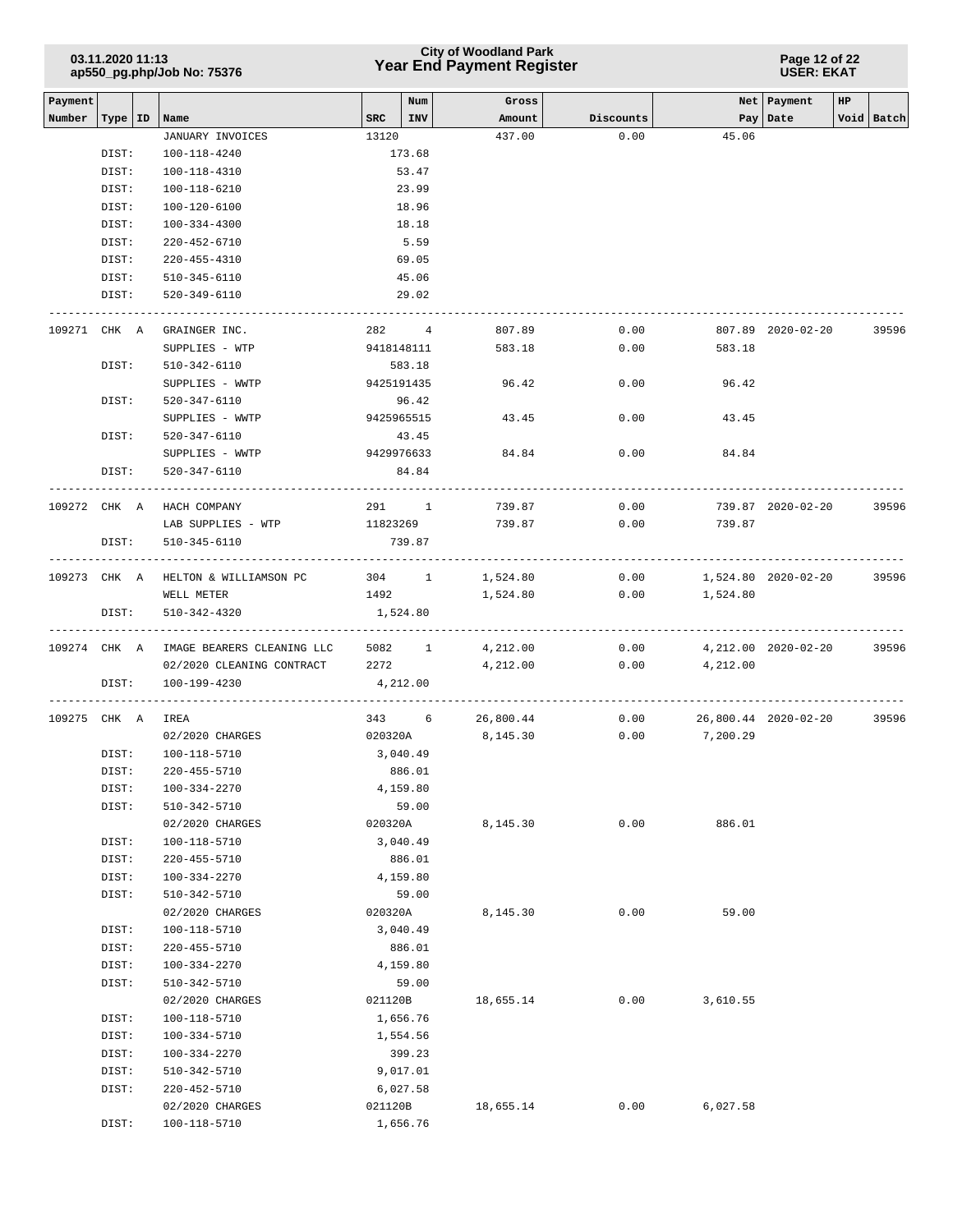| 03.11.2020 11:13<br>ap550_pg.php/Job No: 75376 |                    |  |                                        |          | <b>City of Woodland Park</b><br><b>Year End Payment Register</b> | Page 13 of 22<br><b>USER: EKAT</b> |           |                         |                         |    |            |
|------------------------------------------------|--------------------|--|----------------------------------------|----------|------------------------------------------------------------------|------------------------------------|-----------|-------------------------|-------------------------|----|------------|
| Payment                                        |                    |  |                                        |          | Num                                                              | Gross                              |           |                         | Net Payment             | HP |            |
| Number                                         | Type   ID<br>DIST: |  | Name<br>100-334-5710                   | SRC      | I INV<br>1,554.56                                                | Amount                             | Discounts |                         | Pay   Date              |    | Void Batch |
|                                                | DIST:              |  | 100-334-2270                           |          | 399.23                                                           |                                    |           |                         |                         |    |            |
|                                                |                    |  |                                        |          |                                                                  |                                    |           |                         |                         |    |            |
|                                                | DIST:              |  | 510-342-5710                           |          | 9,017.01                                                         |                                    |           |                         |                         |    |            |
|                                                | DIST:              |  | $220 - 452 - 5710$                     |          | 6,027.58                                                         |                                    |           |                         |                         |    |            |
|                                                |                    |  | 02/2020 CHARGES                        | 021120B  |                                                                  | 18,655.14                          | 0.00      | 9,017.01                |                         |    |            |
|                                                | DIST:              |  | 100-118-5710                           |          | 1,656.76                                                         |                                    |           |                         |                         |    |            |
|                                                | DIST:              |  | 100-334-5710                           |          | 1,554.56                                                         |                                    |           |                         |                         |    |            |
|                                                | DIST:              |  | 100-334-2270                           |          | 399.23                                                           |                                    |           |                         |                         |    |            |
|                                                | DIST:              |  | 510-342-5710                           |          | 9,017.01                                                         |                                    |           |                         |                         |    |            |
|                                                | DIST:              |  | 220-452-5710                           |          | 6,027.58                                                         |                                    |           |                         |                         |    |            |
| 109276 CHK A                                   |                    |  | KIMLEY-HORN AND ASSOCIATES, INC 5164 1 |          |                                                                  | 6,550.00                           | 0.00      |                         | 6,550.00 2020-02-20     |    | 39596      |
|                                                |                    |  | EVERGREEN HEIGHTS PROJECT              |          | 096883001-1019                                                   | 6,550.00                           | 0.00      | 6,550.00                |                         |    |            |
|                                                | DIST:              |  | 410-335-7201                           | 6,550.00 |                                                                  |                                    |           |                         |                         |    |            |
| 109277 CHK A                                   |                    |  | KROGER-KING SOOPERS CUST CHGS 145      |          | 2                                                                | 430.27                             | 0.00      |                         | 430.27 2020-02-20       |    | 39596      |
|                                                |                    |  | 01/2020 CHARGES                        | 20120    |                                                                  | 430.27                             | 0.00      | 363.85                  |                         |    |            |
|                                                | DIST:              |  | 100-115-2110                           |          | 363.85                                                           |                                    |           |                         |                         |    |            |
|                                                | DIST:              |  | 520-347-6111                           |          | 66.42                                                            |                                    |           |                         |                         |    |            |
|                                                |                    |  | 01/2020 CHARGES                        | 20120    |                                                                  | 430.27                             | 0.00      | 66.42                   |                         |    |            |
|                                                | DIST:              |  | 100-115-2110                           |          | 363.85                                                           |                                    |           |                         |                         |    |            |
|                                                | DIST:              |  | 520-347-6111                           |          | 66.42                                                            |                                    |           |                         |                         |    |            |
| 109278 CHK A                                   |                    |  | KUBWATER RESOURCES INC                 |          | 4643 1                                                           | 2,433.91                           | 0.00      |                         | 2,433.91 2020-02-20     |    | 39596      |
|                                                |                    |  | COMPOST SUPPLIES - WWTP                | 09301    |                                                                  | 2,433.91                           | 0.00      | 2,433.91                |                         |    |            |
|                                                | DIST:              |  | 520-347-6113                           |          | 2,433.91                                                         |                                    |           |                         |                         |    |            |
| 109279 CHK A                                   |                    |  | LAKE HENRY RESERVOIR CO.               |          | 4420 1                                                           | 6,328.25                           | 0.00      |                         | 6,328.25 2020-02-20     |    | 39596      |
|                                                |                    |  | 2020 WATER ASSESSMENT                  |          | 234                                                              | 6,328.25                           | 0.00      | 6,328.25                |                         |    |            |
|                                                | DIST:              |  | 510-342-5750                           | 6,328.25 |                                                                  |                                    |           |                         |                         |    |            |
| 109280 CHK A                                   |                    |  | LAKE MEREDITH RESERVOIR CO.            |          | 4419 1                                                           | ---------------------<br>2,016.00  | 0.00      |                         | 2,016.00 2020-02-20     |    | 39596      |
|                                                |                    |  | 2020 WATER ASSESSMENT                  |          | 650 700                                                          | 2,016.00                           | 0.00      | 2,016.00                |                         |    |            |
|                                                | DIST:              |  | 510-342-5750                           | 2,016.00 |                                                                  |                                    |           |                         |                         |    |            |
|                                                |                    |  | 109281 CHK A STEVE VARNER              |          |                                                                  | 107.50                             | 0.00      |                         | 107.50 2020-02-20       |    | 39596      |
|                                                |                    |  | UNIFORM                                |          | 021320                                                           | 107.50                             | 0.00      | 107.50                  |                         |    |            |
|                                                |                    |  | DIST: 100-118-6210                     |          | 107.50                                                           |                                    |           |                         |                         |    |            |
|                                                |                    |  | 109282 CHK A KYLE STROM                |          | $1 \quad 1$                                                      | 90.00                              | 0.00      |                         |                         |    |            |
|                                                |                    |  | CDL PHYSICAL                           | 021820   |                                                                  |                                    |           | $0.00$ 90.00            | 90.00 2020-02-20        |    | 39596      |
|                                                |                    |  | DIST: 100-199-3335                     |          | 90.00                                                            | 90.00                              |           |                         |                         |    |            |
|                                                |                    |  |                                        |          |                                                                  |                                    |           |                         |                         |    |            |
|                                                |                    |  | 109283 CHK A LORIE URBAN               |          | $1 \quad 1$                                                      | 200.00                             | 0.00      |                         | 200.00 2020-02-20 39596 |    |            |
|                                                |                    |  | REFUND - P&R                           | 466      |                                                                  | 200.00                             | 0.00      | 200.00                  |                         |    |            |
|                                                | DIST:              |  | 220-000-3470-1000                      |          | 200.00                                                           | ---------------------------        |           |                         |                         |    |            |
|                                                |                    |  | 109284 CHK A SARA PINSON               |          | $1 \quad 1 \quad$                                                | 56.00                              |           | $0.00$ 56.00 2020-02-20 |                         |    | 39596      |
|                                                |                    |  | REFUND - P&R                           | 467      |                                                                  | 56.00                              |           | $0.00$ 56.00            |                         |    |            |
|                                                | DIST:              |  | 220-000-3471-1002                      |          | 56.00                                                            |                                    |           |                         | -----------------       |    |            |
|                                                |                    |  | 109285 CHK A NAPA AUTO PARTS           |          | 2048 3                                                           | 858.83                             | 0.00      |                         | 858.83 2020-02-20 39596 |    |            |
|                                                |                    |  | 01/2020 CHARGES                        | 13120    |                                                                  | 858.83                             | 0.00      | 561.44                  |                         |    |            |
|                                                | DIST:              |  | 100-332-4410                           |          | 306.32                                                           |                                    |           |                         |                         |    |            |
|                                                | DIST:              |  | 100-332-4420                           |          | 162.23                                                           |                                    |           |                         |                         |    |            |
|                                                | DIST:              |  | 100-332-4430                           |          | $13.16-$                                                         |                                    |           |                         |                         |    |            |
|                                                |                    |  | DIST: 100-332-4440                     |          | 3.79                                                             |                                    |           |                         |                         |    |            |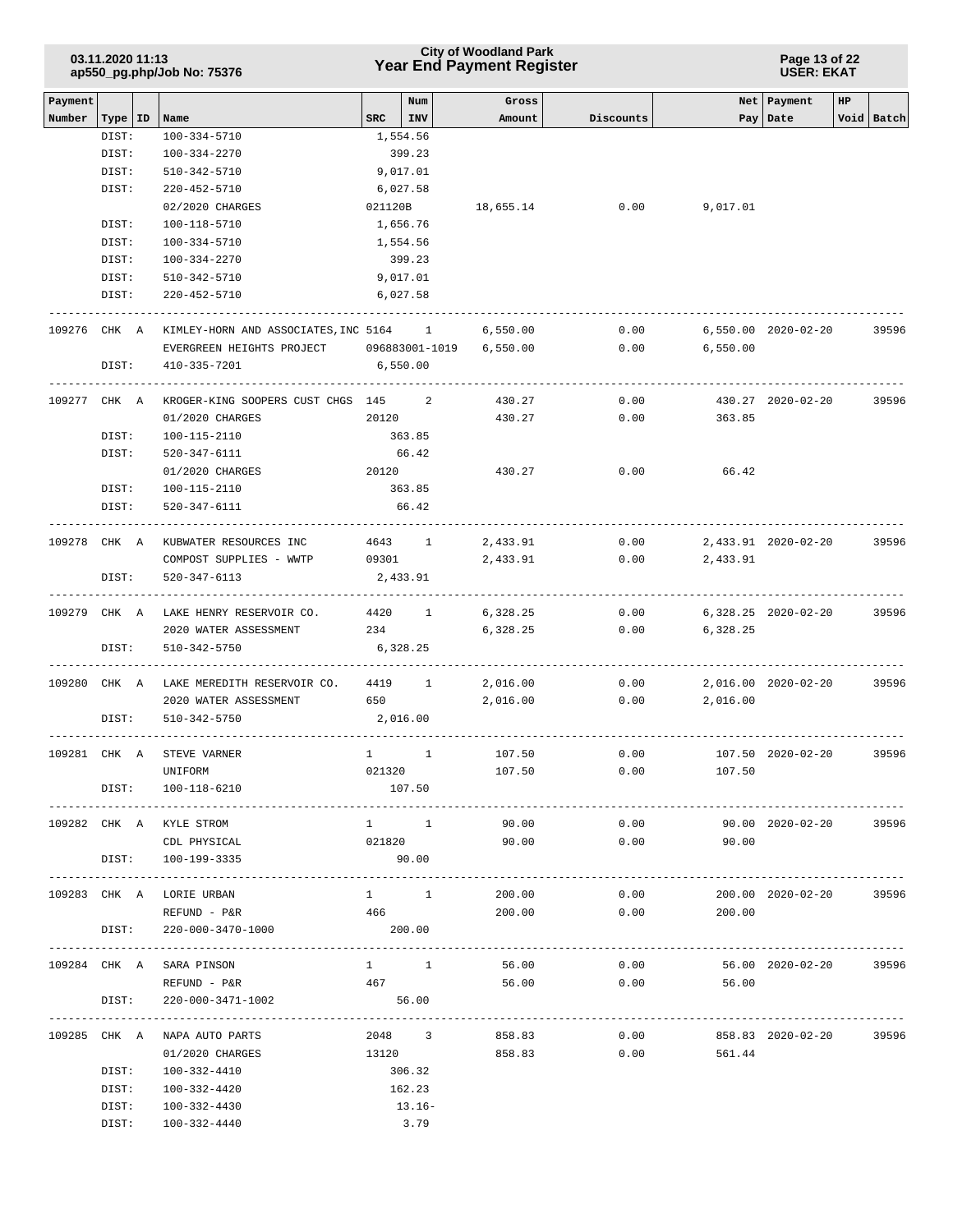| 03.11.2020 11:13<br>ap550_pg.php/Job No: 75376 |              |                                                     |            |                   | <b>City of Woodland Park</b><br><b>Year End Payment Register</b> |           | Page 14 of 22<br><b>USER: EKAT</b>   |                           |             |            |  |  |
|------------------------------------------------|--------------|-----------------------------------------------------|------------|-------------------|------------------------------------------------------------------|-----------|--------------------------------------|---------------------------|-------------|------------|--|--|
| Payment<br>Number                              | Type   ID    | Name                                                | <b>SRC</b> | Num<br><b>INV</b> | Gross<br>Amount                                                  | Discounts |                                      | Net Payment<br>Pay   Date | $_{\rm HP}$ | Void Batch |  |  |
|                                                | DIST:        | $100 - 332 - 6400$                                  |            | 102.26            |                                                                  |           |                                      |                           |             |            |  |  |
|                                                | DIST:        | 510-342-4400                                        |            | 21.24             |                                                                  |           |                                      |                           |             |            |  |  |
|                                                | DIST:        | 510-345-4400                                        |            | 116.90            |                                                                  |           |                                      |                           |             |            |  |  |
|                                                | DIST:        | $520 - 347 - 4400$                                  |            | 159.25            |                                                                  |           |                                      |                           |             |            |  |  |
|                                                |              | 01/2020 CHARGES                                     | 13120      |                   | 858.83                                                           | 0.00      | 138.14                               |                           |             |            |  |  |
|                                                | DIST:        | 100-332-4410                                        |            | 306.32            |                                                                  |           |                                      |                           |             |            |  |  |
|                                                | DIST:        | 100-332-4420                                        |            | 162.23            |                                                                  |           |                                      |                           |             |            |  |  |
|                                                | DIST:        | 100-332-4430                                        |            | $13.16-$          |                                                                  |           |                                      |                           |             |            |  |  |
|                                                | DIST:        | $100 - 332 - 4440$                                  |            | 3.79              |                                                                  |           |                                      |                           |             |            |  |  |
|                                                | DIST:        | $100 - 332 - 6400$                                  |            | 102.26            |                                                                  |           |                                      |                           |             |            |  |  |
|                                                | DIST:        | 510-342-4400                                        |            | 21.24             |                                                                  |           |                                      |                           |             |            |  |  |
|                                                | DIST:        | $510 - 345 - 4400$                                  |            | 116.90            |                                                                  |           |                                      |                           |             |            |  |  |
|                                                | DIST:        | $520 - 347 - 4400$                                  |            | 159.25            |                                                                  |           |                                      |                           |             |            |  |  |
|                                                |              | 01/2020 CHARGES                                     | 13120      |                   | 858.83                                                           | 0.00      | 159.25                               |                           |             |            |  |  |
|                                                | DIST:        | 100-332-4410                                        |            | 306.32            |                                                                  |           |                                      |                           |             |            |  |  |
|                                                | DIST:        | 100-332-4420                                        |            | 162.23            |                                                                  |           |                                      |                           |             |            |  |  |
|                                                | DIST:        | $100 - 332 - 4430$                                  |            | $13.16-$          |                                                                  |           |                                      |                           |             |            |  |  |
|                                                | DIST:        | $100 - 332 - 4440$                                  |            | 3.79              |                                                                  |           |                                      |                           |             |            |  |  |
|                                                | DIST:        | 100-332-6400                                        |            | 102.26            |                                                                  |           |                                      |                           |             |            |  |  |
|                                                | DIST:        | 510-342-4400                                        |            | 21.24             |                                                                  |           |                                      |                           |             |            |  |  |
|                                                | DIST:        | 510-345-4400                                        |            | 116.90            |                                                                  |           |                                      |                           |             |            |  |  |
|                                                | DIST:        | 520-347-4400                                        |            | 159.25            |                                                                  |           |                                      |                           |             |            |  |  |
|                                                | 109286 CHK A | NICOLE S EVANS                                      | 4994 1     |                   | 62.06                                                            | 0.00      |                                      | 62.06 2020-02-20          |             | 39596      |  |  |
|                                                |              | BRIDAL EXPO - MEALS REIMB. 02102020                 |            |                   | 62.06                                                            | 0.00      | 62.06                                |                           |             |            |  |  |
|                                                | DIST:        | $220 - 455 - 5800$                                  |            | 62.06             |                                                                  |           |                                      |                           |             |            |  |  |
|                                                | 109287 CHK A | NORTHERN SAFETY & INDUSTRIAL CO 2417 1              |            |                   | 41.25                                                            | 0.00      |                                      | 41.25 2020-02-20          |             | 39596      |  |  |
|                                                |              | SAFETY SUPPLIES - STREETS                           | 903799120  |                   | 41.25                                                            | 0.00      | 41.25                                |                           |             |            |  |  |
|                                                | DIST:        | $100 - 334 - 2335$<br>----------------------------  |            | 41.25             |                                                                  |           |                                      |                           |             |            |  |  |
|                                                |              | 109288 CHK A PERKINS MOTOR CITY DODGE               |            | 2354 1            | 61.13                                                            | 0.00      |                                      | 61.13 2020-02-20          |             | 39596      |  |  |
|                                                |              | REPAIR                                              | 397363CHW  |                   | 61.13                                                            | 0.00      | 61.13                                |                           |             |            |  |  |
|                                                | DIST:        | 100-332-4410                                        | ---------  | 61.13             |                                                                  |           |                                      |                           |             |            |  |  |
|                                                |              | 109289 CHK A RED WING BUSINESS ADVANTAGE AC 4982 4  |            |                   | 628.97                                                           | 0.00      |                                      | 628.97 2020-02-20         |             | 39596      |  |  |
|                                                |              | UNIFORM - TROEGER - STREETS 951-1-44243             |            |                   | 220.99                                                           | 0.00      | 220.99                               |                           |             |            |  |  |
|                                                | DIST:        | 100-334-6210                                        |            | 220.99            |                                                                  |           |                                      |                           |             |            |  |  |
|                                                |              | UNIFORM - ROTH-STREETS 951-1-44533                  |            |                   | 208.24                                                           | 0.00      | 208.24                               |                           |             |            |  |  |
|                                                | DIST:        | 100-334-6210                                        |            | 208.24            |                                                                  |           |                                      |                           |             |            |  |  |
|                                                |              | UNIFORM - BRATZ - F/S                               |            | 988-1-9159        | 199.74                                                           | 0.00      | 129.83                               |                           |             |            |  |  |
|                                                | DIST:        | 510-342-6210                                        |            | 129.83            |                                                                  |           |                                      |                           |             |            |  |  |
|                                                | DIST:        | 520-349-6210                                        |            | 69.91             |                                                                  |           |                                      |                           |             |            |  |  |
|                                                |              | $UNIFORM - BRATZ - F/S$ 988-1-9159 199.74           |            |                   |                                                                  | 0.00      | 69.91                                |                           |             |            |  |  |
|                                                |              | DIST: 510-342-6210                                  |            | 129.83            |                                                                  |           |                                      |                           |             |            |  |  |
|                                                | DIST:        | 520-349-6210                                        |            | 69.91             |                                                                  |           |                                      |                           |             |            |  |  |
|                                                |              | 109290 CHK A ROSZCZEWSKI, ALICE JEAN 4440 1 105.00  |            |                   |                                                                  | 0.00      |                                      | 105.00 2020-02-20 39596   |             |            |  |  |
|                                                |              | INSTRUCTOR - P&R                                    |            | 02132020          | 105.00 0.00 105.00                                               |           |                                      |                           |             |            |  |  |
|                                                | DIST:        | 220-451-3400-1000                                   |            | 105.00            |                                                                  |           |                                      |                           |             |            |  |  |
|                                                |              | 109291 CHK A SAFEWAY, INC.                          |            | 1908 1            | 35.66                                                            | 0.00      |                                      | 35.66 2020-02-20 39596    |             |            |  |  |
|                                                |              | TEEN CENTER FOOD                                    | 20820      |                   | 35.66                                                            | 0.00      | 35.66                                |                           |             |            |  |  |
|                                                |              | DIST: 100-115-2082                                  |            | 35.66             |                                                                  |           |                                      |                           |             |            |  |  |
|                                                |              | 109292 CHK A SCHONSTEDT INSTRUMENT CO 5193 1 311.27 |            |                   |                                                                  |           | $0.00$ $311.27$ $2020-02-20$ $39596$ |                           |             |            |  |  |
|                                                |              | $REPAIR - F/S$                                      |            | 00169083          | 311.27                                                           | 0.00      | 311.27                               |                           |             |            |  |  |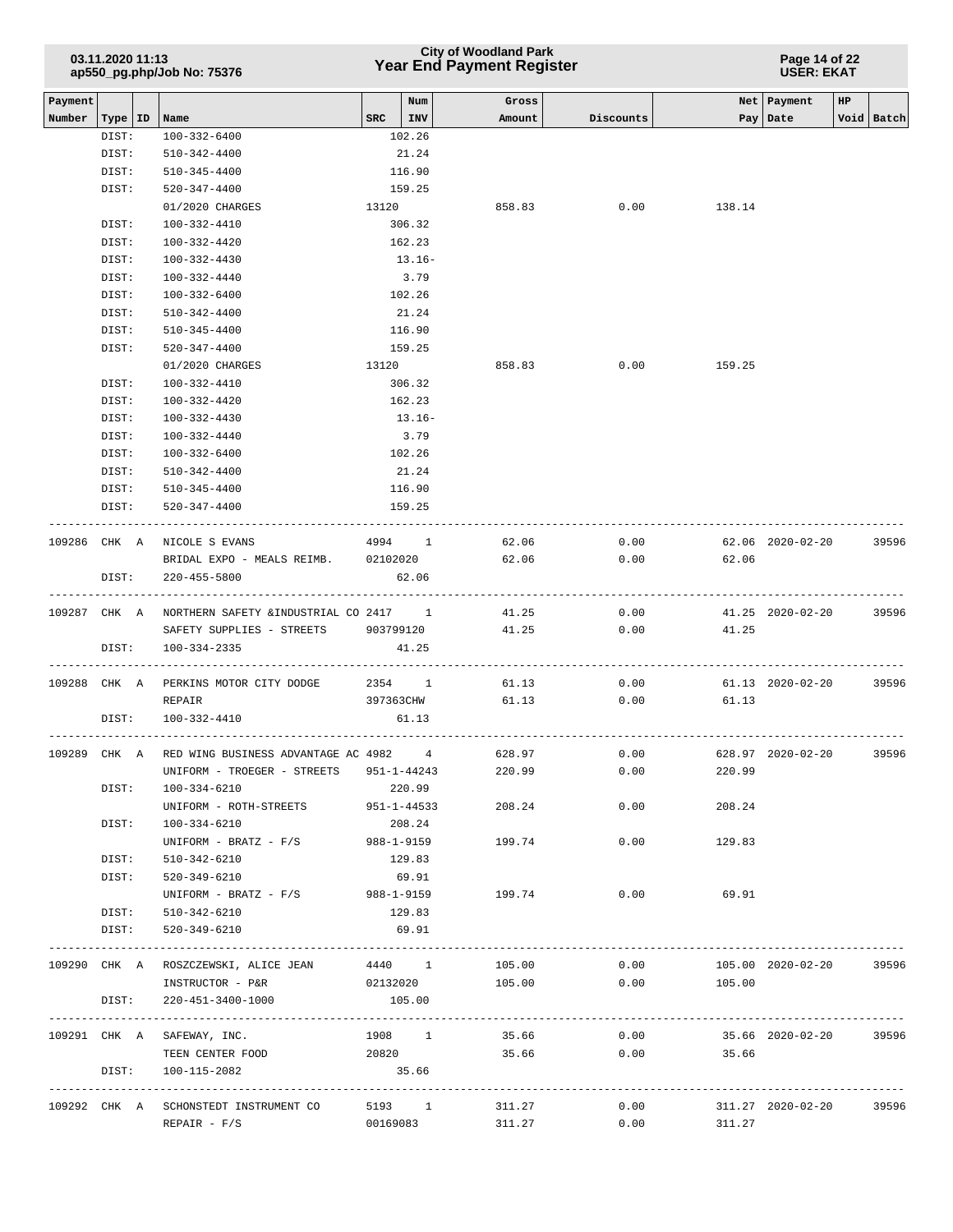# **Year End Payment Register City of Woodland Park 03.11.2020 11:13**

#### **Page 15 of 22 USER: EKAT**

| Payment |                                    |                                                        | $SRC$   INV         | Num | Gross<br>Amount  | Discounts    |            | Net Payment<br>Pay Date | HP | Void Batch |
|---------|------------------------------------|--------------------------------------------------------|---------------------|-----|------------------|--------------|------------|-------------------------|----|------------|
|         | Number   Type   ID   Name<br>DIST: | 510-345-6110                                           | 202.32              |     |                  |              |            |                         |    |            |
|         | DIST:                              | 510-345-6110                                           | 108.95              |     |                  |              |            |                         |    |            |
|         |                                    |                                                        |                     |     |                  |              |            |                         |    |            |
|         | 109293 CHK A                       | SGS ACCUTEST INC.                                      | 4859 1              |     | 208.00           | 0.00         |            | 208.00 2020-02-20       |    | 39596      |
|         |                                    | WATER QUALITY TEST                                     | 52160116707         |     | 208.00           | 0.00         | 208.00     |                         |    |            |
|         | DIST:                              | 510-342-3350                                           | 208.00              |     |                  |              |            |                         |    |            |
|         |                                    |                                                        |                     |     |                  |              |            |                         |    |            |
|         | 109294 CHK A                       | SHERWIN-WILLIAMS                                       | 1890 5              |     | 361.85           | 0.00         |            | 361.85 2020-02-20       |    | 39596      |
|         |                                    | SUPPLIES - TC                                          | $5266 - 1$<br>12.44 |     | 12.44            | 0.00         | 12.44      |                         |    |            |
|         | DIST:                              | 100-115-2081                                           |                     |     |                  |              |            |                         |    |            |
|         |                                    | PAINT SUPPLIES - TC                                    | $5294 - 3$          |     | 45.91            | 0.00         | 45.91      |                         |    |            |
|         | DIST:                              | 100-115-2081                                           | 45.91               |     |                  |              |            |                         |    |            |
|         |                                    | PAINT & SUPPLIES - TC                                  | 5354-5              |     | 382.38           | 0.00         | 382.38     |                         |    |            |
|         | DIST:                              | 100-115-2081                                           | 382.38              |     |                  |              |            |                         |    |            |
|         |                                    | CREDIT - PAINT - TC                                    | 5431-5              |     | $150.29 -$       | 0.00         | $150.29 -$ |                         |    |            |
|         | DIST:                              | 100-000-3491                                           | 150.29-             |     |                  |              |            |                         |    |            |
|         |                                    | SUPPLIES - TC                                          | 5432-9              |     | 71.41            | 0.00         | 71.41      |                         |    |            |
|         | DIST:                              | 100-115-2081                                           | 71.41               |     |                  |              |            |                         |    |            |
|         | 109295 CHK A                       | SNO-WHITE LINEN & UNIFORM, INC 581 2                   |                     |     | 106.89           | 0.00         |            | 106.89 2020-02-20       |    | 39596      |
|         |                                    | EVENT EXPENSE - UPCC                                   | C66078-00           |     | $300.30 -$       | 0.00         | $300.30 -$ |                         |    |            |
|         | DIST:                              | 220-455-3500                                           | $300.30 -$          |     |                  |              |            |                         |    |            |
|         |                                    | EVENT EXPENSE - UPCC                                   | S66078              |     | 407.19           | 0.00         | 407.19     |                         |    |            |
|         | DIST:                              | $220 - 455 - 3500$                                     | 407.19              |     |                  |              |            |                         |    |            |
|         |                                    |                                                        |                     |     |                  |              |            |                         |    |            |
|         | 109296 CHK A                       | RED BARON CAR WASH                                     | 4191 2              |     | 101.34           | 0.00         |            | 101.34 2020-02-20       |    | 39596      |
|         |                                    | 01/2020 CHARGES                                        | 1607                |     | 101.34           | 0.00         | 95.34      |                         |    |            |
|         | DIST:                              | 100-221-6160                                           | 95.34               |     |                  |              |            |                         |    |            |
|         | DIST:                              | 520-347-4320                                           | 6.00                |     |                  |              |            |                         |    |            |
|         |                                    | 01/2020 CHARGES                                        | 1607                |     | 101.34           | 0.00         | 6.00       |                         |    |            |
|         | DIST:                              | 100-221-6160                                           | 95.34               |     |                  |              |            |                         |    |            |
|         | DIST:                              | 520-347-4320                                           | 6.00                |     |                  |              |            |                         |    |            |
|         |                                    | 109297 CHK A TIAA COMMERCIAL FINANCE, INC 5175 1       |                     |     | 1,244.02         | 0.00         |            | 1,244.02 2020-02-20     |    | 39596      |
|         |                                    | 01/2020 & 02/2020 CONTRACT 6927447                     |                     |     | 1,244.02         | 0.00         | 1,244.02   |                         |    |            |
|         |                                    | DIST: 100-120-4350                                     | 1,244.02            |     |                  |              |            |                         |    |            |
|         |                                    |                                                        | 4753 3              |     |                  |              |            |                         |    | 39596      |
|         |                                    | 109298 CHK A TRACTOR SUPPLY COMPANY<br>01/2020 CHARGES | 13020               |     | 147.07<br>147.07 | 0.00<br>0.00 | 64.99      | 147.07 2020-02-20       |    |            |
|         | DIST:                              | 100-118-4240                                           | 47.08               |     |                  |              |            |                         |    |            |
|         | DIST:                              | 510-345-6110                                           | 64.99               |     |                  |              |            |                         |    |            |
|         | DIST:                              |                                                        |                     |     |                  |              |            |                         |    |            |
|         |                                    | 520-349-6110                                           | 35.00               |     |                  | 0.00         | 35.00      |                         |    |            |
|         |                                    | 01/2020 CHARGES                                        | 13020               |     | 147.07           |              |            |                         |    |            |
|         | DIST:<br>DIST:                     | 100-118-4240                                           | 47.08<br>64.99      |     |                  |              |            |                         |    |            |
|         | DIST:                              | 510-345-6110                                           | 35.00               |     |                  |              |            |                         |    |            |
|         |                                    | 520-349-6110<br>01/2020 CHARGES                        | 13020               |     | 147.07           | 0.00         | 47.08      |                         |    |            |
|         | DIST:                              | 100-118-4240                                           | 47.08               |     |                  |              |            |                         |    |            |
|         | DIST:                              |                                                        | 64.99               |     |                  |              |            |                         |    |            |
|         | DIST:                              | 510-345-6110<br>520-349-6110                           | 35.00               |     |                  |              |            |                         |    |            |
|         |                                    |                                                        |                     |     |                  |              |            |                         |    |            |
|         |                                    | 109299 CHK A TWIN LAKES RESERVOIR/CANAL CO. 637 1      |                     |     | 6,133.10         | 0.00         |            | 6,133.10 2020-02-20     |    | 39596      |
|         |                                    | 2020 ASSESSMENT                                        | 2157                |     | 6,133.10         | 0.00         | 6,133.10   |                         |    |            |
|         | DIST:                              | 510-342-5750                                           | 6,133.10            |     |                  |              |            |                         |    |            |
|         |                                    | 109300 CHK A UNCC UTILITY NOTIFICATION CNTR 2012 2     |                     |     | 95.36            | 0.00         |            | 95.36 2020-02-20        |    | 39596      |
|         |                                    | UTILITY LOCATES                                        | 220011132           |     | 95.36            | 0.00         | 38.15      |                         |    |            |
|         |                                    |                                                        |                     |     |                  |              |            |                         |    |            |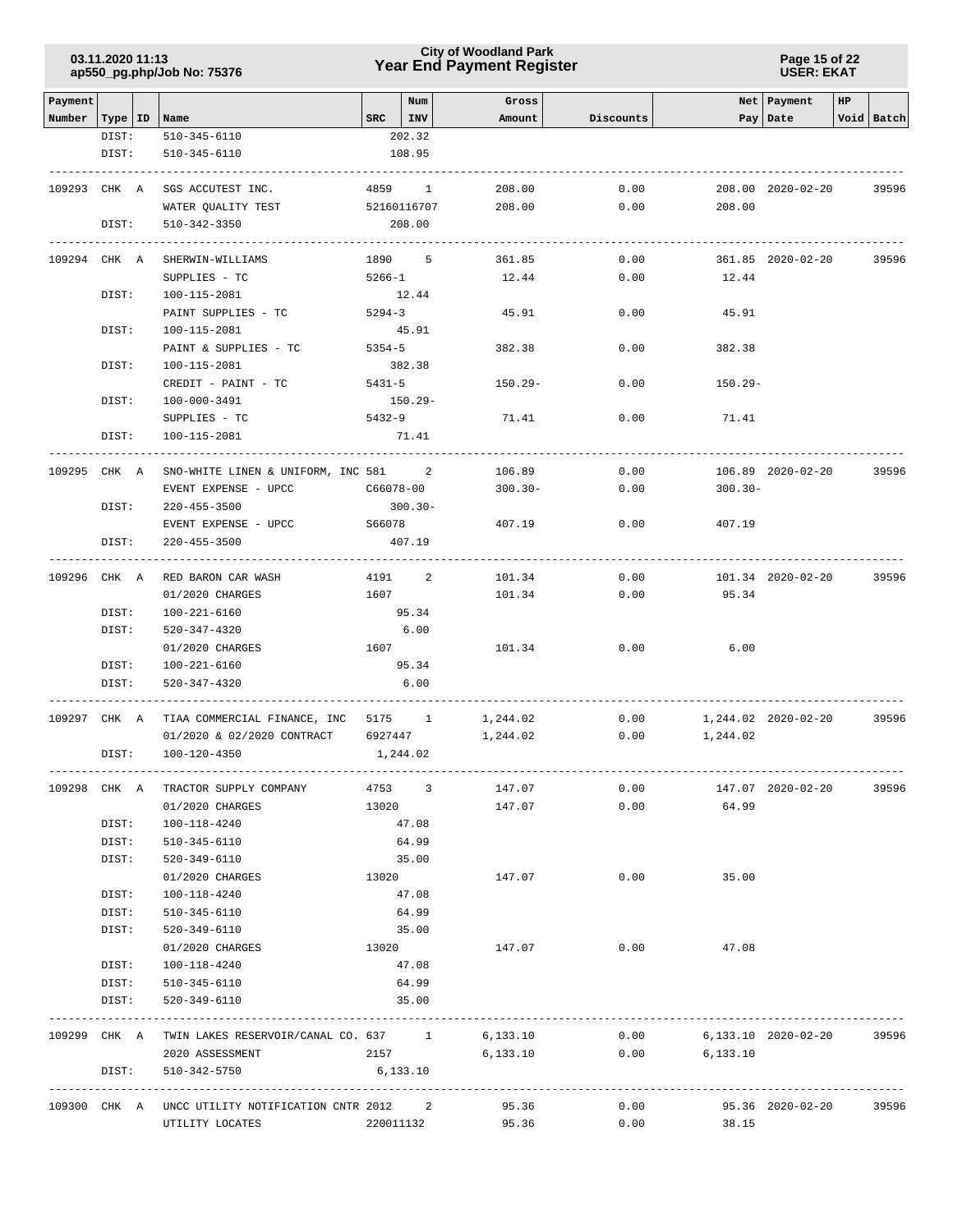| 03.11.2020 11:13           |  |
|----------------------------|--|
| ap550_pg.php/Job No: 75376 |  |

**Page 16 of 22 USER: EKAT**

| Payment<br>Number | Type   ID | Name                                                                                | $_{\rm SRC}$ | Num<br>INV   | Gross<br>Amount     | Discounts |                       | Net Payment<br>Pay   Date | HP | Void Batch              |
|-------------------|-----------|-------------------------------------------------------------------------------------|--------------|--------------|---------------------|-----------|-----------------------|---------------------------|----|-------------------------|
|                   | DIST:     | $510 - 345 - 5000$                                                                  |              | 57.21        |                     |           |                       |                           |    |                         |
|                   | DIST:     | 520-347-5000                                                                        |              | 38.15        |                     |           |                       |                           |    |                         |
|                   |           | UTILITY LOCATES                                                                     | 220011132    |              | 95.36               | 0.00      | 57.21                 |                           |    |                         |
|                   | DIST:     | $510 - 345 - 5000$                                                                  |              | 57.21        |                     |           |                       |                           |    |                         |
|                   | DIST:     | 520-347-5000                                                                        |              | 38.15        |                     |           |                       |                           |    |                         |
|                   |           | ----------------                                                                    |              |              |                     |           |                       |                           |    |                         |
| 109301 CHK A      |           | USA BLUEBOOK                                                                        | 1779 4       |              | 898.98              | 0.00      |                       | 898.98 2020-02-20         |    | 39596                   |
|                   |           | HOSE                                                                                | 123766       |              | 405.61              | 0.00      | 405.61                |                           |    |                         |
|                   | DIST:     | 520-347-6110                                                                        |              | 405.61       |                     |           |                       |                           |    |                         |
|                   |           | $SUPPLIES - F/S$                                                                    | 125791       |              | 162.49              | 0.00      | 162.49                |                           |    |                         |
|                   | DIST:     | 510-345-6110                                                                        |              | 162.49       |                     |           |                       |                           |    |                         |
|                   |           | TEST KIT - F/S                                                                      | 125977       |              | 63.43               | 0.00      | 63.43                 |                           |    |                         |
|                   | DIST:     | 510-345-6110                                                                        |              | 63.43        |                     |           |                       |                           |    |                         |
|                   |           | TIMER - WWTP                                                                        | 128099       |              | 267.45              | 0.00      | 267.45                |                           |    |                         |
|                   | DIST:     | 520-347-6111                                                                        |              | 267.45       |                     |           |                       |                           |    |                         |
| 109302 CHK A      |           | UTE PASS REGIONAL AMBULANCE                                                         |              |              | 3516 2<br>4,340.00  | 0.00      |                       | 4,340.00 2020-02-20       |    | 39596                   |
|                   |           | PRISONER BLS TRANSPORT                                                              | 01062004     |              | 2,115.00            | 0.00      | 2,115.00              |                           |    |                         |
|                   | DIST:     | 100-221-3345                                                                        | 2,115.00     |              |                     |           |                       |                           |    |                         |
|                   |           | PRISONER BLS TRANSPORT                                                              | 01062009     |              | 2,225.00            | 0.00      | 2,225.00              |                           |    |                         |
|                   | DIST:     | 100-221-3345                                                                        | 2,225.00     |              |                     |           |                       |                           |    |                         |
| 109303 CHK A      |           | WASTE MANAGEMENT WOODLAND PARK 3004 2                                               |              |              | 285.63              | 0.00      |                       | 285.63 2020-02-20         |    | 39596                   |
|                   |           | XTRA TRASH SERVICE - STREETS 0005689-2517-6                                         |              |              | 56.00               | 0.00      | 56.00                 |                           |    |                         |
|                   | DIST:     | 100-334-4210                                                                        |              | 56.00        |                     |           |                       |                           |    |                         |
|                   |           | 02/2020 TRASH - WWTP 0667741-2517-4 229.63                                          |              |              |                     | 0.00      | 229.63                |                           |    |                         |
|                   | DIST:     | 520-347-4210                                                                        |              | 229.63       |                     |           |                       |                           |    |                         |
|                   |           | -------------------------                                                           |              |              |                     |           |                       |                           |    |                         |
|                   |           | 109304 CHK A WAXIE SANITARY SUPPLY                                                  | 4189 1       |              | 66.19               | 0.00      |                       | 66.19 2020-02-20          |    | 39596                   |
|                   | DIST:     | CUSTODIAL SUPPLIES - WAC<br>220-452-6140                                            | 78878833     | 66.19        | 66.19               | 0.00      | 66.19                 |                           |    |                         |
|                   |           |                                                                                     |              |              |                     |           |                       |                           |    |                         |
| 109305 CHK A      |           | WHISLER INDUSTRIAL SUPPLY 682 1                                                     |              |              | 35.68               | 0.00      |                       | 35.68 2020-02-20          |    | 39596                   |
|                   |           | SUPPLIES $-F/S$                                                                     | 2382045      |              | 35.68               | 0.00      | 35.68                 |                           |    |                         |
|                   | DIST:     | 510-345-6110                                                                        |              | 35.68        |                     |           |                       |                           |    |                         |
| 109306 CHK A      |           | WOODLAND PARK CHAMBER COMMERCE 688                                                  |              | $\mathbf{1}$ | 8,563.75            | 0.00      |                       | 8,563.75 2020-02-20       |    | 39596                   |
|                   |           | 1ST Q2020 VISITOR CTR CONTRACT 22620                                                |              |              | 8,563.75            |           | $0.00$ 8,563.75       |                           |    |                         |
|                   | DIST:     | 100-199-2090                                                                        |              | 8,563.75     |                     |           |                       |                           |    |                         |
|                   |           | 109307 CHK A WOODLAND PARK SCHOOL DIST RE-2 1262 1                                  |              |              | 232,342.04          | 0.00      | 232,342.04 2020-02-20 |                           |    | 39596                   |
|                   |           | 12/2019 SALES TAX                                                                   |              |              | 02192020 232,342.04 |           | $0.00$ 232,342.04     |                           |    |                         |
|                   |           | DIST: 100-199-2100                                                                  | 232,717.04   |              |                     |           |                       |                           |    |                         |
|                   | DIST:     | 100-000-3802                                                                        |              | $375.00 -$   |                     |           |                       |                           |    |                         |
|                   |           |                                                                                     |              |              |                     |           |                       |                           |    |                         |
|                   |           | 109309 CHK A A&E TIRE INC                                                           | 4841 1       |              | 994.00              | 0.00      |                       | 994.00 2020-02-27         |    | 39621                   |
|                   |           | TIRES FOR WPPD #91                                                                  | 638948-00    |              | 994.00              | 0.00      | 994.00                |                           |    |                         |
|                   | DIST:     | 100-332-4420                                                                        |              | 994.00       |                     |           |                       |                           |    |                         |
|                   |           | 109310 CHK A ALERT/SAM                                                              |              |              | 3361 1<br>100.00    | 0.00      |                       | 100.00 2020-02-27         |    | 39621                   |
|                   |           | DUES/ALERT/SAM                                                                      | 02182020     |              | 100.00              |           | 0.00<br>100.00        |                           |    |                         |
|                   | DIST:     | 100-221-5850                                                                        |              | 100.00       |                     |           |                       |                           |    |                         |
|                   |           | 109311 CHK A ASBESTOS TESTING & CONSULTING 5197 1 1,075.00 0.00 1,075.00 2020-02-27 |              |              |                     |           |                       |                           |    | --------------<br>39621 |
|                   |           | ASBESTOS TESTING B&G                                                                |              |              | 2535 1,075.00       |           | $0.00$ 1,075.00       |                           |    |                         |
|                   | DIST:     | 100-118-4310                                                                        | 1,075.00     |              |                     |           |                       |                           |    |                         |
|                   |           |                                                                                     |              |              |                     |           |                       |                           |    |                         |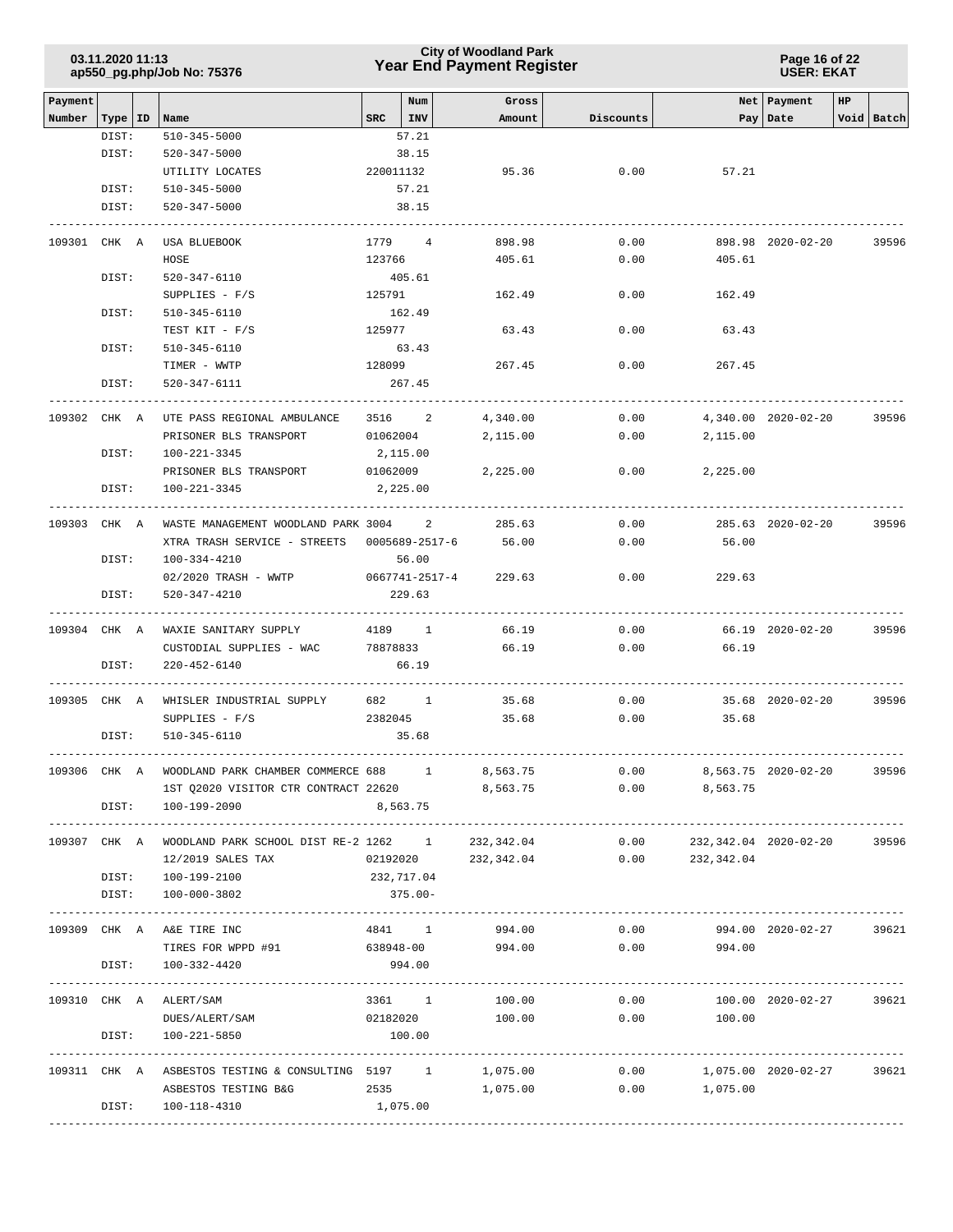# **Year End Payment Register City of Woodland Park 03.11.2020 11:13**

**Page 17 of 22 USER: EKAT**

| Payment      |           |   |                                                  |             | Num            | Gross                   |           |                               | Net Payment          | HP |            |
|--------------|-----------|---|--------------------------------------------------|-------------|----------------|-------------------------|-----------|-------------------------------|----------------------|----|------------|
| Number       | Type   ID |   | Name                                             | <b>SRC</b>  | INV            | Amount                  | Discounts |                               | Pay Date             |    | Void Batch |
| 109312       | CHK       | A | ASSOCIATED SUPPLY CO INC                         | 5066        | 1              | 2,480.69                | 0.00      |                               | 2,480.69 2020-02-27  |    | 39621      |
|              |           |   | UV LAMPS                                         | 92568       |                | 2,480.69                | 0.00      | 2,480.69                      |                      |    |            |
|              | DIST:     |   | 220-452-4320                                     |             | 2,480.69       |                         |           |                               |                      |    |            |
|              |           |   |                                                  |             |                |                         |           |                               |                      |    |            |
| 109313 CHK A |           |   | AXON ENTERPRISE                                  | 5008        | $\sim$ 1       | 24,850.00               | 0.00      |                               | 24,850.00 2020-02-27 |    | 39621      |
|              |           |   | TASERS (20)                                      | SI-1639744  |                | 24,850.00               | 0.00      | 24,850.00                     |                      |    |            |
|              | DIST:     |   | 100-221-7400                                     |             | 24,850.00      |                         |           |                               |                      |    |            |
| 109314 CHK A |           |   | BEVERAGE DISTRIBUTORS                            | 1132        | $\frac{1}{2}$  | 251.06                  | 0.00      |                               | 251.06 2020-02-27    |    | 39621      |
|              |           |   | LIQUOR DELIVERY - UPCC                           | 335095519   |                | 251.06                  | 0.00      | 251.06                        |                      |    |            |
|              | DIST:     |   | 220-455-7000                                     |             | 251.06         |                         |           |                               |                      |    |            |
|              |           |   |                                                  |             |                |                         |           |                               |                      |    |            |
| 109315 CHK A |           |   | BOBCAT OF THE ROCKIES, LLC                       |             | 3724 1         | 3,200.00                | 0.00      |                               | 3,200.00 2020-02-27  |    | 39621      |
|              |           |   | SKID STEER ROLL OUT PAYMENT                      | 66094639    |                | 3,200.00                | 0.00      | 3,200.00                      |                      |    |            |
|              | DIST:     |   | 100-332-4410<br>-----------------                |             | 3,200.00       |                         |           |                               |                      |    |            |
| 109316 CHK A |           |   | BSN SPORT SUPPLY GROUP INC.                      | 3468        | $\sim$ 1       | 2,235.30                | 0.00      |                               | 2, 235.30 2020-02-27 |    | 39621      |
|              |           |   | CLASSROOM FLOORING                               | 301983661   |                | 2,235.30                | 0.00      | 2,235.30                      |                      |    |            |
|              | DIST:     |   | 220-451-3400-1000                                |             | 2,235.30       |                         |           |                               |                      |    |            |
|              |           |   |                                                  |             |                |                         |           |                               |                      |    |            |
| 109317 CHK A |           |   | BURLAP BAG CLOTHING/BOOTS                        |             | 1356 1         | 137.75                  | 0.00      |                               | 137.75 2020-02-27    |    | 39621      |
|              |           |   | STREETS - UNIFORM - TROEGER                      | $20 - 7143$ |                | 137.75                  | 0.00      | 137.75                        |                      |    |            |
|              | DIST:     |   | 100-334-6210                                     |             | 137.75         |                         |           |                               |                      |    |            |
| 109318 CHK A |           |   | CASELLE INC                                      | 2356        | 2              | 498.00                  | 0.00      |                               | 498.00 2020-02-27    |    | 39621      |
|              |           |   | 03/2020 CONTRACT SUPPORT                         | 100176      |                | 498.00                  | 0.00      | 174.30                        |                      |    |            |
|              | DIST:     |   | 510-350-4340                                     |             | 323.70         |                         |           |                               |                      |    |            |
|              | DIST:     |   | 520-351-4340                                     |             | 174.30         |                         |           |                               |                      |    |            |
|              |           |   | 03/2020 CONTRACT SUPPORT                         | 100176      |                | 498.00                  | 0.00      | 323.70                        |                      |    |            |
|              | DIST:     |   | 510-350-4340                                     |             | 323.70         |                         |           |                               |                      |    |            |
|              | DIST:     |   | 520-351-4340                                     |             | 174.30         |                         |           |                               |                      |    |            |
|              |           |   |                                                  |             |                |                         |           |                               |                      |    |            |
| 109319 CHK A |           |   | CHAD MILDBRANDT                                  |             | 5159 1         | 72.00                   | 0.00      |                               | 72.00 2020-02-27     |    | 39621      |
|              |           |   | BARTENDING - UPCC                                | 02192020    |                | 72.00                   | 0.00      | 72.00                         |                      |    |            |
|              | DIST:     |   | $220 - 455 - 7000$                               |             | 72.00          |                         |           |                               |                      |    |            |
| 109320 CHK A |           |   | CINTAS CORPORATION NO 2                          | 4977        | $\overline{4}$ | 263.70                  | 0.00      |                               | 263.70 2020-02-27    |    | 39621      |
|              |           |   | UNIFORMS - FLEET                                 |             | 4041532727     | 61.80                   | 0.00      | 61.80                         |                      |    |            |
|              | DIST:     |   | 100-332-6210                                     |             | 61.80          |                         |           |                               |                      |    |            |
|              |           |   | UNIFORMS - FLEET                                 |             | 4042125739     | 78.30                   | 0.00      | 78.30                         |                      |    |            |
|              | DIST:     |   | 100-332-6210                                     |             | 78.30          |                         |           |                               |                      |    |            |
|              |           |   | UNIFORMS - FLEET                                 |             | 4042730416     | 61.80                   | 0.00      | 61.80                         |                      |    |            |
|              | DIST:     |   | 100-332-6210                                     |             | 61.80          |                         |           |                               |                      |    |            |
|              |           |   | UNIFORNMS - FLEET 4043350586                     |             |                | 61.80                   | 0.00      | 61.80                         |                      |    |            |
|              | DIST:     |   | 100-332-6210                                     |             | 61.80          |                         |           |                               |                      |    |            |
|              |           |   |                                                  |             |                |                         |           | ----------------------        |                      |    |            |
|              |           |   | 109321 CHK A COSTCO WHOLESALE CORPORATION 4863 1 |             |                | 120.00                  | 0.00      |                               | 120.00 2020-02-27    |    | 39621      |
|              |           |   | MEMBERSHIP RENEWAL                               |             |                | 000111844694921A 120.00 | 0.00      | 120.00                        |                      |    |            |
|              | DIST:     |   | 100-199-5850                                     |             | 120.00         |                         |           |                               |                      |    |            |
|              |           |   | 109322 CHK A DOCUMART COPIES & PRINTING 3252 3   |             |                | 45.00                   |           | $0.00$ 45.00 2020-02-27 39621 |                      |    |            |
|              |           |   | BUS. CARDS - ELLSWORTH                           |             | 362012         | 20.00                   |           | $0.00$ 10.00                  |                      |    |            |
|              | DIST:     |   | 510-341-6100                                     |             | 10.00          |                         |           |                               |                      |    |            |
|              | DIST:     |   | 520-346-6100                                     |             | 10.00          |                         |           |                               |                      |    |            |
|              |           |   | BUS. CARDS - ELLSWORTH 362012                    |             |                | 20.00                   | 0.00      | 10.00                         |                      |    |            |
|              | DIST:     |   | 510-341-6100                                     |             | 10.00          |                         |           |                               |                      |    |            |
|              | DIST:     |   | 520-346-6100                                     |             | 10.00          |                         |           |                               |                      |    |            |
|              |           |   |                                                  |             |                |                         |           |                               |                      |    |            |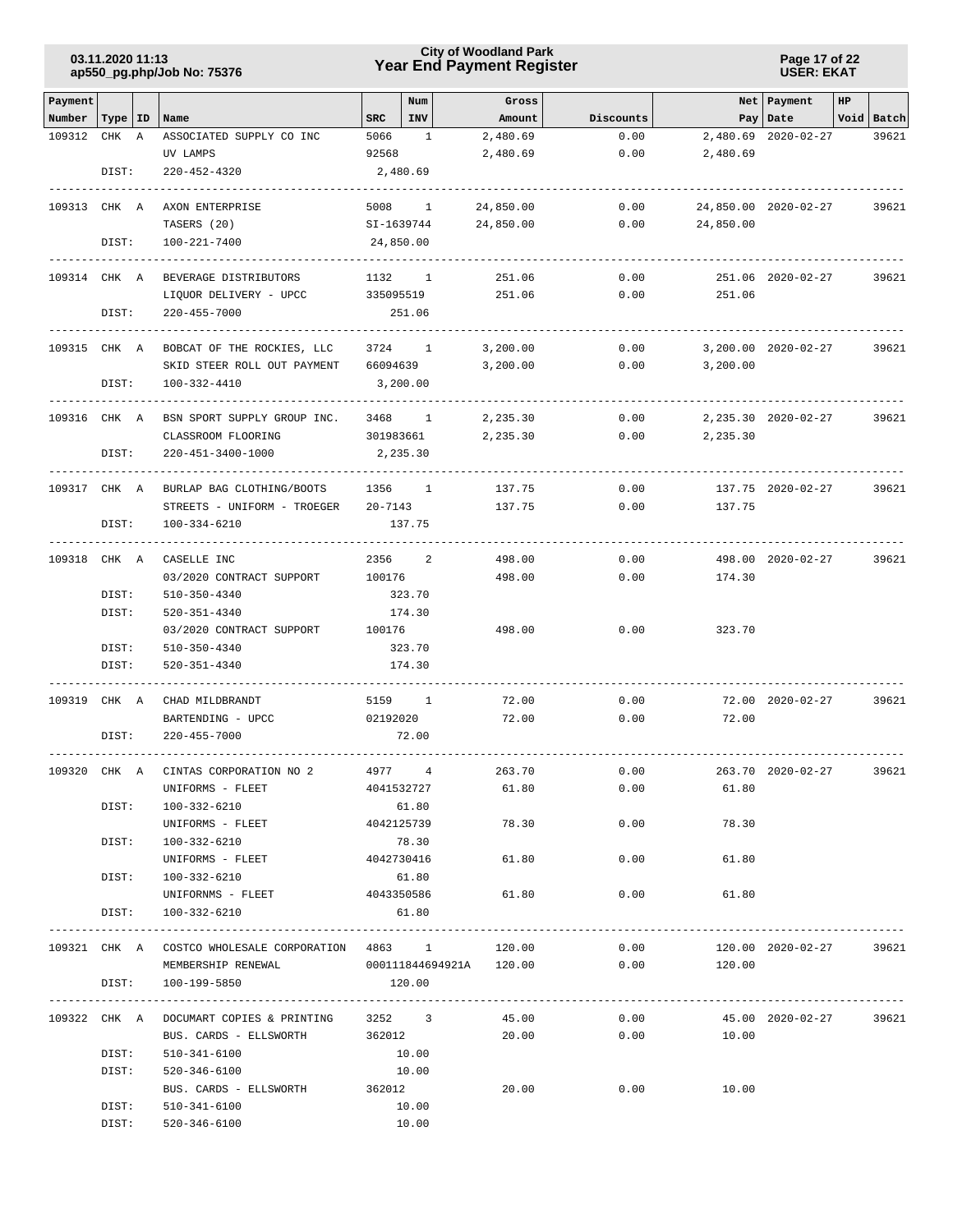# **Year End Payment Register City of Woodland Park 03.11.2020 11:13**

**Page 18 of 22 USER: EKAT**

| Payment      |           |                                                  |                   | Num            | Gross          |              |               | Net Payment       | HP |            |
|--------------|-----------|--------------------------------------------------|-------------------|----------------|----------------|--------------|---------------|-------------------|----|------------|
| Number       | Type   ID | Name                                             | $_{\rm SRC}$      | <b>INV</b>     | Amount         | Discounts    |               | Pay Date          |    | Void Batch |
|              |           | UNIFORM - BUS. CARDS-SCHULTZ                     | 362130            |                | 25.00          | 0.00         | 25.00         |                   |    |            |
|              | DIST:     | 100-221-6210                                     |                   | 25.00          |                |              |               |                   |    |            |
|              |           |                                                  |                   |                |                |              |               |                   |    |            |
| 109323 CHK A |           | EL PASO CTY HEALTH DEPT LAB                      | 241 1             |                | 252.00         | 0.00         |               | 252.00 2020-02-27 |    | 39621      |
|              |           | BACTERIOLOGICAL H2O TESTS                        | 013120            |                | 252.00         | 0.00         | 252.00        |                   |    |            |
|              | DIST:     | 510-342-3350                                     |                   | 252.00         |                |              |               |                   |    |            |
| 109324 CHK A |           | ELECTRIC SERVICE OF COLORADO L 4369 1            |                   |                | 220.43         | 0.00         |               | 220.43 2020-02-27 |    | 39621      |
|              |           | ELECTRICAL WORK                                  | 5119              |                | 220.43         | 0.00         | 220.43        |                   |    |            |
|              | DIST:     | 100-118-4310                                     |                   | 220.43         |                |              |               |                   |    |            |
|              |           |                                                  |                   |                |                |              |               |                   |    |            |
| 109325 CHK A |           | GLASER GAS, INC.                                 | 3244              | <sup>1</sup>   | 58.00          | 0.00         |               | 58.00 2020-02-27  |    | 39621      |
|              |           | ZAMBONI - PROPANE                                | 88436             |                | 58.00          | 0.00         | 58.00         |                   |    |            |
|              | DIST:     | 100-118-4240                                     |                   | 58.00          |                |              |               |                   |    |            |
|              |           |                                                  |                   |                |                |              |               |                   |    |            |
| 109326 CHK A |           | GRACE JOHNSON                                    | 5156 1            |                | 36.00          | 0.00         |               | 36.00 2020-02-27  |    | 39621      |
|              |           | BARTENDING - UPCC                                | 02192020          |                | 36.00          | 0.00         | 36.00         |                   |    |            |
|              | DIST:     | 220-455-7000                                     |                   | 36.00          |                |              |               |                   |    |            |
| 109327 CHK A |           | GRAINGER INC.                                    | 282               | 2              | 63.74          | 0.00         |               | 63.74 2020-02-27  |    | 39621      |
|              |           | SUPPLIES - WWTP                                  | 9433889897        |                | 20.09          | 0.00         | 20.09         |                   |    |            |
|              | DIST:     | 520-347-6110                                     |                   | 20.09          |                |              |               |                   |    |            |
|              |           | SUPPLIES - WWTP                                  | 9434667128        |                | 43.65          | 0.00         | 43.65         |                   |    |            |
|              | DIST:     | 520-347-5006                                     |                   | 43.65          |                |              |               |                   |    |            |
|              |           |                                                  |                   |                |                |              |               |                   |    |            |
| 109328 CHK A |           | INTL ASSOC CHIEFS OF POLICE                      | 754 1             |                | 190.00         | 0.00         |               | 190.00 2020-02-27 |    | 39621      |
|              |           | DUES - IACP                                      | 0057649           |                | 190.00         | 0.00         | 190.00        |                   |    |            |
|              | DIST:     | 100-221-5850                                     |                   | 190.00         |                |              |               |                   |    |            |
|              |           |                                                  |                   |                |                |              |               |                   |    |            |
| 109329 CHK A |           | KEG 1 COLORADO LLC<br>BEER DELIVERY              | 5200<br>W-3073822 | $\overline{1}$ | 30.00<br>30.00 | 0.00<br>0.00 | 30.00         | 30.00 2020-02-27  |    | 39621      |
|              | DIST:     | 220-455-7000                                     |                   | 30.00          |                |              |               |                   |    |            |
|              |           |                                                  |                   |                |                |              |               |                   |    |            |
| 109330 CHK A |           | KORY T. KATSIMPALIS                              | 5157 1            |                | 300.00         | 0.00         |               | 300.00 2020-02-27 |    | 39621      |
|              |           | ADMIN. SERVICES - DDA                            | 01312020          |                | 300.00         | 0.00         | 300.00        |                   |    |            |
|              | DIST:     | 215-710-3200                                     |                   | 300.00         |                |              |               |                   |    |            |
|              |           |                                                  |                   |                |                |              |               |                   |    |            |
|              |           | 109331 CHK A L.N. CURTIS & SONS                  | 5123 5            |                | 613.40         | 0.00         |               | 613.40 2020-02-27 |    | 39621      |
|              |           | UNIFORM                                          | INV360924         |                | 46.00          | 0.00         | 46.00         |                   |    |            |
|              | DIST:     | 100-221-6210<br>UNIFORM                          | INV360941         | 46.00          | 472.40         | 0.00         | 472.40        |                   |    |            |
|              | DIST:     | 100-221-6210                                     |                   | 472.40         |                |              |               |                   |    |            |
|              |           | UNIFORM                                          | INV360967         |                | 30.00          | 0.00         | 30.00         |                   |    |            |
|              | DIST:     | 100-221-6210                                     |                   | 30.00          |                |              |               |                   |    |            |
|              |           | UNIFORM                                          | INV361066         |                | 35.00          | 0.00         | 35.00         |                   |    |            |
|              | DIST:     | 100-221-6210                                     |                   | 35.00          |                |              |               |                   |    |            |
|              |           | UNIFORM                                          | INV361088         |                | 30.00          |              | 0.00<br>30.00 |                   |    |            |
|              | DIST:     | 100-221-6210                                     |                   | 30.00          |                |              |               |                   |    |            |
|              |           |                                                  |                   |                |                |              |               |                   |    |            |
|              |           | 109332 CHK A LABCHEM INC                         | 4244 1            |                | 311.69         | 0.00         |               | 311.69 2020-02-27 |    | 39621      |
|              |           | LAB SUPPLIES - WWTP                              | 1124845           |                | 311.69         | 0.00         | 311.69        |                   |    |            |
|              | DIST:     | 520-347-6111                                     |                   | 311.69         |                |              |               |                   |    |            |
|              |           | 109333 CHK A LAWSON PRODUCTS, INC. 2935 1 116.58 |                   |                |                |              | 0.00          | 116.58 2020-02-27 |    | 39621      |
|              |           | SUPPLIES - B&G 9307334618 116.58                 |                   |                |                |              | $0.00$ 116.58 |                   |    |            |
|              |           | DIST: 100-118-4240                               |                   | 116.58         |                |              |               |                   |    |            |
|              |           |                                                  |                   |                |                |              |               |                   |    |            |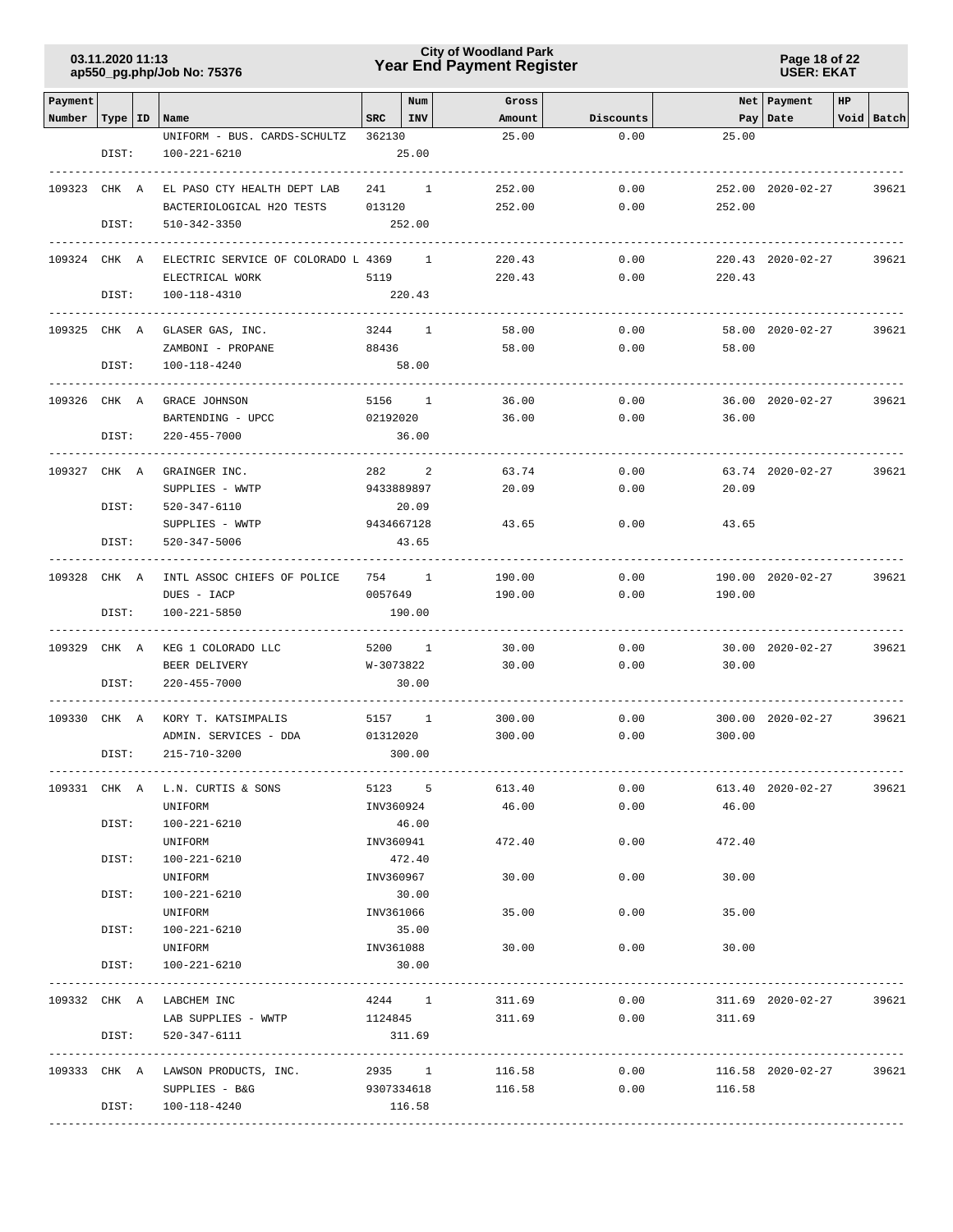# **Year End Payment Register City of Woodland Park 03.11.2020 11:13**

**Page 19 of 22 USER: EKAT**

| Payment      |         |                                                           |                        | Num                 | Gross        |            |                         | Net Payment            | HP |            |
|--------------|---------|-----------------------------------------------------------|------------------------|---------------------|--------------|------------|-------------------------|------------------------|----|------------|
| Number       | Type ID | Name                                                      | <b>SRC</b>             | INV                 | Amount       | Discounts  |                         | Pay   Date             |    | Void Batch |
| 109334       | CHK A   | LEWAN & ASSOCIATES, INC.                                  | 398                    | 1                   | 1,226.78     | 0.00       |                         | 1,226.78 2020-02-27    |    | 39621      |
|              |         | 02/2020-03/2020                                           | IN1004587              |                     | 1,226.78     | 0.00       | 1,226.78                |                        |    |            |
|              | DIST:   | 100-120-4350                                              |                        | 1,226.78            |              |            |                         |                        |    |            |
| 109335 CHK A |         | LOSS, LEEANN                                              | 3628                   | $\overline{1}$      | 446.00       | 0.00       |                         | 446.00 2020-02-27      |    | 39621      |
|              |         | FEBRUARY 2020                                             | 02242020               |                     | 446.00       | 0.00       | 446.00                  |                        |    |            |
|              | DIST:   | 220-451-3400-1000                                         |                        | 446.00              |              |            |                         |                        |    |            |
|              |         |                                                           |                        |                     |              |            |                         |                        |    |            |
| 109336 CHK A |         | MEBULBS                                                   | 3794                   | $\mathbf{1}$        | 231.97       | 0.00       |                         | 231.97 2020-02-27      |    | 39621      |
|              |         | BULBS - B&G                                               |                        | 30333198-01         | 231.97       | 0.00       | 231.97                  |                        |    |            |
|              | DIST:   | 100-118-4310                                              |                        | 231.97              |              |            |                         |                        |    |            |
|              |         |                                                           |                        |                     |              |            |                         |                        |    |            |
| 109337 CHK A |         | MIDWEST CARD AND ID SOLUTIONS 5112                        |                        | <sup>1</sup>        | 500.00       | 0.00       |                         | 500.00 2020-02-27      |    | 39621      |
|              |         | APPS RENEWAL - WPPD                                       | 26979                  |                     | 500.00       | 0.00       | 500.00                  |                        |    |            |
|              | DIST:   | 100-221-2240                                              |                        | 500.00              |              |            |                         |                        |    |            |
| 109338 CHK A |         | EL PASO COUNTY                                            | $\mathbf{1}$           | <sup>1</sup>        | 107.94       | 0.00       |                         | 107.94 2020-02-27      |    | 39621      |
|              |         | CHEMICAL DISPOSAL                                         | 022020                 |                     | 107.94       | 0.00       | 107.94                  |                        |    |            |
|              | DIST:   | 100-199-2335                                              |                        | 107.94              |              |            |                         |                        |    |            |
|              |         |                                                           |                        |                     |              |            |                         |                        |    |            |
| 109339 CHK A |         | MONET EDWARDS                                             | $1 \quad \cdots$       | $\mathbf{1}$        | 28.75        | 0.00       |                         | 28.75 2020-02-27       |    | 39621      |
|              |         | MILEAGE REIMBURSEMENT                                     | 02202020               |                     | 28.75        | 0.00       | 28.75                   |                        |    |            |
|              | DIST:   | 100-117-5800                                              |                        | 28.75               |              |            |                         |                        |    |            |
| 109340 CHK A |         | GERDA RENZ                                                |                        | $1 \qquad \qquad 1$ | 33.56        | 0.00       |                         | 33.56 2020-02-27       |    | 39621      |
|              |         | UTILITY REFUND                                            | 2798.01                |                     | 33.56        | 0.00       | 33.56                   |                        |    |            |
|              | DIST:   | 510-342-3461                                              |                        | 33.56               |              |            |                         |                        |    |            |
|              |         |                                                           |                        |                     |              |            |                         |                        |    |            |
| 109341 CHK A |         | KATHY LYONS                                               | $1 \quad \blacksquare$ | 1                   | 70.00        | 0.00       |                         | 70.00 2020-02-27       |    | 39621      |
|              |         | REFUND WAC                                                | 468                    |                     | 70.00        | 0.00       | 70.00                   |                        |    |            |
|              | DIST:   | 220-000-3470-3002                                         |                        | 70.00               |              |            |                         |                        |    |            |
| 109342 CHK A |         | KIRK & LAVERNE MEDINA                                     | $1 \quad \blacksquare$ | $\sim$ 1            | 29.87        | 0.00       |                         | 29.87 2020-02-27       |    | 39621      |
|              |         | UTILITY REFUND                                            | 5737.03                |                     | 29.87        | 0.00       | 29.87                   |                        |    |            |
|              | DIST:   | 510-342-3461                                              |                        | 29.87               |              |            |                         |                        |    |            |
|              |         |                                                           |                        |                     |              |            |                         |                        |    |            |
| 109343 CHK A |         | <b>NEOGOV</b>                                             |                        | 5136 1              | 1,575.00     | 0.00       |                         | 1,575.00 2020-02-27    |    | 39621      |
|              |         | JOB POSTING SITE FEE SO15761 1,575.00                     |                        |                     |              |            | 0.00<br>1,575.00        |                        |    |            |
|              |         | DIST: 100-112-2040                                        | 1,575.00               |                     |              |            |                         |                        |    |            |
|              |         | 109344 CHK A NORTHERN SAFETY & INDUSTRIAL CO 2417 1       |                        |                     | 84.31        | 0.00       |                         | 84.31 2020-02-27       |    | 39621      |
|              |         | SAFETY SUPPLIES - STREETS 903796993                       |                        |                     | 84.31        |            | 0.00<br>84.31           |                        |    |            |
|              |         | DIST: 100-334-2335                                        |                        | 84.31               |              |            |                         |                        |    |            |
|              |         |                                                           |                        |                     |              |            |                         |                        |    |            |
|              |         | 109345 CHK A PHIL LONG FORD                               |                        |                     | 504 1        | 98.17      | $0.00$ 98.17 2020-02-27 |                        |    | 39621      |
|              |         | REPAIR #49                                                |                        |                     |              |            | 774910 98.17 0.00 98.17 |                        |    |            |
|              | DIST:   | 100-332-4430                                              |                        | 98.17               |              |            |                         |                        |    |            |
|              |         | 109346 CHK A SAFEWAY, INC.                                |                        | 1908 1              | 10.18        | 0.00       |                         | 10.18 2020-02-27 39621 |    |            |
|              |         | 02/2020 CHARGES                                           |                        | 21520               |              | 10.18 0.00 | 10.18                   |                        |    |            |
|              | DIST:   | 100-115-2081                                              |                        | 10.18               |              |            |                         |                        |    |            |
|              |         |                                                           |                        |                     |              |            |                         |                        |    |            |
|              |         | 109347 CHK A SHERWIN-WILLIAMS                             |                        |                     | 1890 1 51.01 |            | $0.00$ 51.01 2020-02-27 |                        |    | 39621      |
|              |         | PAINT - B&G                                               |                        |                     | 5942-7 51.01 |            | $0.00$ 51.01            |                        |    |            |
|              |         | DIST: 100-118-4240                                        | 51.01                  |                     |              |            |                         |                        |    |            |
|              |         | 109348 CHK A STANLEY CONVERGENT SECURITY SO 4042 3 356.72 |                        |                     |              | 0.00       | 356.72 2020-02-27       |                        |    | 39621      |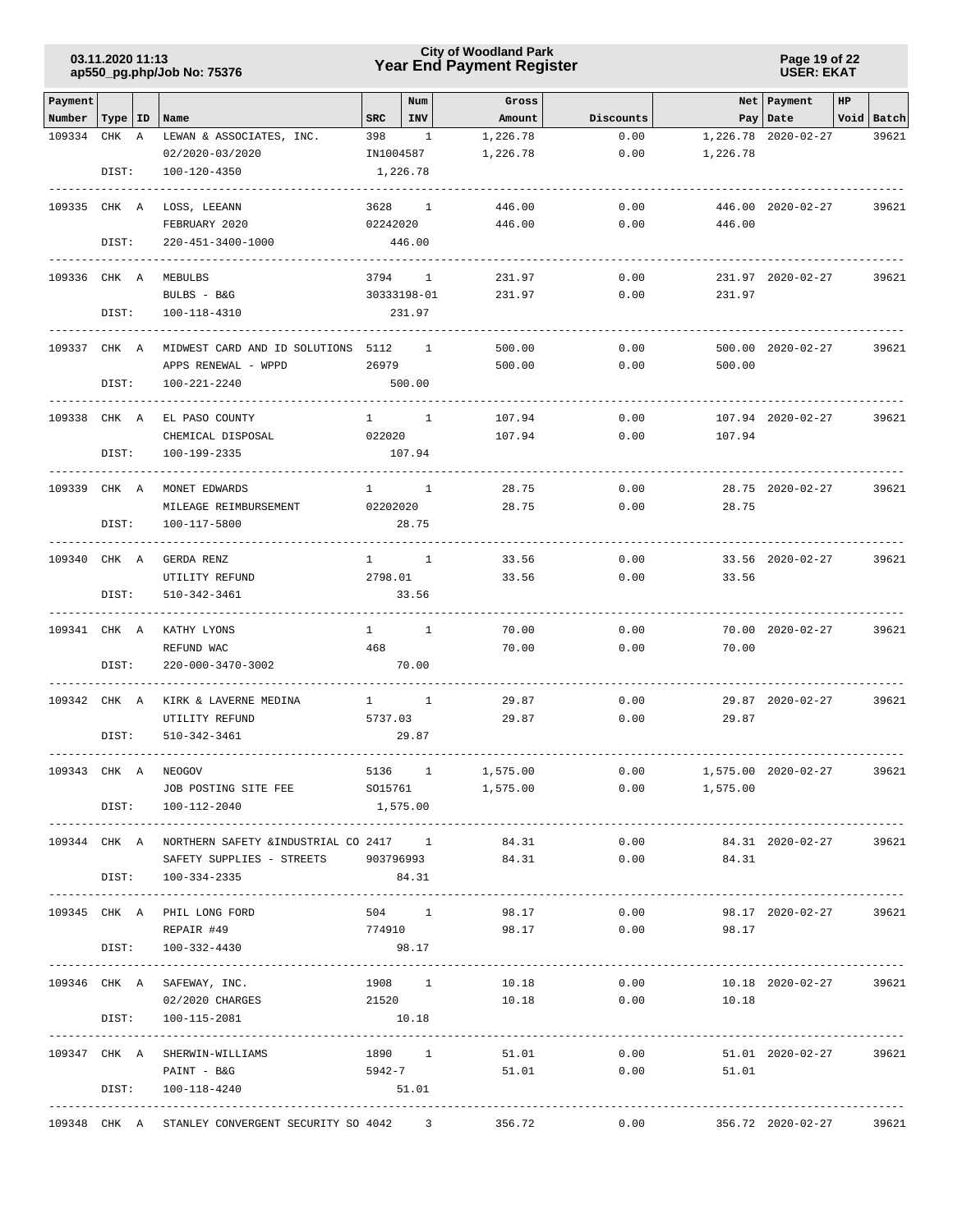| 03.11.2020 11:13           |  |
|----------------------------|--|
| ap550_pg.php/Job No: 75376 |  |

| Payment |              |                                                |                  | Num      | Gross    |           |          | Net   Payment       | HP |            |
|---------|--------------|------------------------------------------------|------------------|----------|----------|-----------|----------|---------------------|----|------------|
| Number  | Type   ID    | Name                                           | SRC              | INV      | Amount   | Discounts |          | Pay   Date          |    | Void Batch |
|         |              | 03/2020 FLEET                                  | 17205918         |          | 109.00   | 0.00      | 109.00   |                     |    |            |
|         | DIST:        | 100-332-5000                                   |                  | 109.00   |          |           |          |                     |    |            |
|         |              | 03/2020 QUONSET                                | 17208463         |          | 75.00    | 0.00      | 75.00    |                     |    |            |
|         | DIST:        | $100 - 331 - 5000$                             |                  | 75.00    |          |           |          |                     |    |            |
|         |              | 03/2020 MAIN BLDG.                             | 17226778         |          | 172.72   | 0.00      | 172.72   |                     |    |            |
|         | DIST:        | $100 - 331 - 5000$                             |                  | 172.72   |          |           |          |                     |    |            |
|         |              |                                                | ---------------- |          |          |           |          |                     |    |            |
|         | 109349 CHK A | STATUS: CODE 4, INC                            |                  | 5101 1   | 2,100.00 | 0.00      |          | 2,100.00 2020-02-27 |    | 39621      |
|         |              | EMPLOYEE SERVICE COUNSELING 30                 |                  |          | 2,100.00 | 0.00      | 2,100.00 |                     |    |            |
|         | DIST:        | 210-220-3335                                   |                  | 2,100.00 |          |           |          |                     |    |            |
|         | 109350 CHK A | TELLER COUNTY WASTE                            |                  | 4158 5   | 912.50   | 0.00      |          | 912.50 2020-02-27   |    | 39621      |
|         |              | 2020 Teller County Waste                       |                  | 02252020 | 612.50   | 0.00      | 13.75    |                     |    |            |
|         | DIST:        | 100-118-4210                                   |                  | 159.00   |          |           |          |                     |    |            |
|         | DIST:        | 100-118-4210                                   |                  | 53.00    |          |           |          |                     |    |            |
|         | DIST:        | 510-342-4210                                   |                  | 39.00    |          |           |          |                     |    |            |
|         | DIST:        | 100-334-4210                                   |                  | 159.00   |          |           |          |                     |    |            |
|         | DIST:        | 100-332-4210                                   |                  | 39.00    |          |           |          |                     |    |            |
|         | DIST:        | 220-455-4210                                   |                  | 96.75    |          |           |          |                     |    |            |
|         | DIST:        | 520-347-4210                                   |                  | 13.75    |          |           |          |                     |    |            |
|         | DIST:        | $220 - 452 - 4210$                             |                  | 53.00    |          |           |          |                     |    |            |
|         |              | 2020 Teller County Waste                       |                  | 02252020 | 612.50   | 0.00      | 410.00   |                     |    |            |
|         | DIST:        | 100-118-4210                                   |                  | 159.00   |          |           |          |                     |    |            |
|         | DIST:        | 100-118-4210                                   |                  | 53.00    |          |           |          |                     |    |            |
|         | DIST:        | 510-342-4210                                   |                  | 39.00    |          |           |          |                     |    |            |
|         | DIST:        | 100-334-4210                                   |                  | 159.00   |          |           |          |                     |    |            |
|         | DIST:        | 100-332-4210                                   |                  | 39.00    |          |           |          |                     |    |            |
|         | DIST:        | 220-455-4210                                   |                  | 96.75    |          |           |          |                     |    |            |
|         | DIST:        | 520-347-4210                                   |                  | 13.75    |          |           |          |                     |    |            |
|         | DIST:        | 220-452-4210                                   |                  | 53.00    |          |           |          |                     |    |            |
|         |              | 2020 Teller County Waste                       | 02252020         |          | 612.50   | 0.00      | 149.75   |                     |    |            |
|         | DIST:        | 100-118-4210                                   |                  | 159.00   |          |           |          |                     |    |            |
|         | DIST:        | 100-118-4210                                   |                  | 53.00    |          |           |          |                     |    |            |
|         | DIST:        | 510-342-4210                                   |                  | 39.00    |          |           |          |                     |    |            |
|         | DIST:        | 100-334-4210                                   |                  | 159.00   |          |           |          |                     |    |            |
|         | DIST:        | 100-332-4210                                   |                  | 39.00    |          |           |          |                     |    |            |
|         | DIST:        | $220 - 455 - 4210$                             |                  | 96.75    |          |           |          |                     |    |            |
|         | DIST:        | 520-347-4210                                   |                  | 13.75    |          |           |          |                     |    |            |
|         | DIST:        | 220-452-4210                                   |                  | 53.00    |          |           |          |                     |    |            |
|         |              | 2020 Teller County Waste 02252020              |                  |          | 612.50   | 0.00      | 39.00    |                     |    |            |
|         | DIST:        | 100-118-4210                                   |                  | 159.00   |          |           |          |                     |    |            |
|         | DIST:        | 100-118-4210                                   |                  | 53.00    |          |           |          |                     |    |            |
|         | DIST:        | 510-342-4210                                   |                  | 39.00    |          |           |          |                     |    |            |
|         | DIST:        | 100-334-4210                                   |                  | 159.00   |          |           |          |                     |    |            |
|         | DIST:        | 100-332-4210                                   |                  | 39.00    |          |           |          |                     |    |            |
|         | DIST:        | 220-455-4210                                   |                  | 96.75    |          |           |          |                     |    |            |
|         | DIST:        | 520-347-4210                                   |                  | 13.75    |          |           |          |                     |    |            |
|         | DIST:        | 220-452-4210                                   |                  | 53.00    |          |           |          |                     |    |            |
|         |              | 03/2020 PORTALET                               | 6126             |          | 300.00   | 0.00      | 300.00   |                     |    |            |
|         | DIST:        | 100-118-4210                                   |                  | 300.00   |          |           |          |                     |    |            |
|         |              | 109351 CHK A THE AQUEOUS SOLUTION, INC. 3016 1 |                  |          | 938.50   | 0.00      |          | 938.50 2020-02-27   |    | 39621      |
|         |              | CHEMICALS - WAC                                |                  | 82334    | 938.50   | 0.00      | 938.50   |                     |    |            |
|         | DIST:        | $220 - 452 - 6300$                             |                  | 938.50   |          |           |          |                     |    |            |
|         |              |                                                |                  |          |          |           |          |                     |    |            |
|         |              | 109352 CHK A TRAFFIC SIGNAL CONTROLS           |                  | 2349 1   | 75.00    | 0.00      |          | 75.00 2020-02-27    |    | 39621      |
|         |              | SCHOOL ZONE FLASHER - STREETS 1599             |                  |          | 75.00    | 0.00      | 75.00    |                     |    |            |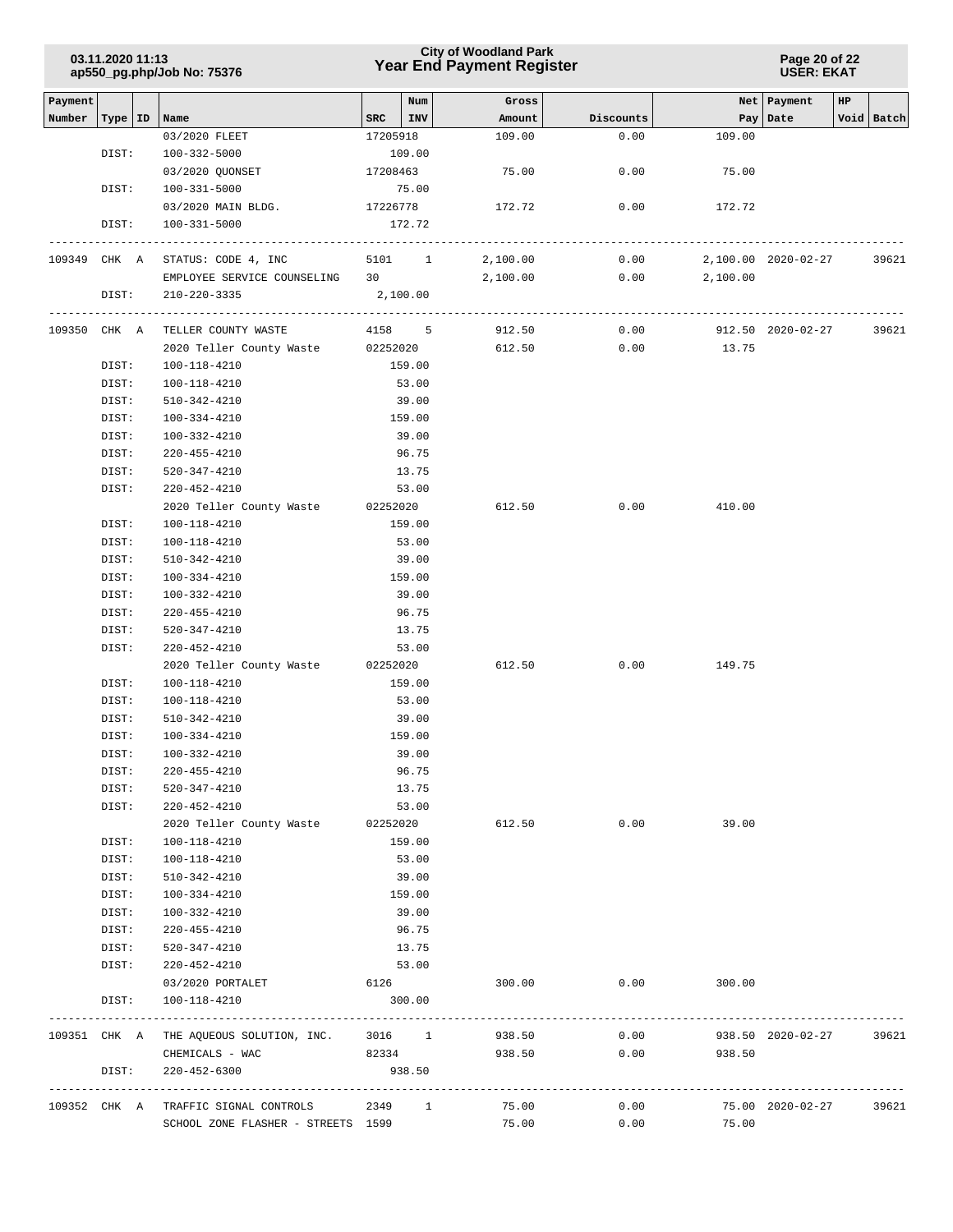# **Year End Payment Register City of Woodland Park 03.11.2020 11:13**

**Page 21 of 22 USER: EKAT**

| Payment |           |                                                         |          | Num    | Gross         |           |                            | Net   Payment     | HP |            |
|---------|-----------|---------------------------------------------------------|----------|--------|---------------|-----------|----------------------------|-------------------|----|------------|
| Number  | Type   ID | Name                                                    | SRC      | INV    | Amount        | Discounts |                            | Pay   Date        |    | Void Batch |
|         | DIST:     | 100-334-6170                                            |          | 75.00  |               |           |                            |                   |    |            |
| 109353  | CHK A     | UPS STORE #1374                                         | 416      | 4      | 786.22        | 0.00      |                            | 786.22 2020-02-27 |    | 39621      |
|         |           | 01/2020 CHARGES                                         | 21120    |        | 786.22        | 0.00      | 62.61                      |                   |    |            |
|         | DIST:     | $100 - 221 - 6160$                                      |          | 19.75  |               |           |                            |                   |    |            |
|         | DIST:     | 220-452-5500                                            |          | 350.22 |               |           |                            |                   |    |            |
|         | DIST:     | $510 - 342 - 3350$                                      |          | 226.55 |               |           |                            |                   |    |            |
|         | DIST:     | 510-342-6110                                            |          | 36.42  |               |           |                            |                   |    |            |
|         | DIST:     | 510-345-6110                                            |          | 90.67  |               |           |                            |                   |    |            |
|         | DIST:     | 520-347-3350                                            |          | 13.79  |               |           |                            |                   |    |            |
|         | DIST:     | 520-349-6110                                            |          | 48.82  |               |           |                            |                   |    |            |
|         |           | 01/2020 CHARGES                                         |          | 21120  | 786.22        | 0.00      | 19.75                      |                   |    |            |
|         | DIST:     | 100-221-6160                                            |          | 19.75  |               |           |                            |                   |    |            |
|         | DIST:     | $220 - 452 - 5500$                                      |          | 350.22 |               |           |                            |                   |    |            |
|         | DIST:     | 510-342-3350                                            |          | 226.55 |               |           |                            |                   |    |            |
|         | DIST:     | 510-342-6110                                            |          | 36.42  |               |           |                            |                   |    |            |
|         | DIST:     | 510-345-6110                                            |          | 90.67  |               |           |                            |                   |    |            |
|         | DIST:     | 520-347-3350                                            |          | 13.79  |               |           |                            |                   |    |            |
|         | DIST:     | 520-349-6110                                            |          | 48.82  |               |           |                            |                   |    |            |
|         |           | 01/2020 CHARGES                                         | 21120    |        | 786.22        | 0.00      | 350.22                     |                   |    |            |
|         | DIST:     | 100-221-6160                                            |          | 19.75  |               |           |                            |                   |    |            |
|         | DIST:     | $220 - 452 - 5500$                                      |          | 350.22 |               |           |                            |                   |    |            |
|         | DIST:     | 510-342-3350                                            |          | 226.55 |               |           |                            |                   |    |            |
|         | DIST:     | 510-342-6110                                            |          | 36.42  |               |           |                            |                   |    |            |
|         | DIST:     | 510-345-6110                                            |          | 90.67  |               |           |                            |                   |    |            |
|         | DIST:     | 520-347-3350                                            |          | 13.79  |               |           |                            |                   |    |            |
|         | DIST:     | 520-349-6110                                            |          | 48.82  |               |           |                            |                   |    |            |
|         |           | 01/2020 CHARGES                                         | 21120    |        | 786.22        | 0.00      | 353.64                     |                   |    |            |
|         | DIST:     | 100-221-6160                                            |          | 19.75  |               |           |                            |                   |    |            |
|         | DIST:     | $220 - 452 - 5500$                                      |          | 350.22 |               |           |                            |                   |    |            |
|         | DIST:     | 510-342-3350                                            |          | 226.55 |               |           |                            |                   |    |            |
|         | DIST:     | 510-342-6110                                            |          | 36.42  |               |           |                            |                   |    |            |
|         | DIST:     | 510-345-6110                                            |          | 90.67  |               |           |                            |                   |    |            |
|         | DIST:     | 520-347-3350                                            |          | 13.79  |               |           |                            |                   |    |            |
|         | DIST:     | 520-349-6110                                            |          | 48.82  |               |           |                            |                   |    |            |
| 109354  |           |                                                         |          |        |               |           |                            |                   |    |            |
|         | CHK A     | WAXIE SANITARY SUPPLY                                   |          | 4189 1 | 188.26        | 0.00      |                            | 188.26 2020-02-27 |    | 39621      |
|         |           | CUSTODIAL SUPPLIES - WAC                                | 78878835 |        | 188.26        | 0.00      | 188.26                     |                   |    |            |
|         |           | DIST: 100-118-6140                                      |          | 188.26 |               |           |                            |                   |    |            |
|         |           | 109355 CHK A WHISLER INDUSTRIAL SUPPLY 682 1 10.46      |          |        |               | 0.00      |                            | 10.46 2020-02-27  |    | 39621      |
|         |           | REPAIR #23                                              |          |        | 2382510 10.46 |           | $0.00$ 10.46               |                   |    |            |
|         |           | DIST: 100-332-4430                                      |          | 10.46  |               |           |                            |                   |    |            |
|         |           |                                                         |          |        |               |           |                            |                   |    |            |
|         |           | 109356 CHK A WOODLAND HARDWARE & RENTAL 2739 3 1,160.56 |          |        |               |           | $0.00$ 1,160.56 2020-02-27 |                   |    | 39621      |
|         |           | 01/2020 CHARGES                                         |          | 13120  | 1,160.56      | 0.00      | 100.99                     |                   |    |            |
|         | DIST:     | 100-118-4240                                            |          | 136.55 |               |           |                            |                   |    |            |
|         | DIST:     | 100-118-4310                                            |          | 31.97  |               |           |                            |                   |    |            |
|         | DIST:     | 100-118-6210                                            |          | 169.98 |               |           |                            |                   |    |            |
|         | DIST:     | 100-221-6160                                            |          | 42.46  |               |           |                            |                   |    |            |
|         | DIST:     | 100-332-4420                                            |          | 2.39   |               |           |                            |                   |    |            |
|         | DIST:     | 100-332-6400                                            |          | 48.97  |               |           |                            |                   |    |            |
|         | DIST:     | 100-334-2335                                            |          | 54.38  |               |           |                            |                   |    |            |
|         | DIST:     | 100-334-4300                                            |          | 125.46 |               |           |                            |                   |    |            |
|         | DIST:     | 100-334-4320                                            |          | 99.86  |               |           |                            |                   |    |            |
|         | DIST:     | 510-342-6110                                            |          | 14.99  |               |           |                            |                   |    |            |
|         | DIST:     | 510-345-4320                                            |          | 47.41  |               |           |                            |                   |    |            |